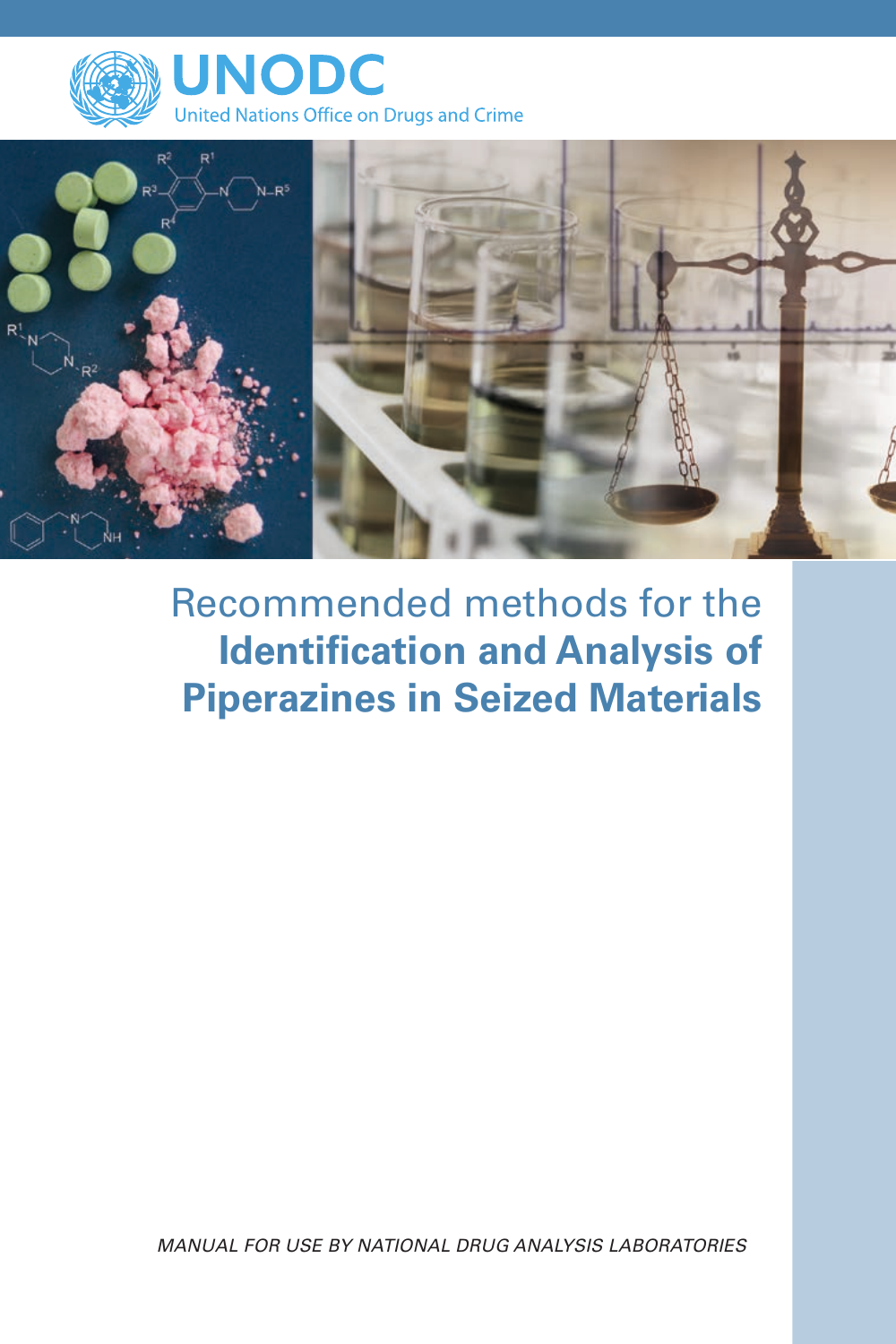Photo credits: UNODC Photo Library; UNODC/Ioulia Kondratovitch; Alessandro Scotti.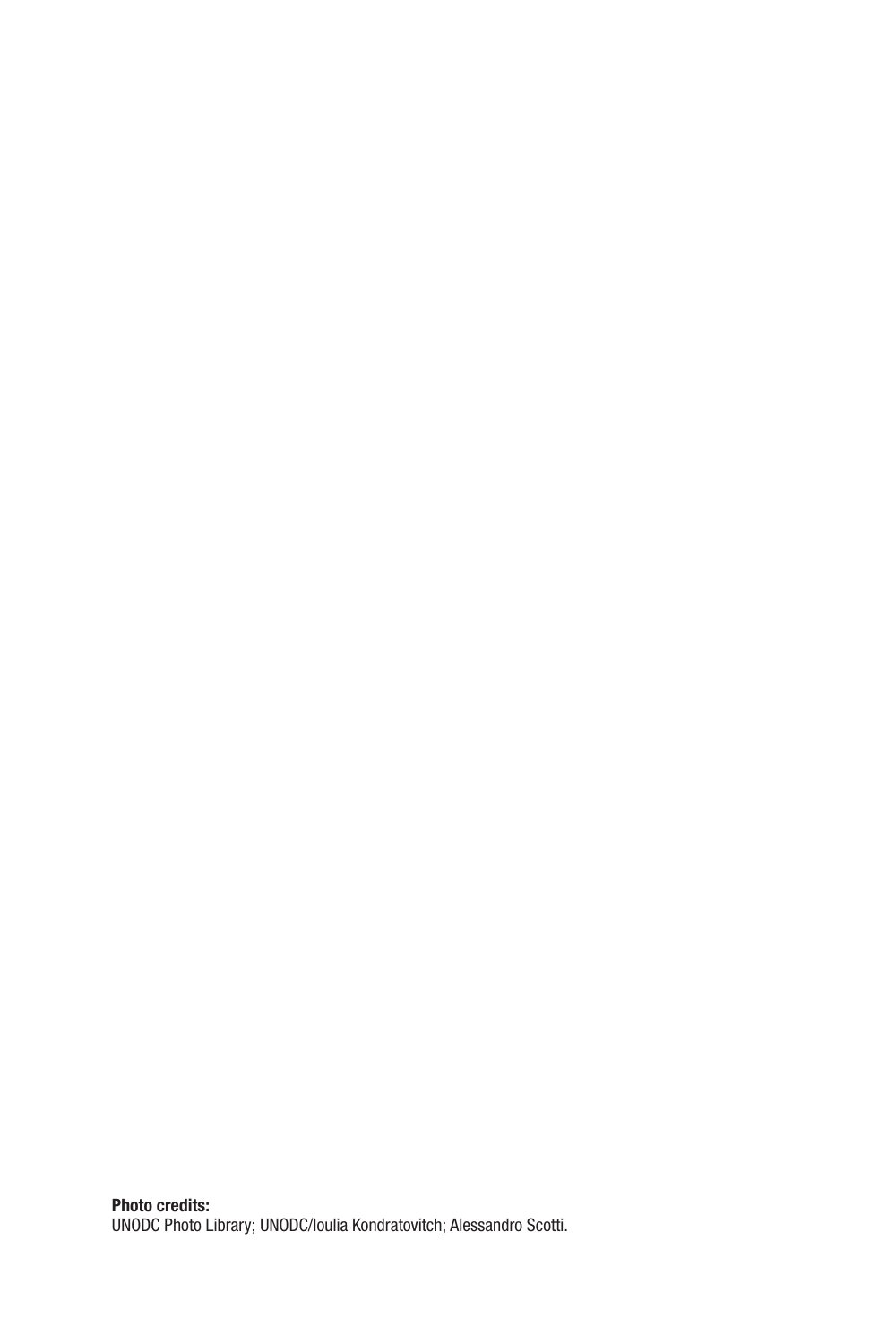Laboratory and Scientific Section United Nations Office on Drugs and Crime Vienna

# Recommended Methods for the Identification and Analysis of Piperazines in Seized Materials

MANUAL FOR USE BY NATIONAL DRUG ANALYSIS LABORATORIES



UNITED NATIONS New York, 2013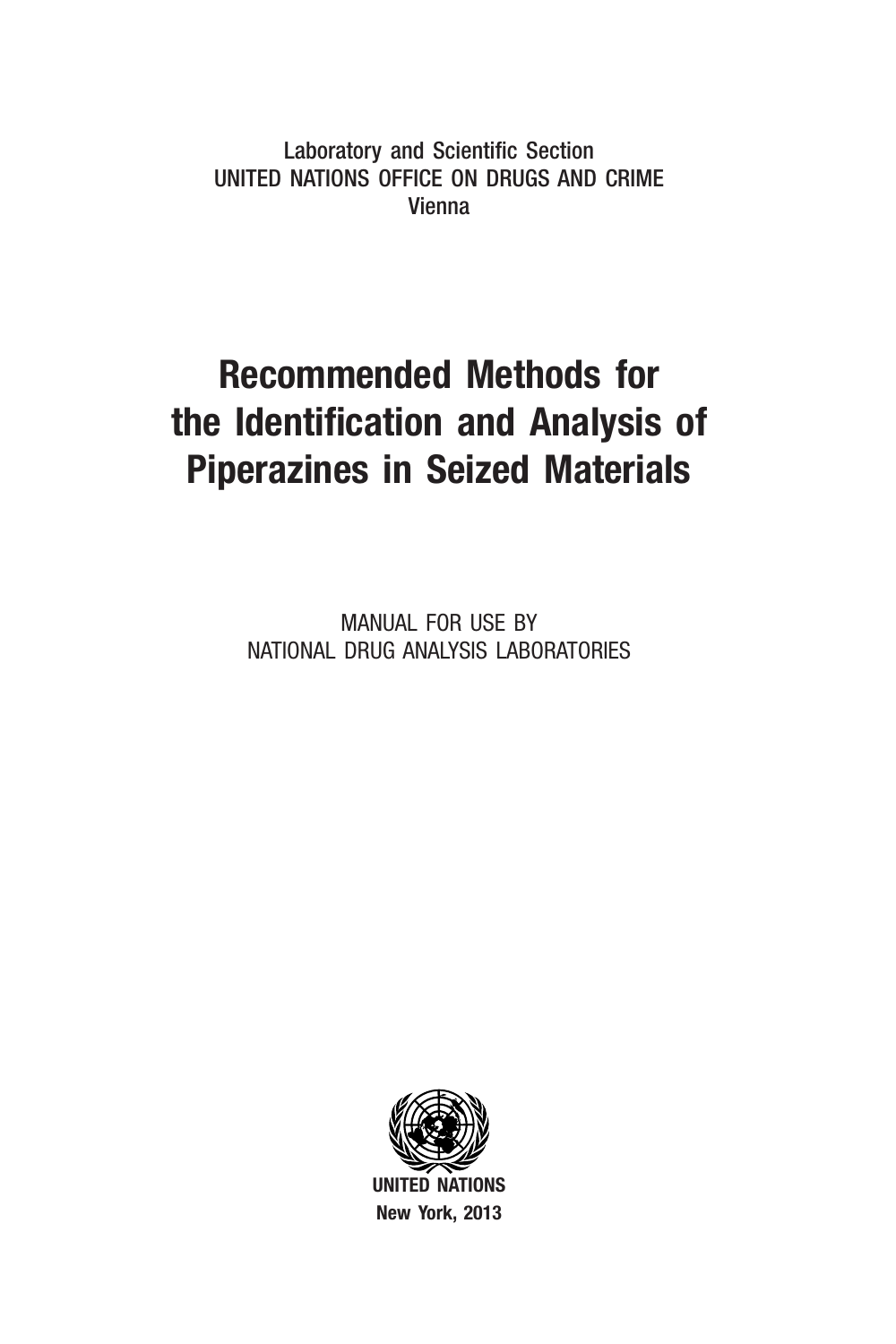#### **Note**

Operating and experimental conditions are reproduced from the original reference materials, including unpublished methods, validated and used in selected national laboratories as per the list of references. A number of alternative conditions and substitution of named commercial products may provide comparable results in many cases, but any modification has to be validated before it is integrated into laboratory routines.

ST/NAR/47

Original language: English © United Nations, January 2013. All rights reserved, worldwide.

The designations employed and the presentation of material in this publication do not imply the expression of any opinion whatsoever on the part of the Secretariat of the United Nations concerning the legal status of any country, territory, city or area, or of its authorities, or concerning the delimitation of its frontiers or boundaries. Mention of names of firms and commercial products does not imply the endorsement of the United Nations.

This publication has not been formally edited.

Publishing production: English, Publishing and Library Section, United Nations Office at Vienna.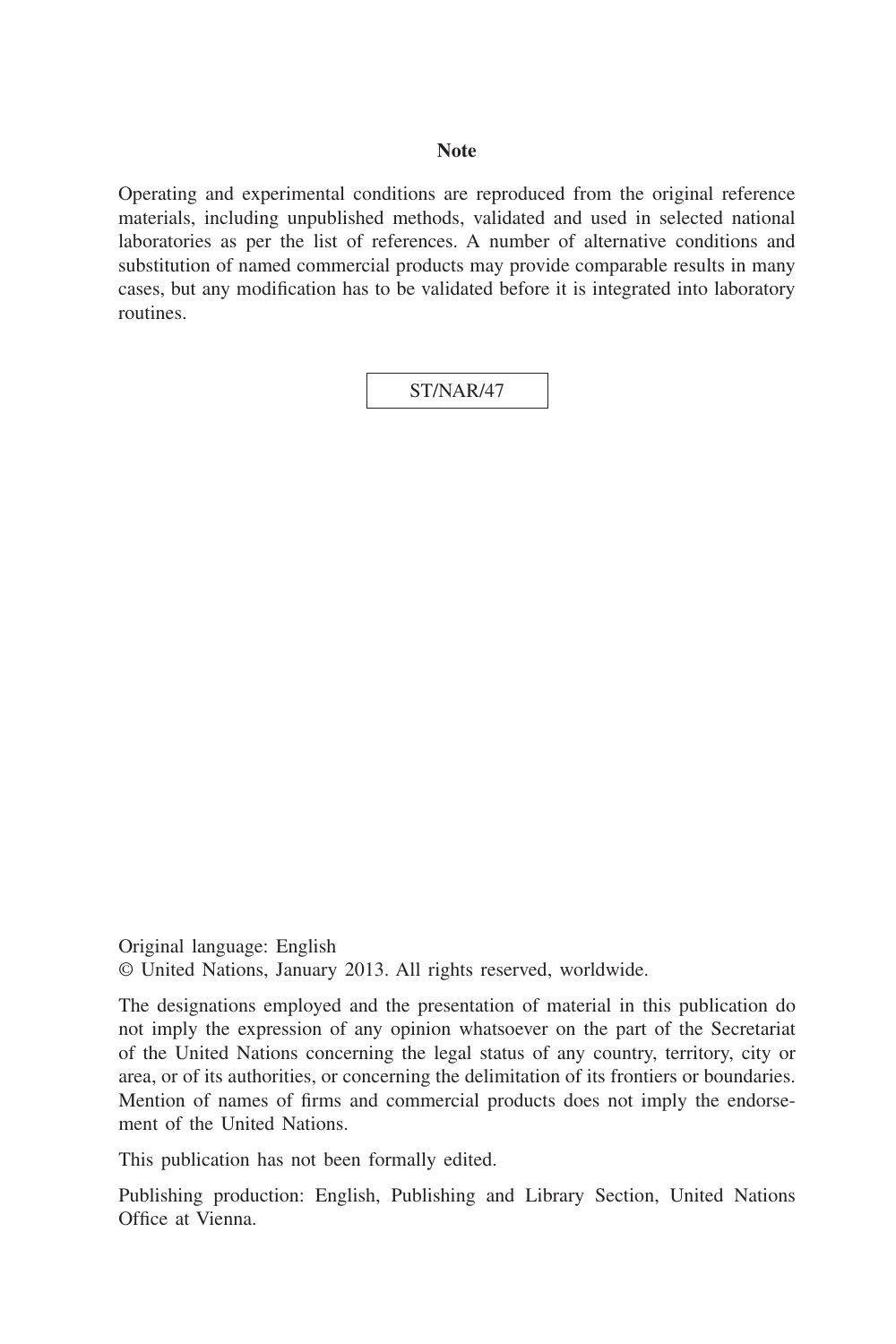# **Acknowledgements**

UNODC's Laboratory and Scientific Section (LSS), headed by Dr. Justice Tettey, wishes to express its appreciation and thanks to Ms. Pamela Smith for the preparation of the first draft of this manual.

LSS would also like to thank Mr. Jeffery Comparin of the United States Drug Enforcement Administration, Mr. Paul Loo, Mr. Chad Mehaux and Ms. Valérie Bélisle of the Canadian Border Services Agency and Dr. Mark Baron of the University of Lincoln, United Kingdom for their expert reviews and valuable contribution.

The preparation of this manual was coordinated by Dr. Conor Crean and the contributions of UNODC staff and interns, Ms. Bridgette Webb and Mr. Diego Pazos are gratefully acknowledged.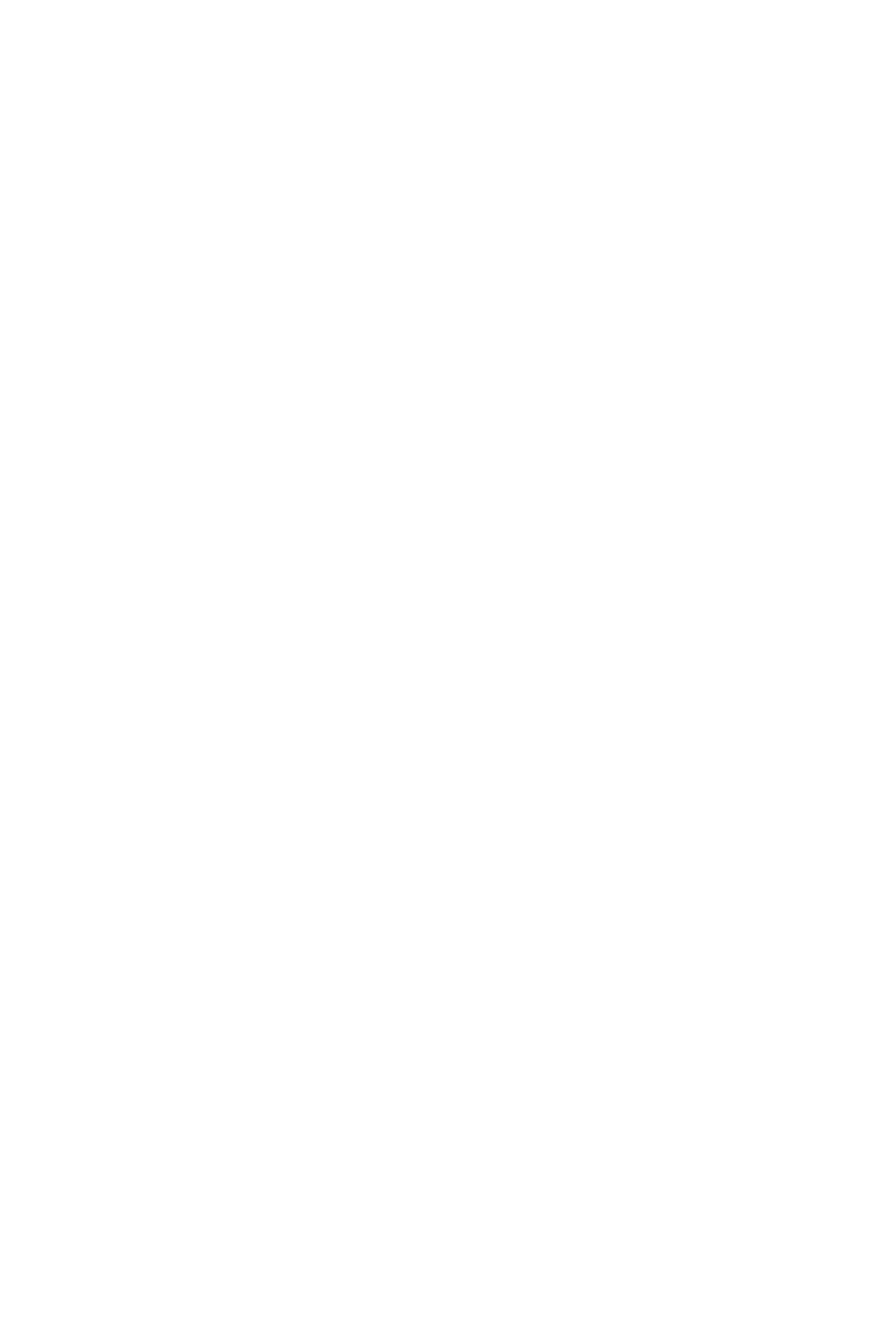# **Contents**

| 1. |      | Introduction                                                              | $\mathbf{1}$   |
|----|------|---------------------------------------------------------------------------|----------------|
|    | 1.1  |                                                                           | $\mathbf{1}$   |
|    | 1.2  |                                                                           | $\overline{2}$ |
|    |      |                                                                           |                |
| 2. |      |                                                                           | 5              |
|    | 2.1  |                                                                           | 5              |
|    | 2.2. |                                                                           | 8              |
|    | 2.3  |                                                                           | 8              |
|    | 2.4  |                                                                           | 8              |
|    | 2.5  |                                                                           | 9              |
| 3. |      |                                                                           | 10             |
|    | 3.1  |                                                                           | 10             |
|    |      |                                                                           |                |
| 4. |      | Qualitative and quantitative analysis of materials containing piperazines | 12             |
|    | 4.1  |                                                                           | 12             |
|    | 4.2  |                                                                           | 12             |
|    | 4.3  |                                                                           | 13             |
|    | 4.4  |                                                                           | 17             |
|    | 4.5  |                                                                           | 19             |
|    | 4.6  | Gas chromatography (GC) with flame ionization detection (GC-FID)          | 23             |
|    | 4.7  | Gas chromatography-mass spectrometry (GC-MS)                              | 25             |
|    | 4.8  | Gas chromatography-infrared detection (GC-IRD)                            | 28             |
|    | 4.9  | High pressure liquid chromatography (HPLC)                                | 29             |
|    | 4.10 |                                                                           | 32             |
|    | 4.11 | Fourier transform infrared (FTIR) spectroscopy                            | 33             |
| 5. |      |                                                                           | 35             |
|    | 5.1  | Ultraviolet (UV) spectrophotometry                                        | 35             |
|    | 5.2  |                                                                           | 35             |
|    |      |                                                                           |                |
|    |      |                                                                           | 37             |
|    |      |                                                                           | 43             |

*Page*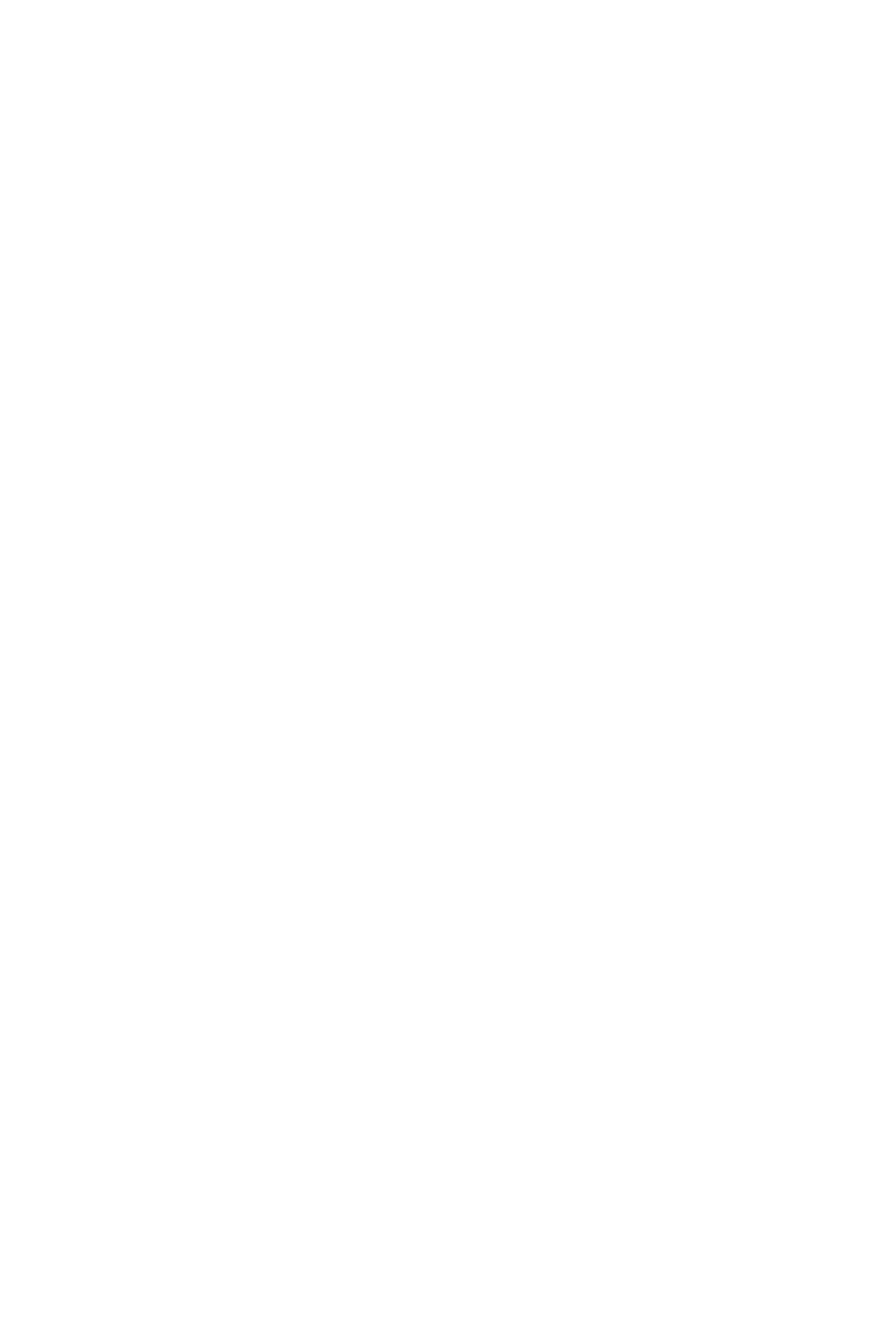# <span id="page-8-0"></span>**1. Introduction**

# **1.1 Background**

Piperazine, a heterocyclic six-membered ring compound which contains two nitrogens in the 1 and 4 positions, is a cyclic member of the ethylenediamine group of molecules [1, 2]. The abuse of substituted derivatives of piperazine was first reported in the United States in 1996 and has, since then, spread to a number of countries worldwide [3]. The large scale use of synthetic derivatives of piperazine as substitutes or mimics of "ecstasy" started in New Zealand in the early 2000s and became common in Europe after 2004 [4].

The first piperazine derivative encountered was 1-benzylpiperazine (BZP), one of a group of phenyl and benzyl substituted piperazines that have become prevalent worldwide, especially in traditional 3,4-methylenedioxymethamphetamine (MDMA) markets. Other widely used piperazines include 1-(3-chlorophenyl)piperazine, (*m*CPP) and 1-(3-trifluoromethylphenyl)piperazine (TFMPP), the latter of which is commonly found in combination with BZP.

BZP itself is a central nervous system stimulant with a potency of 10% that of d-amfetamine [4]. It has been reported to stimulate the release of dopamine, noradrenaline, and serotonin, and also inhibit their reuptake. The substances are thus amfetamine mimics and predominantly found in tablet form either alone, in combination with other piperazines or with amfetamine, cocaine, ketamine or MDMA.

Neither BZP nor any other substituted piperazine are listed in the Schedules of the United Nations 1971 Convention on Psychotropic Substances. However, in 2007, the International Narcotics Control Board (INCB) requested the World Health Organization (WHO) to consider reviewing piperazine derived compounds for possible scheduling under the 1971 Convention. Independently, many countries have introduced legislation controlling the use of BZP. This includes the United States and the countries of the European Union (EU), which submitted BZP for EU control in 2008 following a risk assessment using the early warning system of the European Monitoring Centre for Drugs and Drug Addiction (EMCDDA) [5].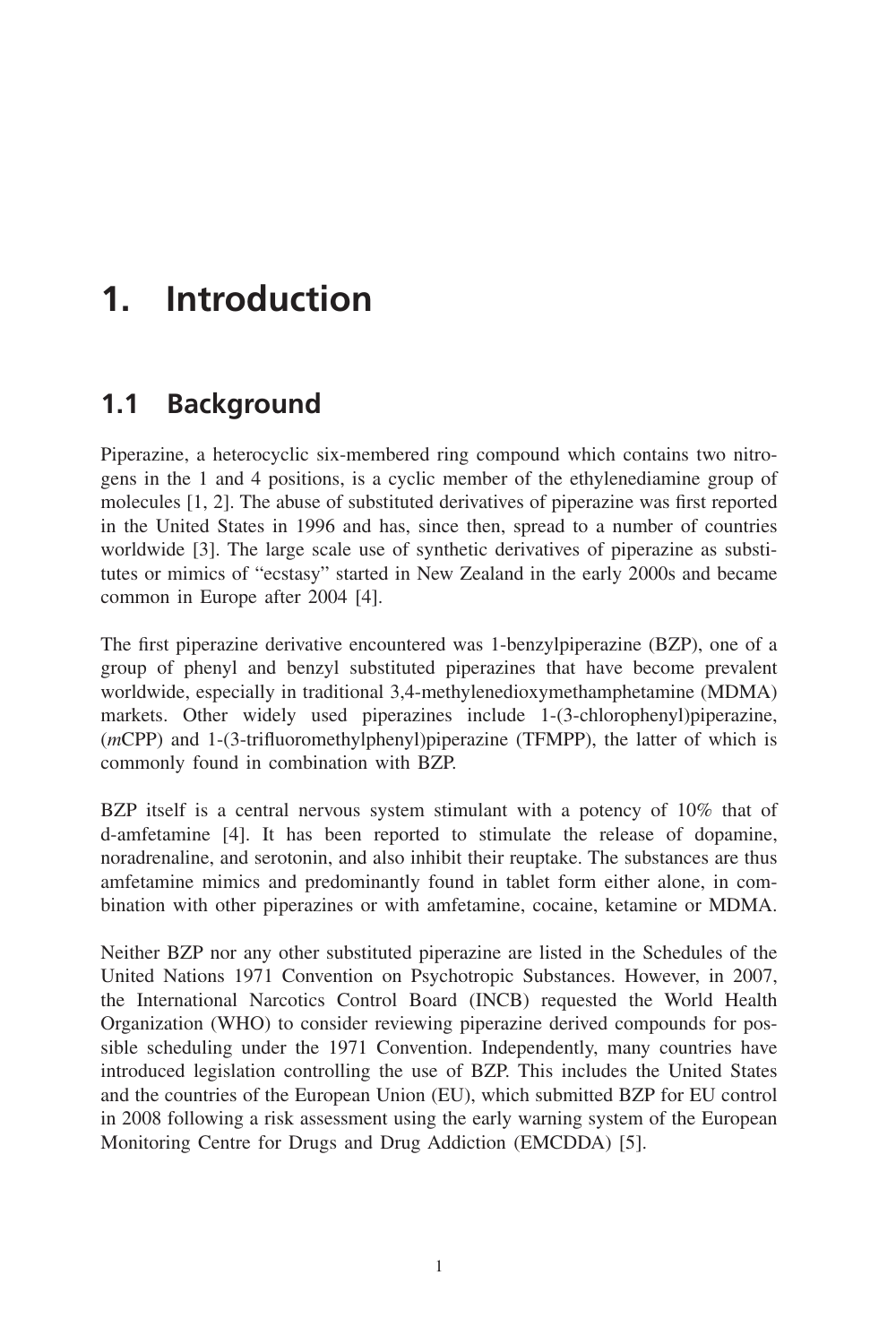# <span id="page-9-0"></span>**1.2 Purpose and use of the** *Manual*

The present *Manual* is one in a series of similar publications dealing with the identification and analysis of various classes of drugs under international control. These manuals are the outcome of a programme pursued by UNODC since the early 1980s, aimed at the harmonization and establishment of recommended methods of analysis for national drug analysis laboratories.

This *Manual* was prepared taking into account the Commission on Narcotic Drugs 2012 resolution: 55/1 "Promoting international cooperation in responding to the challenges posed by new psychoactive substances", which encourages the United Nations Office on Drugs and Crime and other relevant international organizations, upon request, to provide Member States with technical assistance, including by supporting forensic and toxicological capability, to respond to the challenges posed by new psychoactive substances.

In accordance with the overall objective of the series, the present manual suggests approaches that may assist drug analysts in the selection of methods appropriate for the sample under examination and provide data suitable for the purpose at hand, leaving room also for adaptation to the level of sophistication of different laboratories and various legal requirements. The majority of methods included in this manual are validated, methods which have been used for a number of years in reputable laboratories and as part of inter-laboratory studies, collaborative exercises and proficiency tests. The reader should be aware, however, that there are a number of other methods, including those published in the forensic science literature, which may also produce acceptable results. **Any new method that is to be used in the reader's laboratory must be validated and/or verified prior to routine use.**

In addition, there are a number of more sophisticated approaches, but they may not be necessary for routine operational applications. Therefore, the methods described here should be understood as guidance, that is, minor modifications to suit local circumstances should not affect the validity of the results. The choice of the methodology and approach to analysis, as well as the decision whether or not additional methods are required, remain with the analyst and may also be dependent on the availability of appropriate instrumentation and the level of legally acceptable proof in the jurisdiction within which the analyst works.

Attention is also drawn to the vital importance of the availability to drug analysts of reference materials and books on drugs of abuse and the analytical techniques used for their identification. Moreover, the analyst must of necessity keep abreast of current trends in drug analysis, consistently following current analytical and forensic science literature.

UNODC's Laboratory and Scientific Section would welcome observations on the contents and usefulness of the present *Manual*. Comments and suggestions may be addressed to: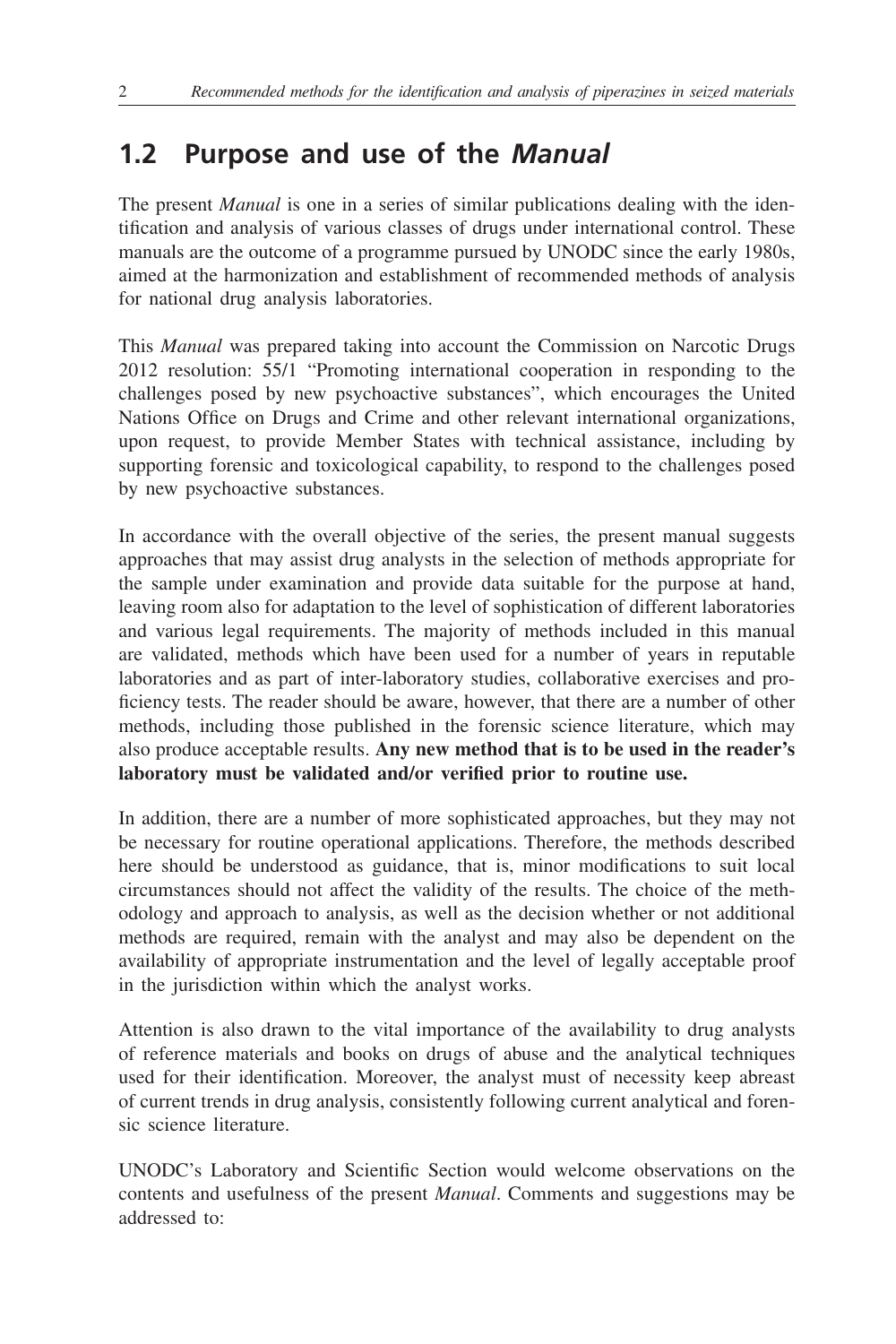Laboratory and Scientific Section United Nations Office on Drugs and Crime Vienna International Centre P.O. Box 500 1400 Vienna Austria Fax: (+43-1) 26060-5967 E-mail: [Lab@unodc.org](mailto:Lab@unodc.org)

All manuals, as well as guidelines and other scientific-technical publications, may be requested by contacting the address above.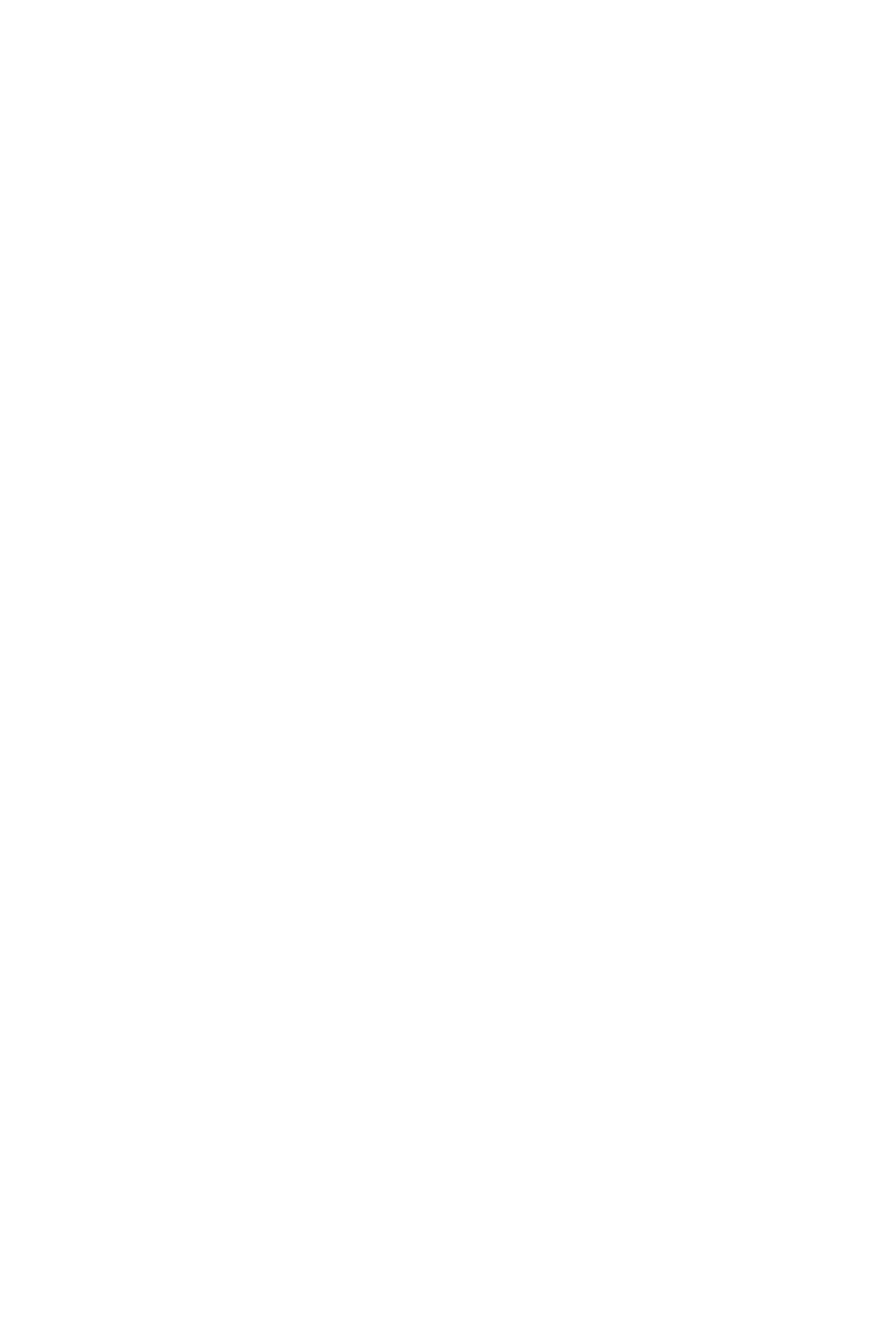# <span id="page-12-0"></span>**2. General aspects**

# **2.1 Description of the pure compounds.**

The following table presents the structures and selected data for the three most commonly encountered piperazines. A comprehensive list of piperazines is provided in table 2.

|  |  | Table 1. Description of most common piperazines |  |  |  |  |
|--|--|-------------------------------------------------|--|--|--|--|
|--|--|-------------------------------------------------|--|--|--|--|

| 1-Benzylpiperazine (BZP) | Empirical formula:   | $C_{11}H_{16}N_{2}$       |
|--------------------------|----------------------|---------------------------|
|                          | CAS No.:             | 2759-28-6                 |
|                          | Molecular weight:    | 176.26 g/mol              |
| .NH                      | Refractive index:    | 1.5470                    |
|                          | Density:             | $1.014$ g/ml              |
|                          | Physical appearance: | clear to yellowish liquid |

| 1-(3-Trifluoromethylphenyl)<br>piperazine (TFMPP) | Empirical formula:   | $C_{11}H_{13}F_{3}N_{2}$ |
|---------------------------------------------------|----------------------|--------------------------|
|                                                   | CAS No.:             | 15532-75-9               |
| $F_3C$                                            | Molecular weight:    | 230.23 g/mol             |
|                                                   | Refractive index:    | 1.521                    |
| NΗ                                                | Density:             | $1.226$ g/ml             |
|                                                   | Physical appearance: | white powder             |

| 1-(3-Chlorophenyl)piperazine<br>(mCPP) | Empirical formula:   | $C_{10}H_{13}CIN_{2}$     |
|----------------------------------------|----------------------|---------------------------|
|                                        | CAS No.:             | 6640-24-0                 |
| Cl                                     | Molecular weight:    | 196.68 g/mol              |
|                                        | Refractive index:    | 1.598-1.600               |
| NΗ                                     | Density:             | $1.19 - 1.195$ g/ml       |
|                                        | Physical appearance: | clear to yellowish liquid |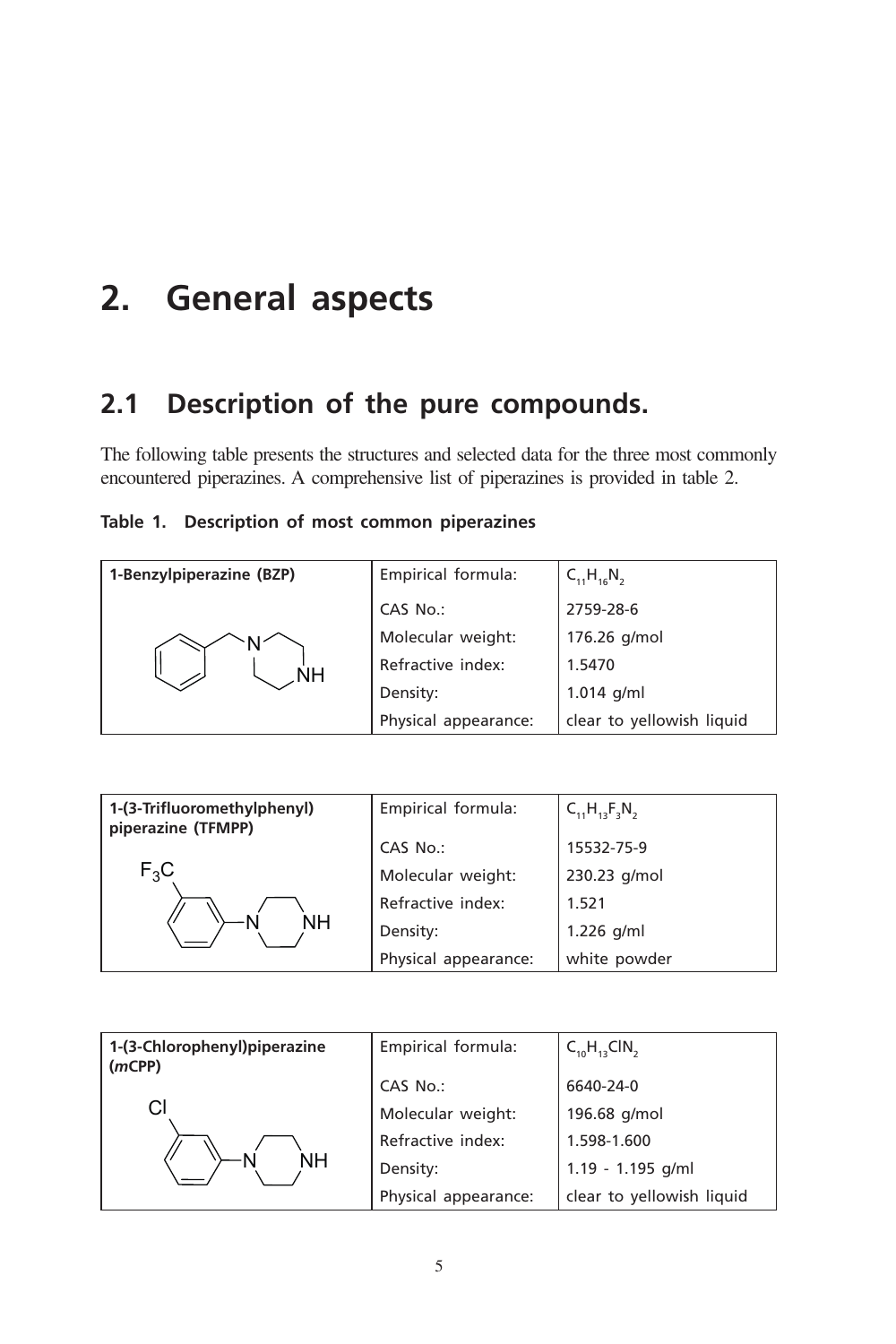| Table 2. Chemical structures and description of selected piperazines |                                                    |                  |                  |                            |                                  |             |  |
|----------------------------------------------------------------------|----------------------------------------------------|------------------|------------------|----------------------------|----------------------------------|-------------|--|
|                                                                      | $\bf \bar{\alpha}$                                 | $\vec{R}^2$      |                  |                            |                                  |             |  |
| Common name                                                          | Abbreviation                                       | CAS number       |                  | $\mathcal{R}_{i}$          |                                  | $R_{2}^{2}$ |  |
| Piperazine                                                           |                                                    | $110 - 85 - 0$   |                  | <b>I</b>                   |                                  | Ξ,          |  |
| 1-Benzylpiperazine                                                   | BZP                                                | 2759-28-6        |                  | $Ph-CH_2$                  |                                  | <b>I</b>    |  |
| 1-Benzyl-4-methylpiperazine                                          | MBZP                                               | 374898-00-7      |                  | $Ph-CH2$                   |                                  |             |  |
| 1,4-Dibenzylpiperazine                                               | <b>DBZP</b>                                        | $1034 - 11 - 3$  |                  | $Ph-CH$ <sub>2</sub>       |                                  | こうしょう       |  |
| 1-(3-Thienylmethyl)piperazine                                        | 3-TMP                                              | 130288-91-4      |                  | $C_5H_5S$                  |                                  | $\pm$       |  |
| 1-(2-Phenylethyl)piperazine                                          | $2-PEP$                                            | 5321-49-3        |                  | $Ph-CH_2$ -CH <sub>2</sub> |                                  | $\pm$       |  |
| 1-(3,4-Methylenedioxybenzyl)piperazine                               | MDBZP                                              | 55827-51-5       |                  | 3,4-methylenedioxybenzyl   |                                  | H           |  |
|                                                                      |                                                    |                  |                  |                            |                                  |             |  |
|                                                                      | $\bar{\mathbf{r}}$<br>$\widetilde{\mathbf{R}}^{2}$ |                  |                  |                            |                                  |             |  |
|                                                                      | z<br>$R^3$                                         | $N-R^5$          |                  |                            |                                  |             |  |
|                                                                      | $\mathbf{K}$                                       |                  |                  |                            |                                  |             |  |
| Common name                                                          | Abbreviation                                       | CAS number       | R,               | $R_{2}^{2}$                | $R_{\scriptscriptstyle 4}$<br>R, | $R_{5}$     |  |
| 1-(2-Methoxyphenyl)piperazine                                        | 2-MeOPP / oMeOPP                                   | 35386-24-4       | OCH <sub>3</sub> | I                          | I<br>H                           | <b>I</b>    |  |
| 1-(3-Methoxyphenyl)piperazine                                        | 3-MeOPP / mMeOPP                                   | $16015 - 71 - 7$ | I                | Э,                         | I<br>I                           | H           |  |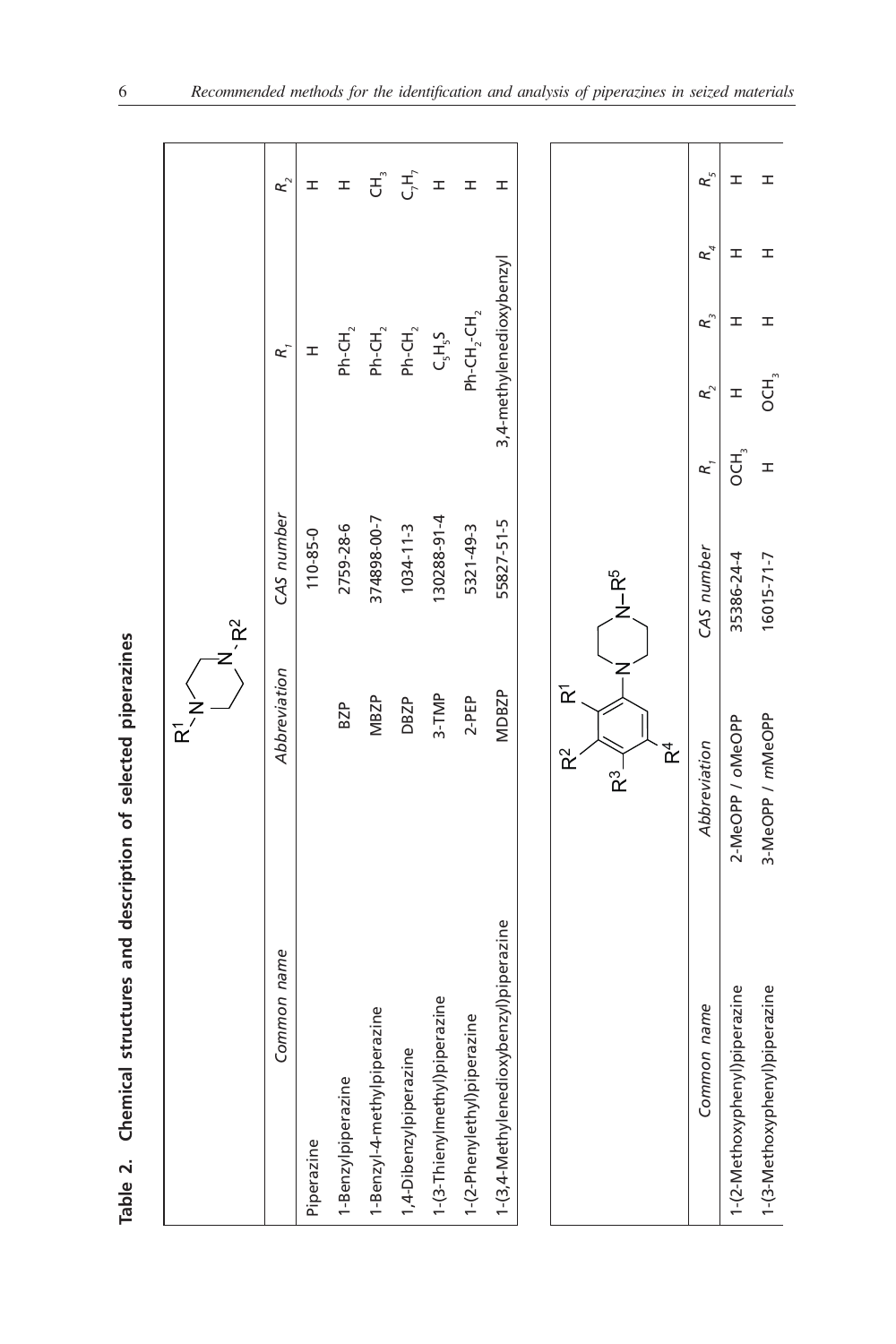| 1-(4-Methoxyphenyl)piperazine                       | 4-MeOPP / pMeOPP | 38212-30-5      | I                                | H              | СН,            | H                                 | I           |  |
|-----------------------------------------------------|------------------|-----------------|----------------------------------|----------------|----------------|-----------------------------------|-------------|--|
| 1-(2-Trifluoromethylphenyl)piperazine               | oTFMPP           | 3854-31-9       | ජ <sup>ී</sup>                   | H              | I              | I                                 | ェ           |  |
| 1-(3-Trifluoromethylphenyl)piperazine               | TFMPP / mTFMPP   | 15532-75-9      | $\pm$                            | $\mathfrak{S}$ | $\pm$          | I                                 | ェ           |  |
| 1-(4-Trifluoromethylphenyl)piperazine               | pTFMPP           | 30459-17-7      | $\pm$                            | $\pm$          | $\mathfrak{S}$ | I                                 | ェ           |  |
| 2-Methylphenylpiperazine                            | 2-MePP / oMePP   | 39512-51-1      | $\overline{f}^{\mathbb{C}}$      | $\pm$          | $\pm$          | I                                 | ェ           |  |
| 3-Methylphenylpiperazine                            | 3-MePP / mMePP   | 41186-03-2      | $\pm$                            | も<br>こ         | $\pm$          | $\pm$                             | ェ           |  |
| 4-Methylphenylpiperazine                            | 4-MePP / pMePP   | 39593-08-3      | $\pm$                            | $\pm$          | Ŧ.             | I                                 | ェ           |  |
| 1-(4-Bromo-2,5-dimethoxybenzyl)<br>piperazine       | 2C-B BZP         | 1094424-37-9    | OCH <sub>3</sub>                 | <b>I</b>       | à              | ŌЧ,                               | ᆂ           |  |
| eq<br>1-(2-Chlorophenyl)piperazi                    | 2CPP / oCPP      | 41202-32-8      | $\overline{\cup}$                | H              | H              | I                                 | ᆂ           |  |
| 1-(3-Chlorophenyl)piperazine                        | mCPP             | 6640-24-0       | $\pm$                            | Ū              | H              | I                                 | ェ           |  |
| 1-(4-Chlorophenyl)piperazine                        | 4-CPP / pCPP     | 38212-33-8      | <b>I</b>                         | H              | ⊽              | H                                 | ェ           |  |
| 1-(2-Fluorophenyl)piperazine                        | 2-FPP / oFPP     | $1011 - 15 - 0$ | $\mathbf{u}_i$                   | <b>I</b>       | I              | H                                 | I           |  |
| 1-(4-Fluorophenyl)piperazine                        | 4-FPP / pFPP     | 2252-63-3       | $\pm$                            | <b>I</b>       | Щ              | H                                 | I           |  |
| 1-(2,3-Dimethylphenyl)piperazine                    | $2,3-XP$         | 1013-22-5       | 王<br>                            | ヸ゚             | H              | <b>I</b>                          | I           |  |
| 1-(3,4-Dimethylphenyl)piperazine                    | $3,4-XP$         | $1014 - 05 - 7$ | $\pm$                            | $E^{\degree}$  | Ŧ.             | I                                 | H           |  |
| 1-(2,5-Dimethylphenyl)piperazine                    | $2,5-XP$         | $1013 - 25 - 8$ | $\operatorname{\mathsf{E}}_{\!}$ | $\pm$          | $\mathbf{I}$   | $\operatorname{\mathsf{E}}^\circ$ | I           |  |
| 1-(2,4-Dimethylphenyl)piperazine                    | $2,4-XP$         | 1013-76-9       | Ŧ.                               | H              | こ<br>こ         | H                                 | H           |  |
| 1-(3-Chlorophenyl)-4-(3-chloropropyl)<br>piperazine | mCPCPP           | 39577-43-0      | $\pm$                            | Ū              | <b>II</b>      | H                                 | $C_3H_6$ Cl |  |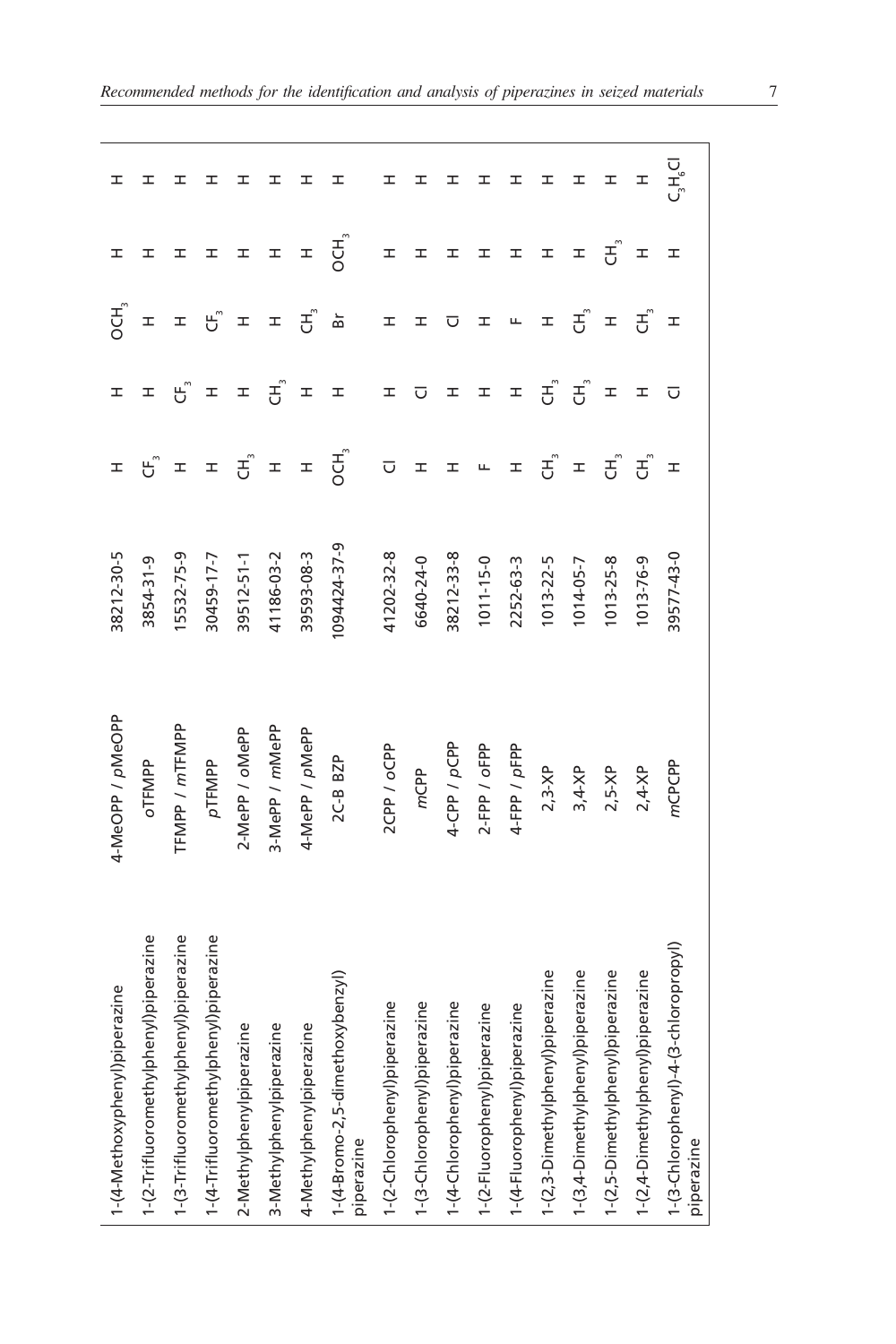## <span id="page-15-0"></span>**2.2 Licit uses**

1-Benzylpiperazine (BZP) and the other substituted piperazines listed in tables 1 and 2 have no current human or veterinary pharmaceutical use in any country, although piperazine itself is used as an anthelmintic drug. Piperazine derivatives serve as precursors or intermediates in the synthesis of many pharmaceutically active compounds, including ciproflaxin, the quinolone antibiotics, phenothiazines, sildenafil, tadalafil and antihelminthics [6, 7, 8, 9].

Of the substituted piperazines that have been used illicitly, *m*CPP is an synthetic precursor in the production, and an active metabolite, of the anti-depressants trazodone, nefazodone and etoperidon [10, 11]. 1-(3,4-methylenedioxybenzyl)piperazine (MDBZP) is a metabolite of the withdrawn nootropic drug fipexide and 1-(4-methoxyphenyl)piperazine (MeOPP) is a known metabolite of a number of prescribed drugs including enciprazione, milipertine and urapidil [11].

## **2.3 Control status**

None of the benzyl or phenyl substituted piperazines covered in this *Manual* are listed in the Schedules of the United Nations 1971 Convention on Psychotropic Substances. However, many countries have introduced national control measures for some piperazines. For example, BZP was classified as a schedule 1 controlled substance in the United States in 2002, while the European Monitoring Centre for Drugs and Drug Addiction (EMCDDA) submitted BZP for EU control following completion of a risk assessment in 2008. 1-(3-Chlorophenyl)piperazine (*m*CPP) is not controlled internationally because it is used in drug synthesis, and has also not been submitted for risk assessment under the EU system, although a number of European countries have independently implemented measures for its control [12]. During a recent meeting of the WHO Expert Committee on Drug Dependence, several members of the piperazine family were pre-reviewed (BZP, TFMPP, *m*CPP, MeOPP and MDBZP) [11].

## **2.4 Illicit products/use**

The bulk powders used in formulations of piperazines are readily available from commercial suppliers in both China and India. The bulk material is then cut with sugars and/or other drugs prior to processing into capsules and tablets, which are similarly priced to ecstasy. BZP is most often encountered as off-white or coloured tablets, which often bear imprints similar to those seen on MDMA tablets, and indeed the tablets are often sold as "ecstasy". Typical concentrations of BZP in these formulations range from 50-200 mg. The concentration *m*CPP in seizures of tablets has been reported to be in the range 90-110 mg [13]. Seizures are often found to contain a mixture of substituted piperazines cut with caffeine, and often contain controlled substances such as MDMA, ketamine or amfetamine [4,14].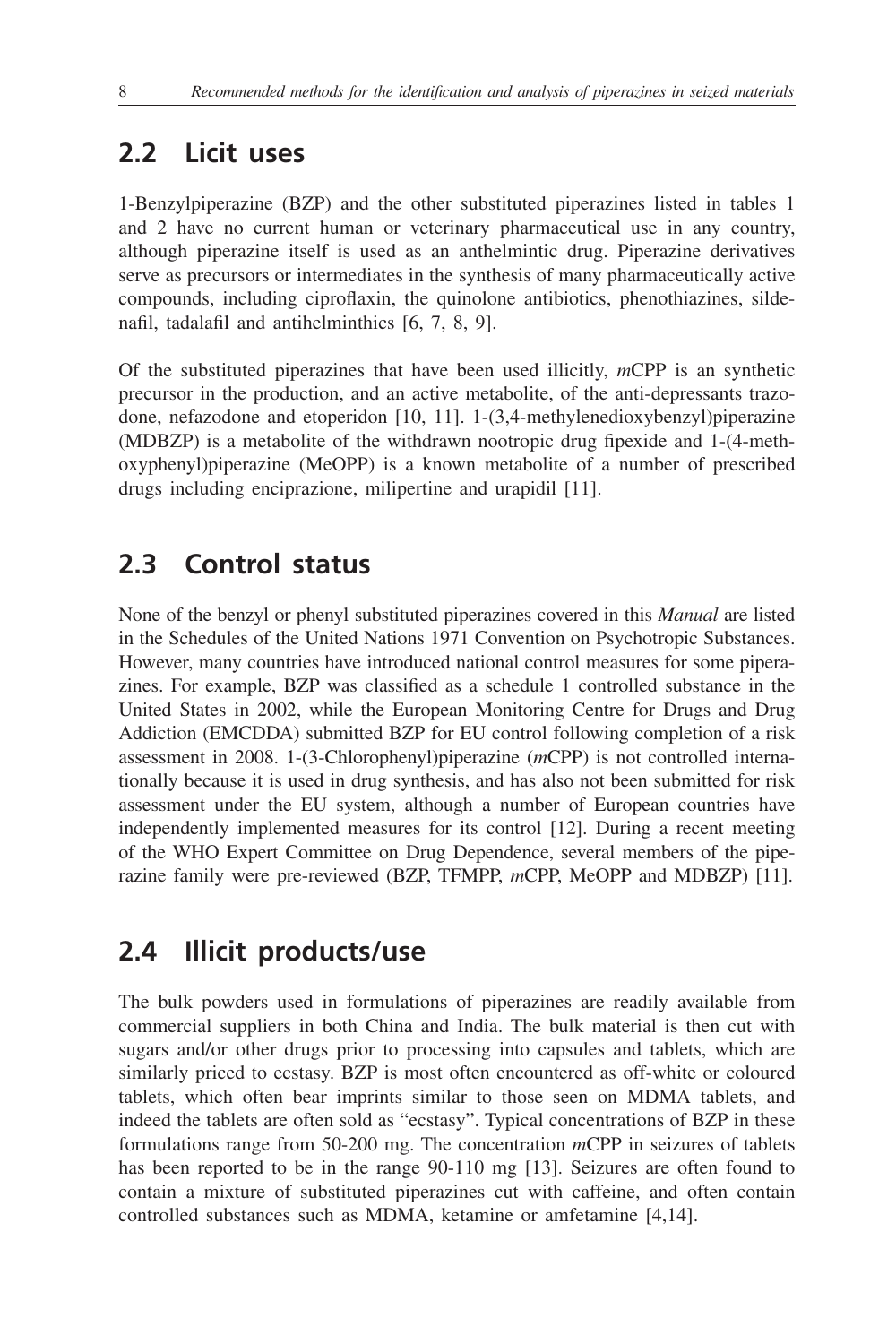<span id="page-16-0"></span>The piperazines are usually ingested as tablets or capsules. However with prolonged use, a more rapid drug response is often desired and this is usually achieved by smoking, snorting, or more rarely by injection. Snorting and injection have unpleasant side effects such as burning of the nasal passages with the former and a burning sensation with the latter route. These effects are a result of the typically very caustic nature of the piperazine formulations (pH of 12). For this reason, alcohol or some other drug is commonly used in conjunction with the piperazine to minimize these adverse effects. This class of drugs seems to attract a significant population of new drug users and this may be due to the perception that it is a safe/legal drug choice. Users of substituted piperazines seem to be more apt to use multi-drug cocktails than MDMA users, with alcohol, cannabis and synthetic cannabinoids being the most commonly reported drugs used in combination [8, 15, 16, 17].

## **2.5 Pharmacology**

The majority of pharmacological studies of piperazines have focused on BZP and have indicated that it mimics the behaviour of d-amfetamine, with 10% of its potency. BZP has been reported to exhibit a potential for abuse and dependence similar to that of amphetamine, and causes a stimulus-like effect, increasing heart rate and systolic blood pressure. Furthermore, results from animal studies demonstrate that this compound stimulates the release, and inhibits the reuptake, of dopamine, serotonin (5-HT) and noradrenaline [17].

Research on mixtures of BZP and TFMPP (conducted because they are frequently found in combination) showed the release of both dopamine and serotonin via mechanisms dependent on their transporters [18]. Combinations of BZP and TFMPP, in proportions ranging from 2:1 to 10:1, have been reported to mimic the molecular mechanism of MDMA, causing similar entactogenic body effects and therefore making it a popular MDMA substitute [17, 19, 20].

While there are a lack of detailed studies concerning many of the piperazine derivatives, there has been some research on *m*CPP, MDBZP and *p*MeOPP, though mostly on metabolism rather than toxicological effects [21]. It has been reported that serotonin syndrome, which induces symptoms such as anxiety, dizziness, confusion, shivering and sensitivity to light and noise, can develop following mCPP consumption [4]. In animal studies, high doses of BZP/TFMPP have been observed to cause seizures in rats. In humans, a high rate of adverse reactions, including severe toxicity and seizures, to the consumption of BZP/TFMPP pills within the recreational use range, with and without simultaneous alcohol intake have been reported [22, 23, 24, 25].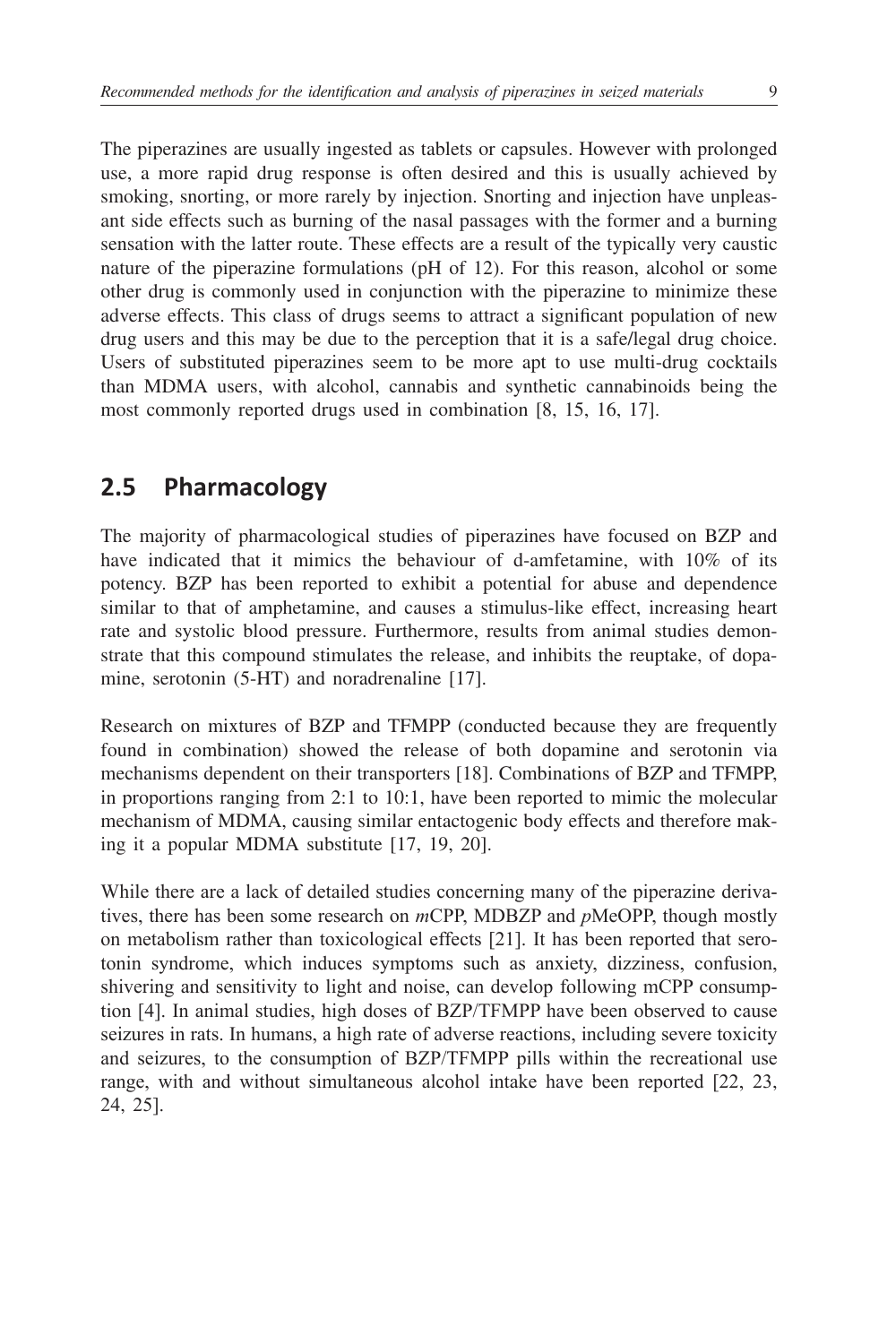# <span id="page-17-0"></span>**3. Illicit manufacture of piperazines**

### **3.1 Illicit manufacture**

The synthesis of BZP involves the reaction of piperazine and benzyl chloride, however, if piperazine as its free base is used, the reaction produces 1,4-dibenzylpiperazine (DBZP) as a by-product. The procedure shown in figure I utilizing a mixture of piperazine. HCl and piperazine hexahydrate proceeds with no formation of the dibenzylated compound [26]. The reaction at  $65^{\circ}$ C produces the monohydrochloride salt, which upon cooling and treatment with HCl forms the dihydrochloride salt. The free base can be isolated by increasing the  $pH$  ( $> 12$ ) and extracting with chloroform. The synthesis is simple and rapid with a very high yield (84-85%). The yield of the reaction can be increased to 95-96% and the reaction side products, including 1,4-dibenzylpiperazine (DBZP) reduced by using a microwave method, in which the transformation of the microwave energy into heat leads to increased reaction rates and higher yields [27].

#### **Figure I. Synthesis of 1-benzylpiperazine (BZP).**

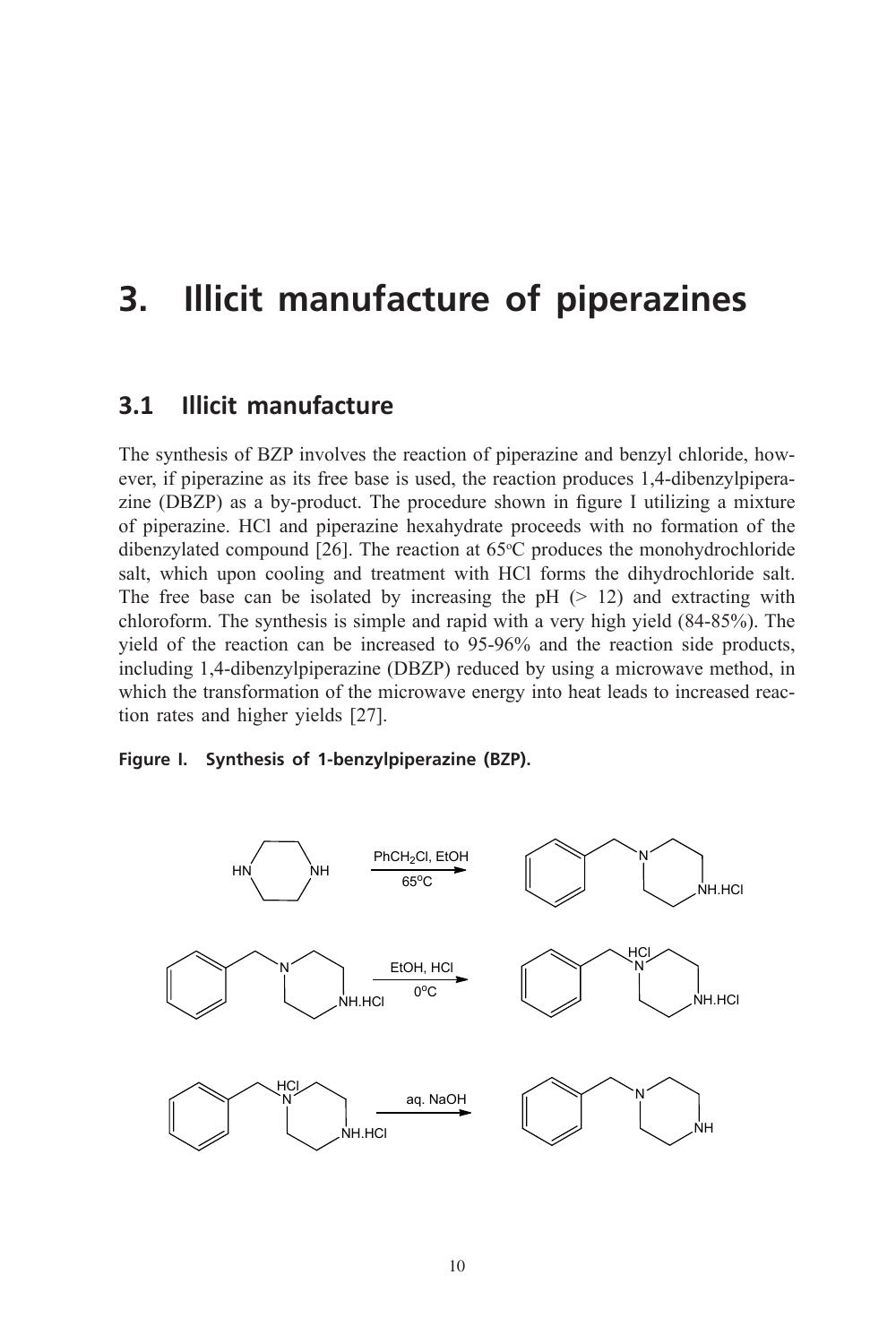There are several synthetic routes for 1-(3-chlorophenyl)piperazine (*m*CPP), the most common of which is the reaction of diethanolamine with *m*-chloroaniline. Other methods involve the reaction of *m*-chloroaniline with bis(2-chloroethyl)amine or the reaction of piperazine with *m*-dichlorobenzene. As with BZP, conventional synthesis routes are simple and produce high yields (84-86%) [2, 28, 29, 30]. However, it is unlikely that the BZP, TFMPP or mCPP found in illicit products have been synthesized in a clandestine laboratory as these compounds and their precursors are readily available commercially. Indeed, few piperazine clandestine laboratories have ever been encountered with the most recently recorded in the literature being in 2008 in Colorado, United States [29].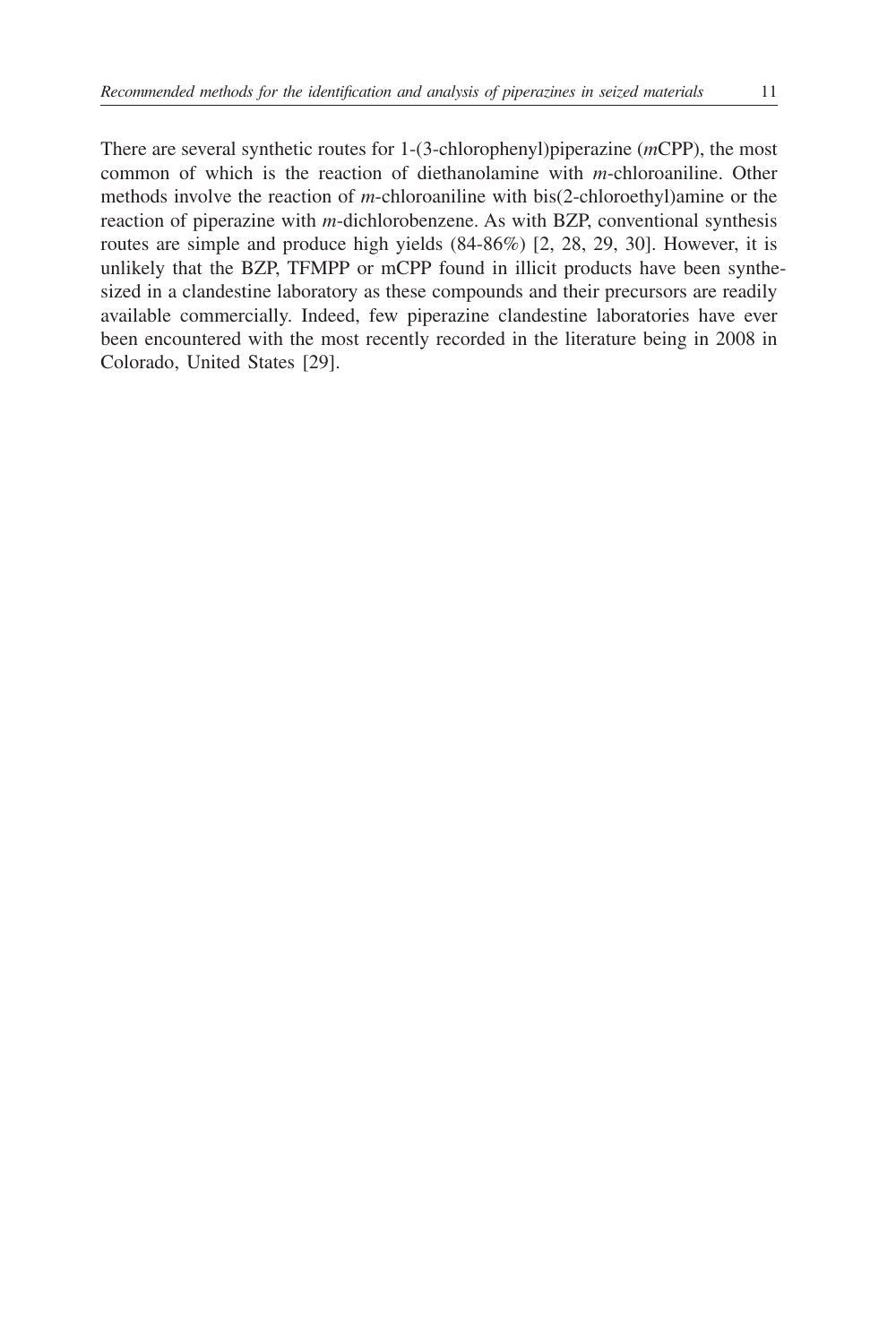# <span id="page-19-0"></span>**4. Qualitative and quantitative analysis of materials containing piperazines**

Generally, in attempting to establish the identity of a controlled drug in suspect material, the analytical approach must entail the determination of at least two uncorrelated parameters, one of which should provide information on the chemical structure of the analyte (for example, IR, MS; or tandem methods such as GC-MS).

It is recognized that the selection of these parameters in any particular case would take into account the drug involved and the laboratory resources available to the analyst. It is also accepted that unique requirements in different jurisdictions may dictate the actual practices followed by a particular laboratory.

# **4.1 Sampling**

The principal reason for a sampling procedure is to permit an accurate and meaningful chemical analysis. Because most qualitative and quantitative methods used in forensic drug analysis laboratories require very small aliquots of material, it is vital that these small aliquots be representative of the bulk from which they have been drawn. Sampling should conform to the principles of analytical chemistry, as laid down, for example, in national pharmacopoeias or by regional or international organizations. For general aspects of qualitative sampling of multi-unit samples, refer to the *Guidelines on Representative Drug Sampling* manual.

http://www.unodc.org/unodc/en/scientists/publications\_manuals.html.

For seized material with obviously different external characteristics, a sampling method based on the Bayes' model may be preferred over the hypergeometric approach.

# **4.2 Solubility**

The solubility properties provided in table 3 below can be utilized to separate piperazines from diluents and adulterants [31]. For example, ether or acetone may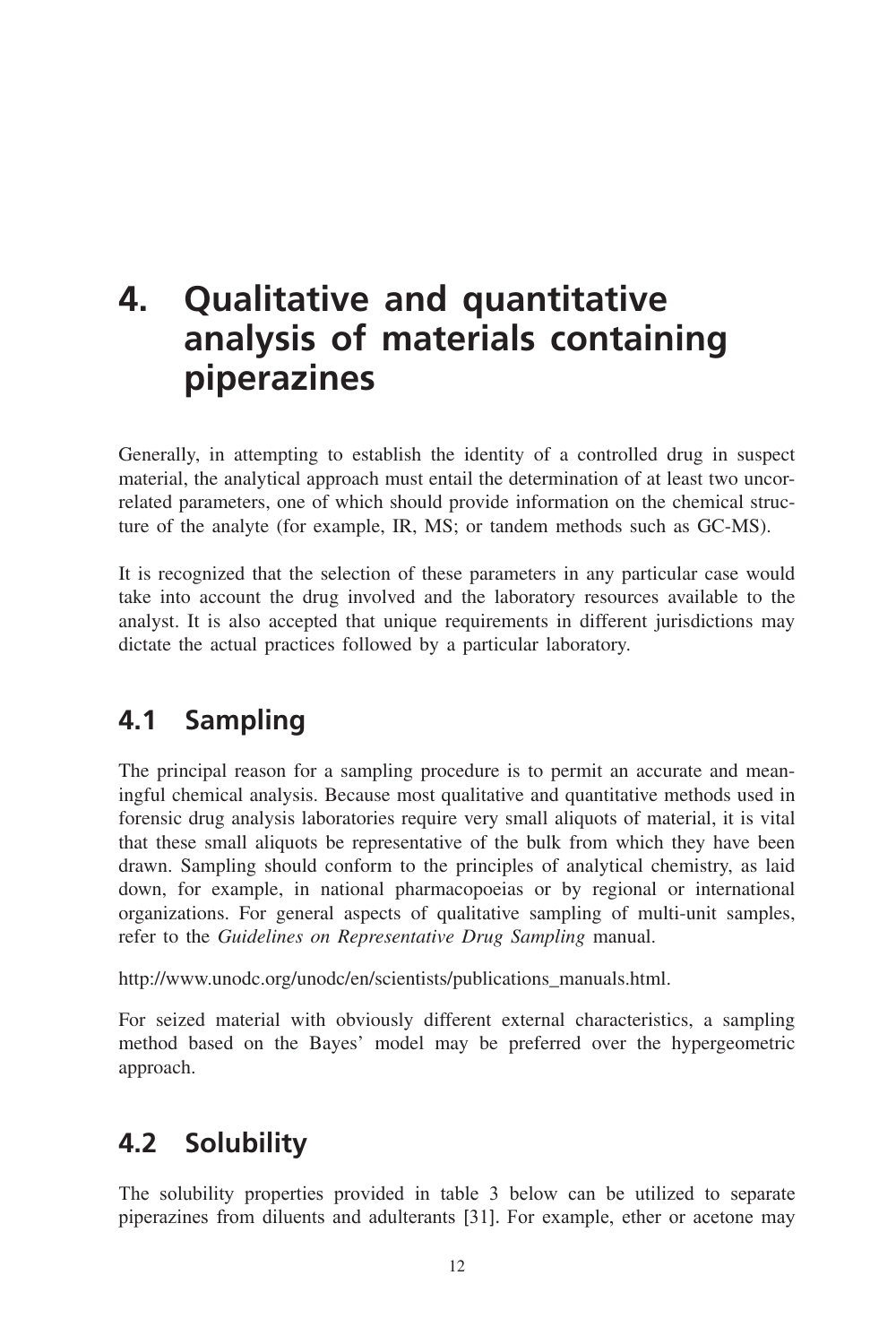<span id="page-20-0"></span>be used to separate BZP from 3-MeOPP and 2-MeOPP since neither of those two compounds are very soluble in ether or acetone. BZP is also insoluble in water and this property could be utilized to separate BZP from hydrochloride salts.

| Compound:        | Acetone | Chloroform | Ether | Hexane     | Methanol | Water |
|------------------|---------|------------|-------|------------|----------|-------|
| <b>BZP</b>       | VS      | <b>PS</b>  | FS    | <b>VSS</b> | S        |       |
| <b>TFMPP.HCI</b> | SS      |            | VSS   |            | FS       | VS    |
| 2-MeOPP.HCl      |         | FS         | VSS   |            | FS       | VS    |
| 3-MeOPP.2HCl     |         | VSS        | VSS   |            | S        | VS    |
| 4-MeOPP.2HCl     | VSS     | FS         |       |            | FS       | FS    |

**Table 3. Solubility of selected piperazines [32]**

| Descriptive term            | Parts of solvent required for 1 part of solute |
|-----------------------------|------------------------------------------------|
| Very soluble (VS)           | Less than 1                                    |
| Freely soluble (FS)         | From 1 to $10$                                 |
| Soluble $(S)$               | From $10$ to $30$                              |
| Sparingly soluble (PS)      | From $30$ to $100$                             |
| Slightly soluble (SS)       | From 100 to 1000                               |
| Very slightly soluble (VSS) | From 1000 to 10,000                            |
| Insoluble $(I)$             | More than $10,000$                             |

## **4.3 Screening tests**

A screening test is a preliminary test which is used to indicate or eliminate a class or group of drugs. It also has the function of narrowing the scope and focusing the direction of the analysis. By evaluating the results, further tests are indicated which can lead to the confirmation of the identity of the unknown substance.

### *4.3.1 Colour tests*

Colour or chemical spot tests are used in forensic drug analysis as a quick method to give a presumptive indication of the possible presence or absence of a specific drug or class of drugs in a questioned sample. The colour obtained in any particular test may vary depending on the conditions of the test, amount of substance present, and extraneous material in the test sample. Colour tests are conducted by placing a small amount of a sample into a spot plate cavity. A small amount of the particular reagent is then added, and any resulting colour change is observed. Colour test reagents must be checked with known substances when prepared, and a blank should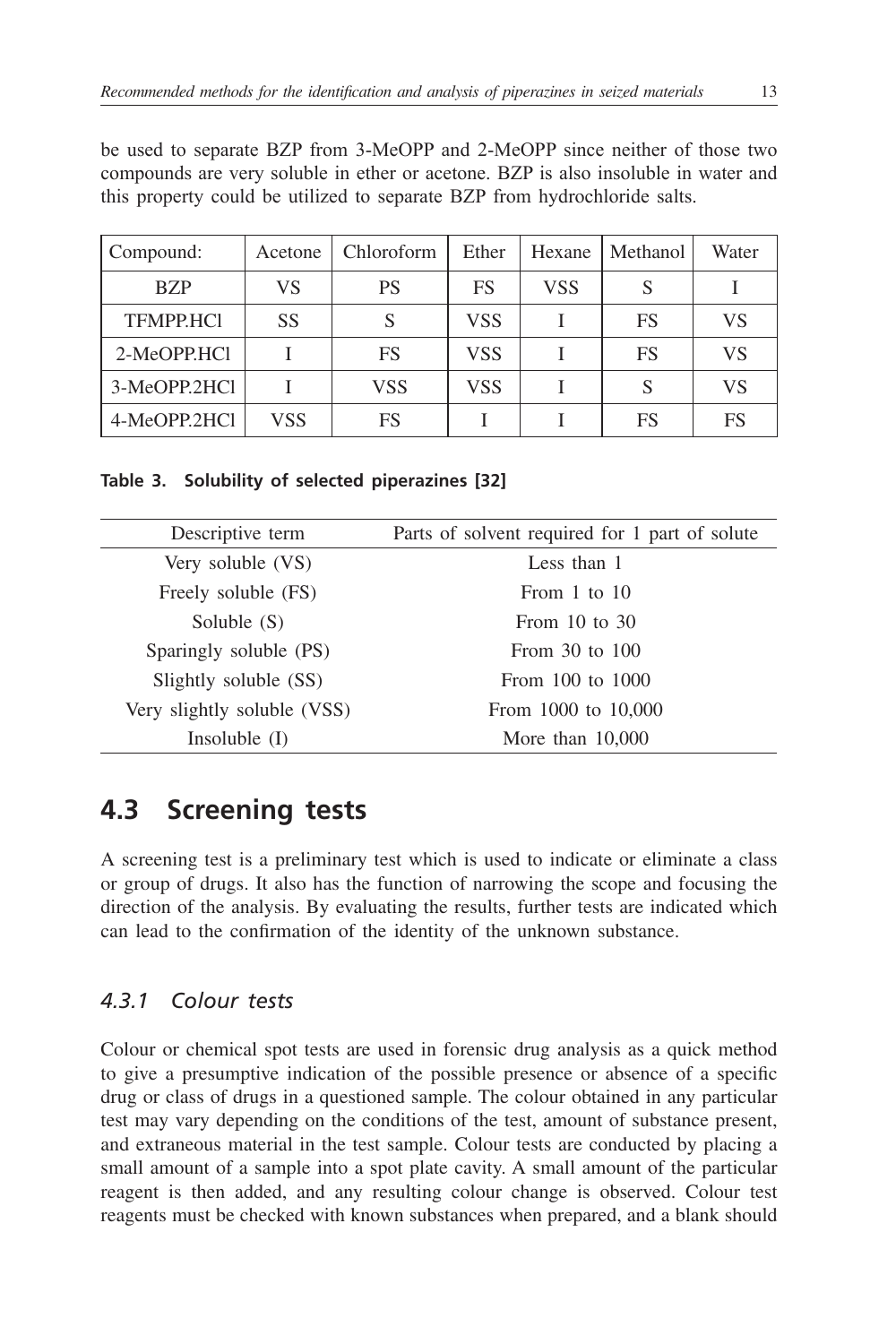be run next to the sample to preclude false positive results.

Colour tests are often non-specific in nature and serve to include (or exclude) the presence of a broad range of compounds. However, other colour reactions can be more specific and demonstrate the presence or absence of certain functional groups. By applying a series of different colour tests to the unknown sample, the analyst can narrow down the possible identity of the compound(s) present. It is mandatory for analysts to confirm such results by the use of alternative techniques. Information on the preparation of the various reagents is shown below and the subsequent table presents the observed colour changes with various amounts of the different piperazines tested.

*(a) Marquis reagent [33]:* 

| Reagent A: | 40 % Formaldehyde solution |
|------------|----------------------------|
| Reagent B: | Sulphuric acid (conc.)     |

#### *Method*

Mix 1 drop of formaldehyde solution with 1ml of concentrated sulphuric acid. Place the test sample in a spot plate depression and add 3 drops of the mixed reagents.

*(b) Simon's reagent [33]:*

| Reagent A: | 20% aqueous sodium carbonate solution |
|------------|---------------------------------------|
| Reagent B: | 50% ethanolic acetal dehyde solution  |
| Reagent C: | 1% aqueous sodium nitroprusside       |

#### *Method*

Prepared reagents should be stored in separate containers and refrigerated. Place the test sample in a spot plate depression and add 1 drop of reagent A, followed by equivalent amounts of reagent B, then reagent C.

*(c) Dragendorff reagent [33]:*

| Reagent A: | Bismuth subnitrate $(1g)$ |
|------------|---------------------------|
| Reagent B: | Hydrochloric acid (conc.) |
| Reagent C: | Ammonia (25%, ag)         |
| Reagent D: | Potassium iodide $(3g)$   |
| Reagent E: | Acetic acid (70%, aq)     |

#### *Method*

Dissolve 1g of bismuth subnitrate in a small amount of concentrated HCl. Add 25% aqueous ammonia drop-wise until no more precipitate forms. Filter and preserve the precipitate, wash it with water and then dissolve the precipitate in 1 ml of concentrated HCl. Prepare a solution of 3 g potassium iodide in 1 ml water. Add this to the precipitate solution. To the resulting solution, add 48 ml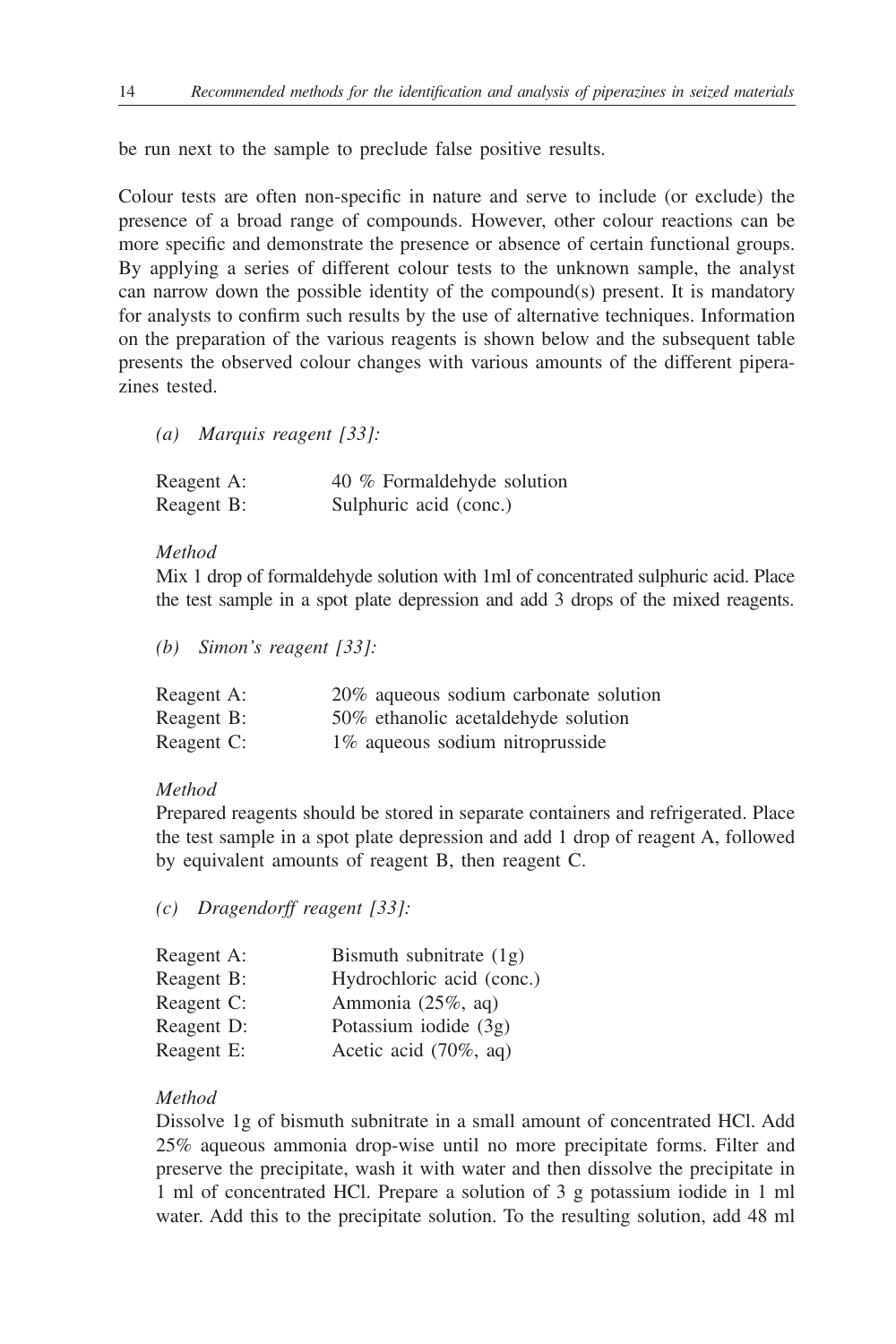of 70% aqueous acetic acid. Place the test sample in a spot plate depression and add 3 drops of the reagent.

### *Interpretation of colour tests*

When interpreting the results of a colour test, the analyst must keep two things in mind:

- 1. Is a colour observed ?
- 2. Of what significance is the colour (or lack of colour) ?

#### **Table 4. Piperazine colour test results. [33, 34]**

| Com-<br>pound                    |                                                                  | Marquis                                                          | Conc.<br>$H_2SO_a$                                             | Simon's                     |                            | Dragendorff             |                         |
|----------------------------------|------------------------------------------------------------------|------------------------------------------------------------------|----------------------------------------------------------------|-----------------------------|----------------------------|-------------------------|-------------------------|
| Sample                           | 3 <sub>mg</sub>                                                  | 10 mg                                                            | 10 <sub>mg</sub>                                               | 3 <sub>mg</sub>             | 10 <sub>mg</sub>           | 3 <sub>mq</sub>         | 10 mg                   |
| <b>BZP</b>                       | White to<br>brown-<br>green<br>precipi-<br>tate<br>with<br>fumes | White to<br>brown-<br>green<br>precipi-<br>tate<br>with<br>fumes | White to<br>dark<br>green<br>precipi-<br>tate<br>with<br>fumes | Pale<br>blue                | Strong<br>Blue             | Red<br>precipi-<br>tate | Red<br>precipi-<br>tate |
| 2-MePP                           | <b>No</b><br>reaction                                            | <b>Not</b><br>tested                                             | Not<br>tested                                                  | Blue                        | Blue                       | Red<br>precipi-<br>tate | Red<br>precipi-<br>tate |
| 3-MePP                           | <b>No</b><br>reaction                                            | <b>Not</b><br>tested                                             | <b>Not</b><br>tested                                           | <b>No</b><br>reaction       | <b>No</b><br>reaction      | <b>Not</b><br>tested    | <b>Not</b><br>tested    |
| 4-MePP                           | No<br>reaction                                                   | Not<br>tested                                                    | <b>Not</b><br>tested                                           | No<br>reaction              | <b>No</b><br>reaction      | <b>Not</b><br>tested    | <b>Not</b><br>tested    |
| 2-MeOPP                          | <b>No</b><br>reaction                                            | Gradual<br>pink<br>colour                                        | Gradual<br>pink<br>colour                                      | Pale<br>blue                | Blue                       | Red<br>precipi-<br>tate | Red<br>precipi-<br>tate |
| 4-MeOPP                          | No<br>reaction                                                   | Fizz<br>no<br>colour<br>change                                   | Fizz<br>no<br>colour<br>change                                 | Pale<br>blue                | Blue                       | Red<br>precipi-<br>tate | Red<br>precipi-<br>tate |
| $3$ -CPP/<br>$m$ CPP             | <b>No</b><br>reaction                                            | Fizz<br>no<br>colour<br>change                                   | Fizz<br>no<br>colour<br>change                                 | <b>No</b><br>reaction       | <b>No</b><br>reaction      | Red<br>precipi-<br>tate | Red<br>precipi-<br>tate |
| 3-CPP.<br>$HCl$ /<br>$m$ CPP.HCl | Fizz<br>no<br>colour<br>change                                   | Fizz<br>no<br>colour<br>change                                   | Fizz<br>no<br>colour<br>change                                 | Slight<br>purple<br>to blue | Blue.<br>slow to<br>yellow | Red<br>precipi-<br>tate | Red<br>precipi-<br>tate |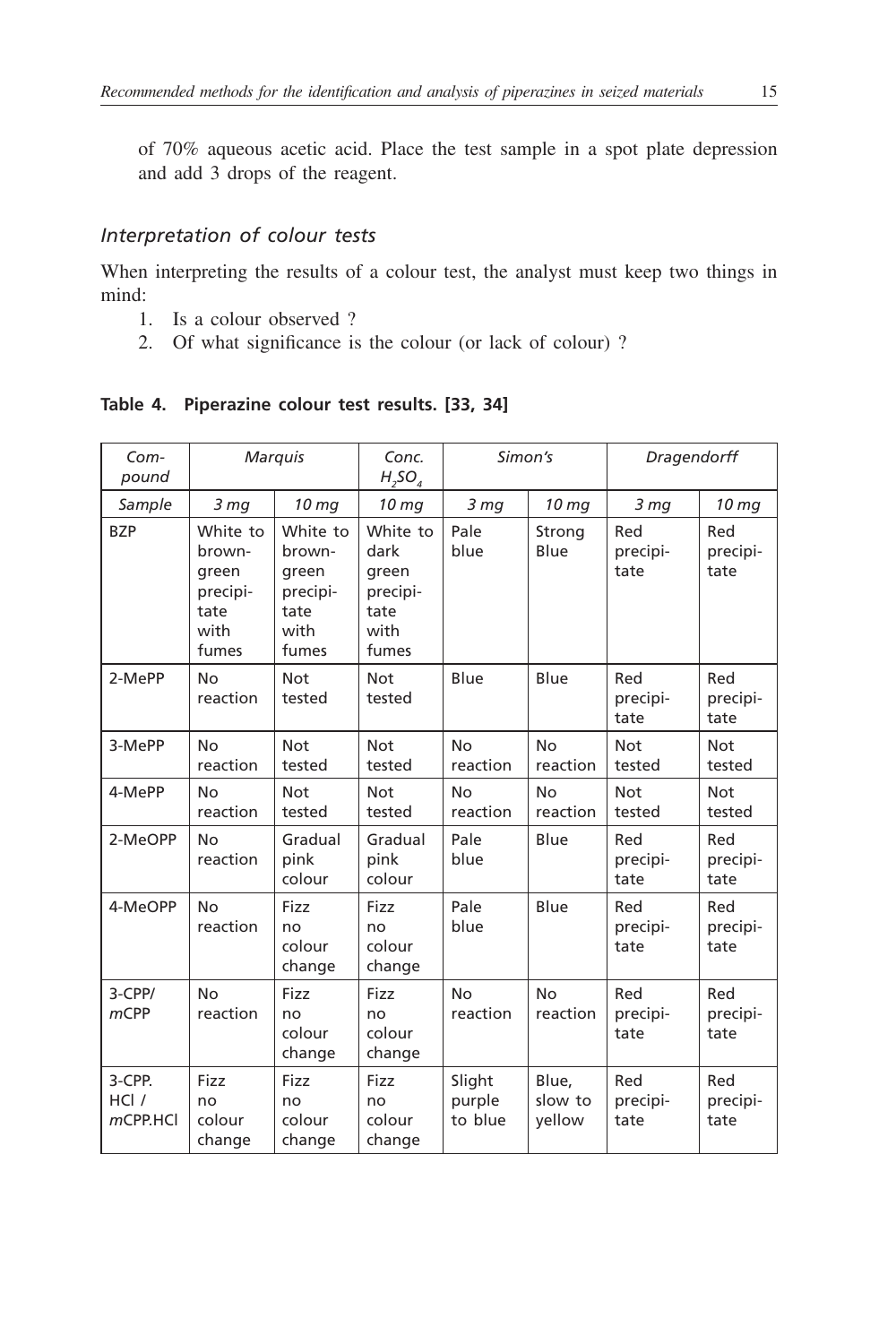| 4-CPP<br>HCI                         | Fizz<br>no<br>colour<br>change                | Fizz<br>no<br>colour<br>change                | Fizz<br>no<br>colour<br>change              | Slight<br>purple<br>to blue | Blue,<br>slow to<br>yellow | Red<br>precipi-<br>tate | Red<br>precipi-<br>tate |
|--------------------------------------|-----------------------------------------------|-----------------------------------------------|---------------------------------------------|-----------------------------|----------------------------|-------------------------|-------------------------|
| 3-TFMPP                              | White to<br>pale<br>brown<br>precipi-<br>tate | White to<br>pale<br>brown<br>precipi-<br>tate | White<br>precipi-<br>tate,<br>with<br>fumes | <b>No</b><br>reaction       | Blue                       | Red<br>precipi-<br>tate | Red<br>precipi-<br>tate |
| 2-TFMPP                              | White to<br>pale<br>brown<br>precipi-<br>tate | White to<br>pale<br>brown<br>precipi-<br>tate | White<br>precipi-<br>tate                   | No<br>reaction              | Blue                       | Red<br>precipi-<br>tate | Red<br>precipi-<br>tate |
| 4-TFMPP                              | Gradual<br>brown-<br>ish-red<br>colour        | Gradual<br>brown-<br>ish-red<br>colour        | Fizz<br>no<br>colour<br>change              | <b>No</b><br>reaction       | Blue                       | Red<br>precipi-<br>tate | Red<br>precipi-<br>tate |
| 2-FPP                                | Fizz<br>no<br>colour<br>change                | Fizz<br>no<br>colour<br>change                | Fizz<br>no<br>colour<br>change              | Purple<br>to blue           | Blue.<br>slow to<br>yellow | Red<br>precipi-<br>tate | Red<br>precipi-<br>tate |
| 4-FPP                                | Fizz<br>no<br>colour<br>change                | Fizz<br>no<br>colour<br>change                | Fizz<br>no<br>colour<br>change              | Blue                        | Blue,<br>slow to<br>vellow | Red<br>precipi-<br>tate | Red<br>precipi-<br>tate |
| Methafe-<br>tamine<br>HCI            | Orange-<br>brown                              | <b>Not</b><br>tested                          | Not<br>tested                               | Blue                        | Not<br>tested              | Red<br>precipi-<br>tate | Not<br>tested           |
| <b>MDMA</b><br>HCI                   | <b>Black</b>                                  | <b>Not</b><br>tested                          | Not<br>tested                               | Blue                        | <b>Not</b><br>tested       | Red<br>precipi-<br>tate | <b>Not</b><br>tested    |
| Dimethyl-<br>amfe-<br>tamine.<br>HCI | <b>Brown</b>                                  | <b>Not</b><br>tested                          | <b>Not</b><br>tested                        | <b>No</b><br>reaction       | <b>Not</b><br>tested       | Red<br>precipi-<br>tate | <b>Not</b><br>tested    |

#### Table 4. (cont.)

#### *Analytical Notes*

#### *Marquis reagent*

This produces colour changes with a large number of heterocyclic compounds. However, as the sulphuric acid component of this reagent produces colour changes when used alone, it is therefore essential to use sulphuric acid (3 drops) in the testing as a control.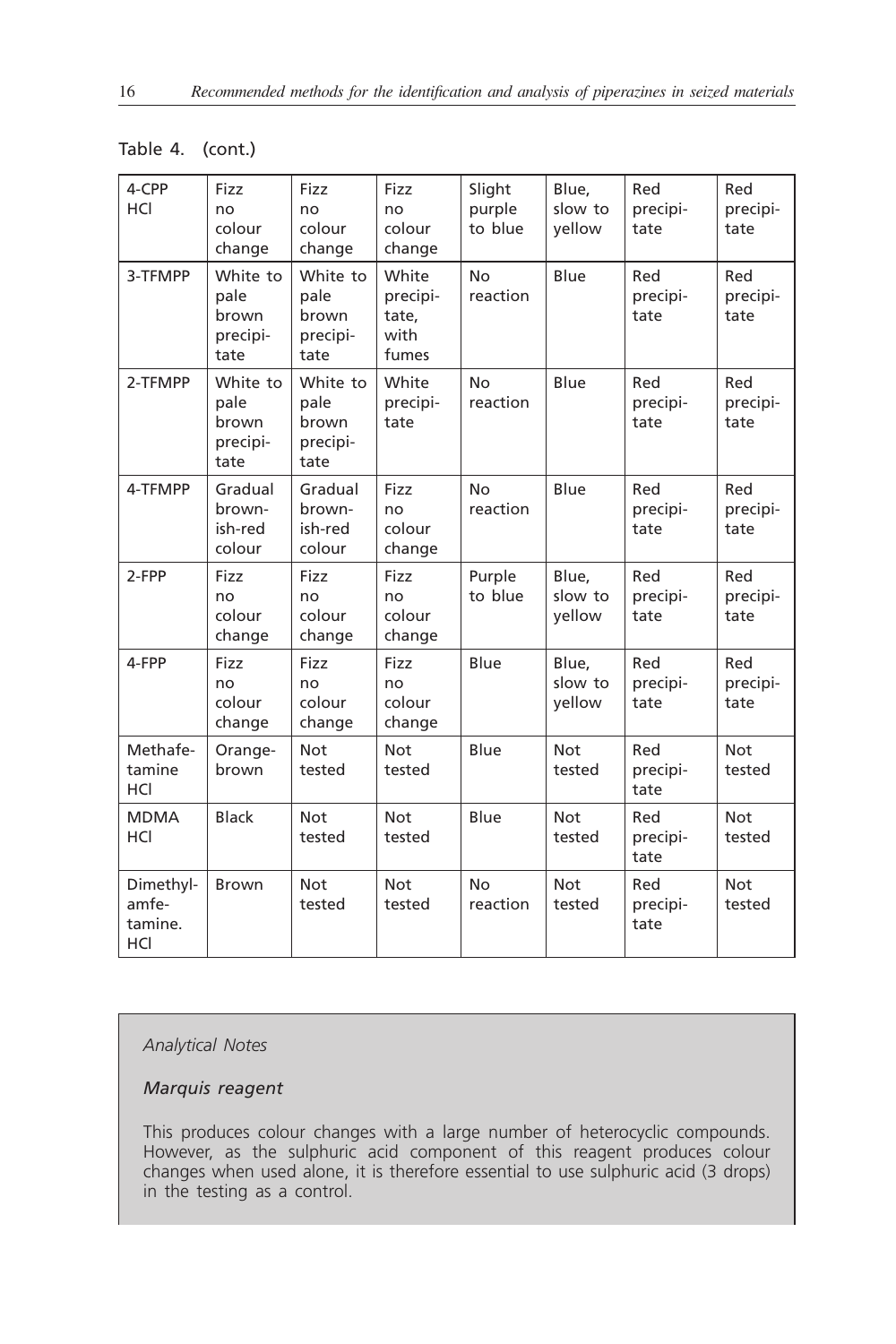<span id="page-24-0"></span>For BZP-like compounds, the Marquis reagent showed negative results or faint colouration. For most of the compounds the results are very similar to that of the sulphuric acid control. For the purpose of comparison, the reagent produces a strong red-orange colour with amphetamines, while MDMA-type compounds produce a blue-black colour.

#### *Simon's reagent*

A blue colour indicates the presence of a secondary amine and for some piperazines the colour changes gradually from blue to yellow. Simon's reagent is less sensitive to BZP-like compounds than drugs such as methamfetamine or MDMA, therefore the result will be masked if these substances are also present.

The use of Simon's reagent alone will do little to distinguish methamphetamine or MDMA from piperazines, however, the combination of the Marquis reagent with the Simon's reagent may be effective in distinguishing some piperazines from methamfetamine or MDMA while in the field.

#### *Dragendorff reagent*

An orange, red-orange, or brown-orange precipitate suggests the presence of an alkaloidal base and tertiary amines often show a strong positive result. The results with the piperazines, while positive is not as strong as the result with dimethylamfetamine.

# **4.4 Microcrystalline tests**

Microcrystalline tests are chemical-precipitation tests that are quick, simple, extremely sensitive, and require only a small amount of sample. They are used to indicate the identity of a compound, or to determine its optical isomer.

These tests involve the formation of crystals from the reaction of the target compound with a reagent. The resulting crystals are analysed by means of a polarizing microscope and comparison with reference material. Occasionally, it can be difficult to obtain an exact match between the sample and reference material if, for example, other materials that may cause the deformation of crystals are present.

Microcrystalline tests can be performed in the following ways:

1. *Direct addition:* A portion of sample powder is placed on a microscope slide and a drop of reagent is placed near it on the slide. The two are then drawn together using a glass rod.

*Example:* Test for caffeine using 5% gold chloride in dilute phosphoric acid.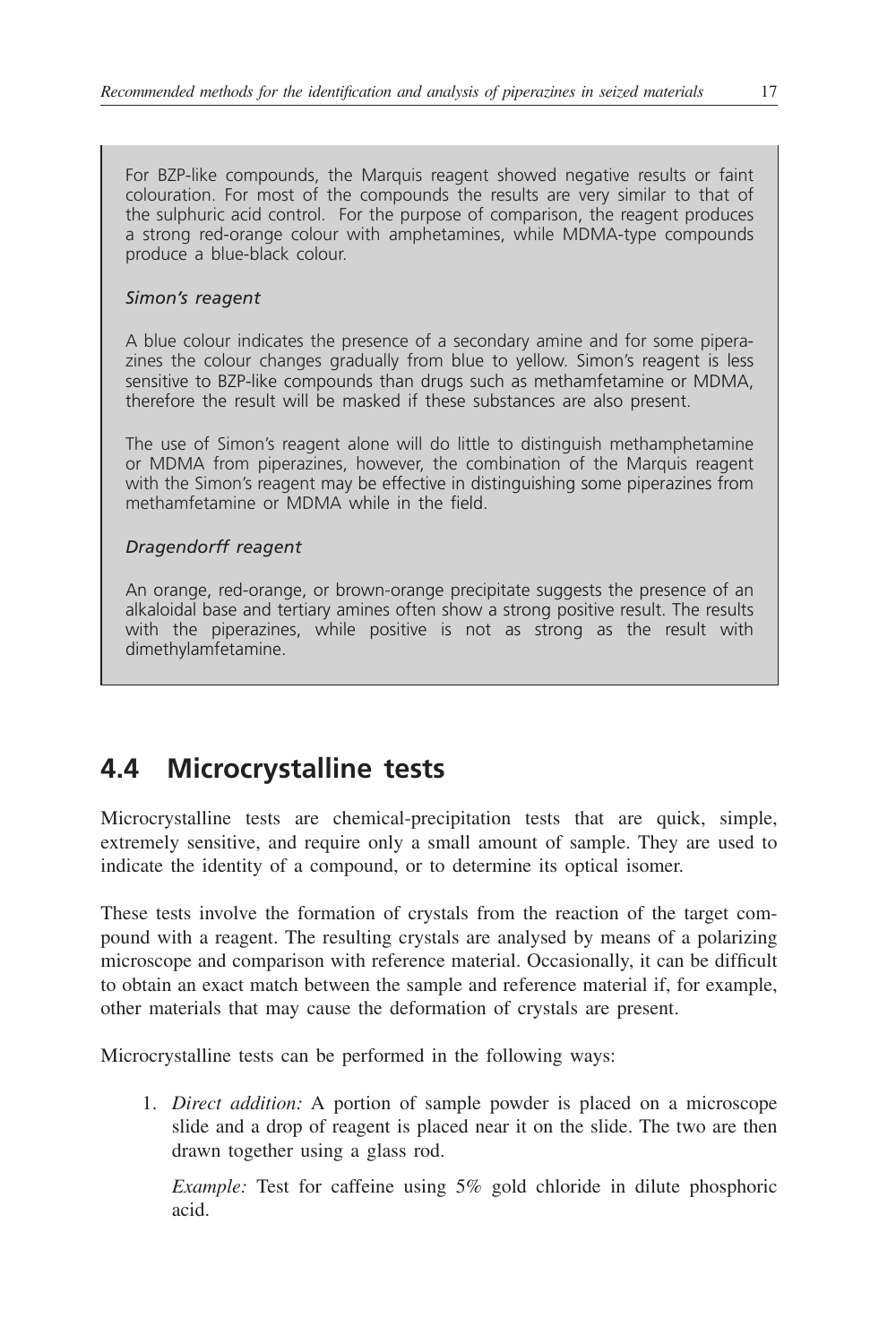2. *Solution mixing:* A portion of sample powder is first dissolved in a solvent (often directly on the microscope slide itself). A drop of reagent is placed beside it and slowly drawn into the solution using a glass rod.

*Example:* Dissolution of a small quantity of a cocaine sample directly in 20% acetic acid followed by the addition of 5% gold chloride.

3. *Volatility or hanging drop tests:* This technique is dependent upon the volatility of the compound being tested and is most frequently applied to the determination of optical isomers of amines, particularly amfetamine and methamfetamine.

*Example:* A small amount of sample is placed in a spot plate and a drop of base added onto the sample. A drop of the test reagent is then placed onto a cover slip and is inverted over the depression. After standing for 5-10 minutes the resultant crystals can be observed.

### *4.4.1 Piperazine microcrystalline test (platinic bromide in sulphuric acid)*

#### *Reagent*

Dissolve 1 g platinic chloride  $(H_2PtCl_6·6H_2O)$  in 1.7 ml HBr (40%). Dilute to 20 ml with 2 parts concentrated sulphuric acid and 3 parts water.

#### *Method*

Add reagent to an aqueous drop of test solution and evaporate.

|                     | Table 5. Results of piperazine microcrystalline tests using platinic bromide in |  |  |  |
|---------------------|---------------------------------------------------------------------------------|--|--|--|
| sulphuric acid [31] |                                                                                 |  |  |  |

| Compound     | Crystal Produced                                                                        |  |  |
|--------------|-----------------------------------------------------------------------------------------|--|--|
| R7P          | Rectangles with indented ends                                                           |  |  |
| <b>TFMPP</b> | Oils, then clusters of rods from centre core (bundles of rods),<br>(overgrown bow ties) |  |  |
| 2-MeOPP      | Clusters of rods (wide blades/rods from core)                                           |  |  |
| 3-MeOPP      | Crosses with comb edges                                                                 |  |  |
| 4-MeOPP      | Rhomboid type crystals (rods/plates with rough edges)                                   |  |  |

### *4.4.2 Piperazine microcrystalline tests (mercury chloride)*

#### *Reagent*

Aqueous solution of mercury chloride (10 g/L),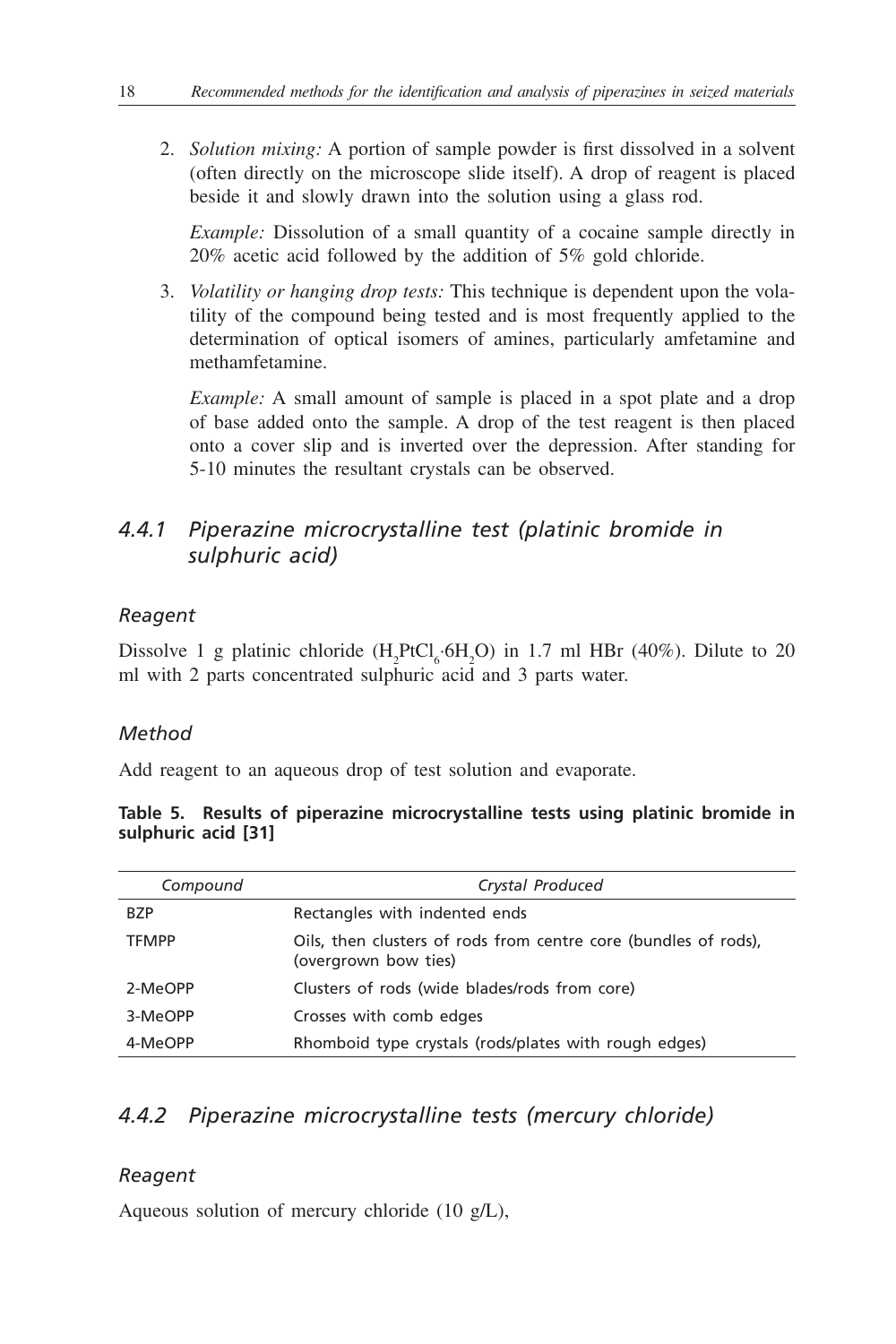### <span id="page-26-0"></span>*Method*

An aliquot (10  $\mu$ ) of the test solution (1  $\alpha$ /L) is mixed with 10  $\mu$ l of the reagent on a glass slide. A plastic pipette is used to aid nucleation and crystal formation [35].

### *Results*

For BZP, transparent flat square plates were produced as shown in figure II, while for TFMPP, a white precipitate was produced with no formation of crystals.

**Figure II. BZP mercuric chloride microcrystalline test [36]**



# **4.5 Thin-layer chromatography (TLC)**

TLC is a commonly used technique for the separation and identification of illicit drugs. It is inexpensive, rapid, sensitive (sub-milligram quantities of analyte required), flexible in the selection of both the stationary and mobile phase, and amenable to a wide variety of substances, in base and salt form, ranging from the most polar to non-polar materials.

### *TLC plates (stationary phases)*

*Coating*: Silica gel with layer thickness of 0.25 mm and containing an inert indicator, which fluoresces under UV light of wavelength 254 nm (Silica gel GF254).

*Typical plate sizes:* 20x20 cm; 20x10 cm; 10x5 cm (the latter should be used with the 10 cm side vertical with the TLC tank).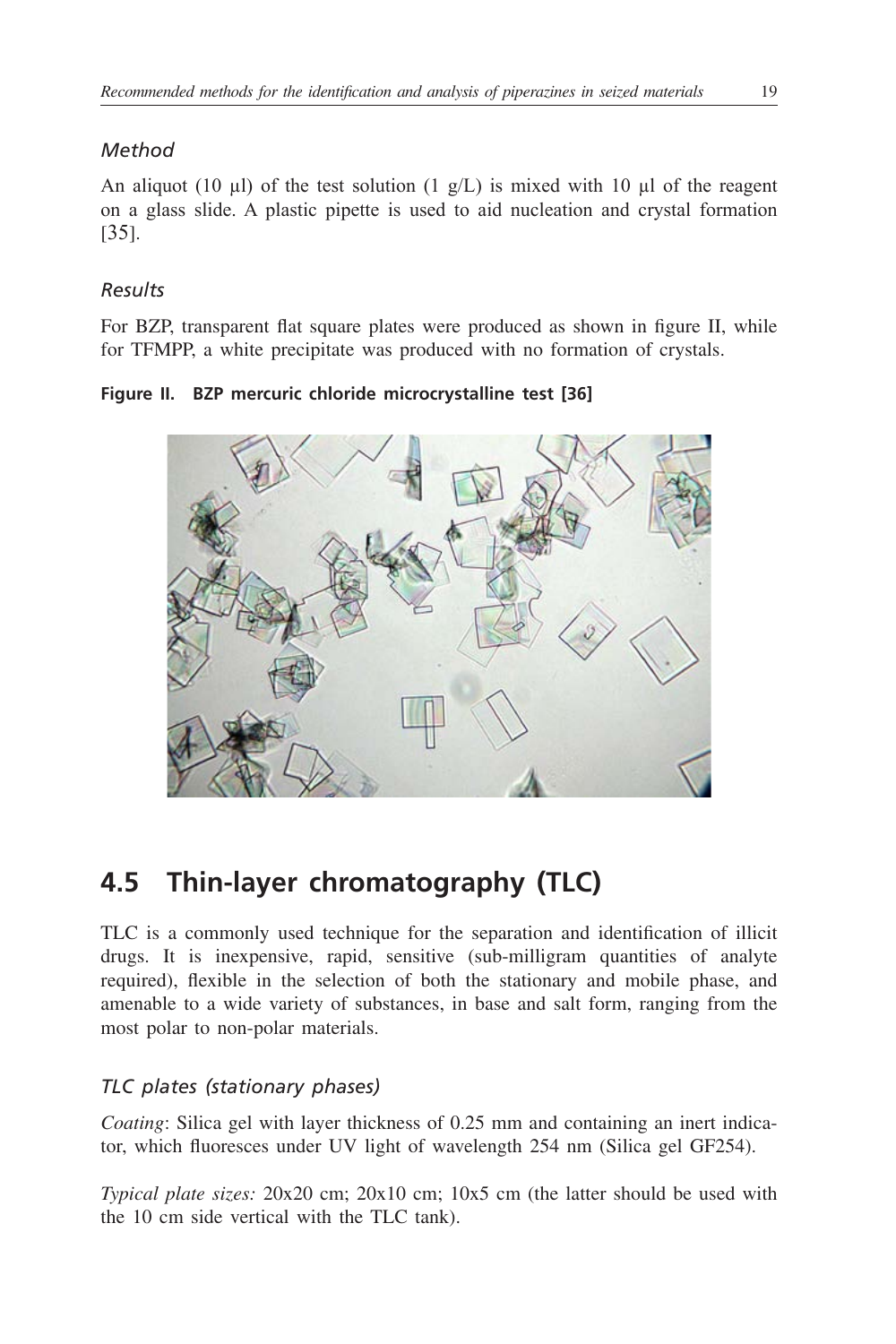Plates prepared by the analyst must be activated before use by placing them into an oven at 120°C for at least 10 to 30 minutes. Plates are then stored in a greasefree desiccator over silica gel. Heat activation is not required for commercially available coated plates.

#### *Solvent systems*

Prepare developing solvent system (system A, B, C, D or E as shown in table 6) as accurately as possible by use of pipettes, dispensers and measuring cylinders [33]. Leave the solvent system in the TLC tank for sufficient time to allow vapour phase saturation to be achieved prior to the analysis (with adsorbent paper-lined tanks, this takes approximately 5 minutes).

**Table 6. Solvent systems and visualization methods for TLC analysis of piperazines [33]**

| System | Solvents                                                 | Solvent proportions<br>(by ratio) | Visualisation method  |
|--------|----------------------------------------------------------|-----------------------------------|-----------------------|
| A      | 2-butanone<br>dimethylformamide<br>aqueous ammonia (25%) | 13<br>0.9<br>0.1                  | UV light              |
| R      | 2-propanol<br>aqueous ammonia (25%)                      | 95<br>5                           | Dragendorff reagent   |
| C      | acetone<br>toluene<br>agueous ammonia (25%)              | 20<br>10                          | Simon's reagent       |
| D      | methanol<br>agueous ammonia (25%)                        | 100<br>1.5                        | lodoplatinate reagent |
| F      | 1-butanol<br>acetic acid<br>water                        | 2                                 | 1% Iodine-methanol    |

#### *Visualization methods*

- A. *UV light*
- B. *Dragendorff reagent*

Prepare as described in section 4.3.1.c.

C. *Simon's reagent* (modification of reagent used in section 4.3.1.b).

Prepare solutions A (20% aqueous sodium carbonate solution) and B (1%) aqueous sodium nitroprusside). Mix equal volumes of A and B and spray the plate. After spraying the plates, expose them to acetaldehyde gas.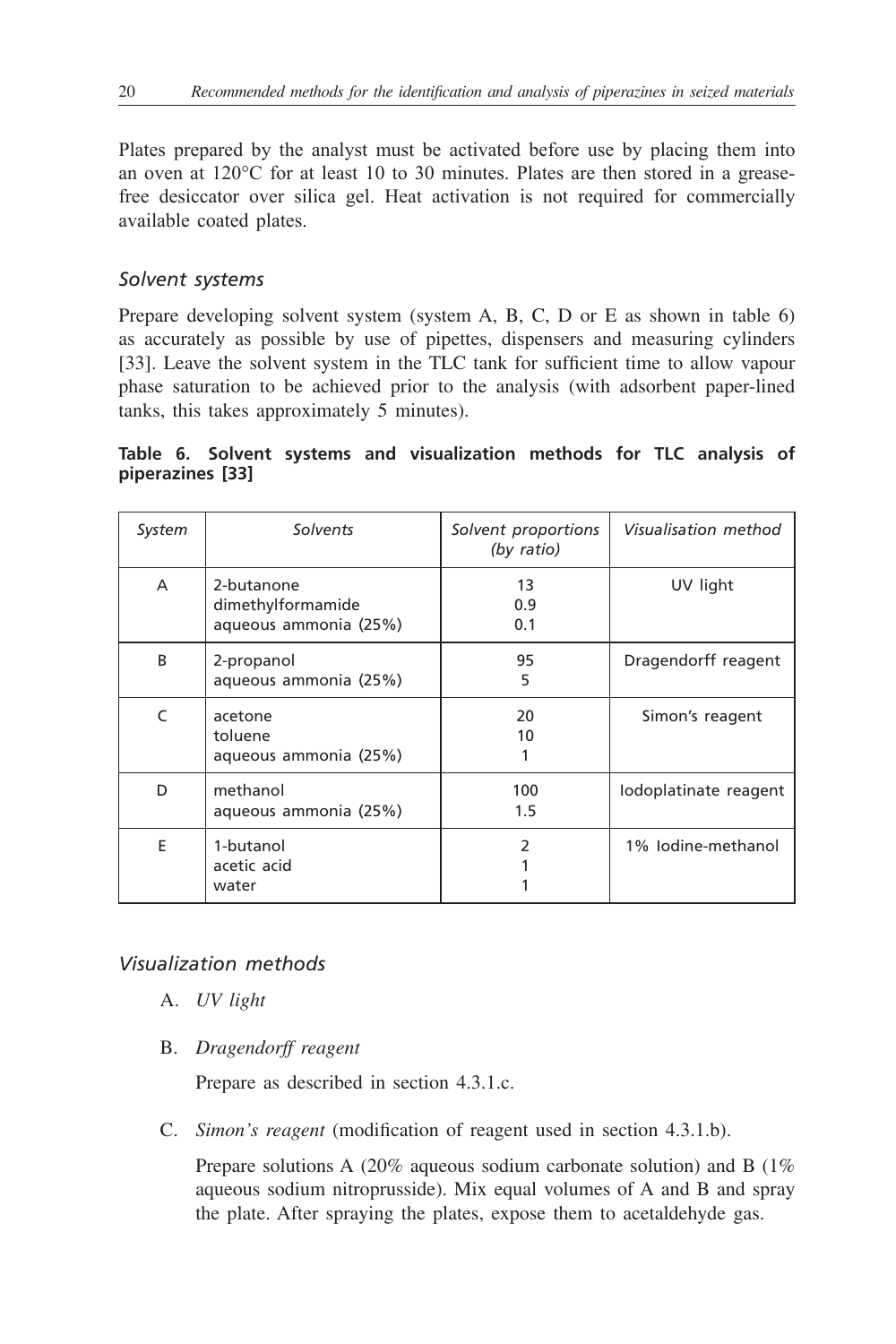D. *Iodoplatinate reagent*

Solution A: aqueous 10% hydrogen hexachloroplatinate hexahydrate solution.

Solution B: aqueous 4% potassium iodide solution.

Mix solutions A, B and water in the ratio of  $1: 25: 24$  by volume.

E. *1% w/v Iodine-methanol solution* 

### *Spotting and developing*

Apply as separate spots 1  $\mu$ L and 5  $\mu$ L aliquots of sample solution, 2  $\mu$ L of the standard solutions and 2 µL of solvent (as a negative control) on the TLC plate. Spotting must be done carefully to avoid damaging the surface of the plate.

#### *Analytical notes*

- The starting point of the run, i.e. the "spotting line" should be at least 2 cm from the bottom of the plate.
- The spacing between applications of sample (spotting points) should be at least 1 cm and spots should not be placed closer than 1.5 cm to the side edge of the plate.
- To avoid diffuse spots during development, the size of the sample spot should be as small as possible (2 mm) by applying solutions in aliquots rather than a single discharge.
- Allow spots to dry and place plate into solvent-saturated tank (saturation of the vapour phase is achieved by using solvent-saturated pads or filter paper as lining of the tank).
- Remove plate from the development tank as soon as possible after the solvent reaches the development line (10 cm from starting line) marked beforehand; otherwise, diffused spots will occur.

#### *Visualization/detection*

The plates must be dried prior to visualization. The solvent can be allowed to evaporate at room temperature or with a hot air blower. In the later case, care must be exercised that no component of interest is thermally labile. It is important for proper colour development that all traces of ammonia or other bases are removed from the plate.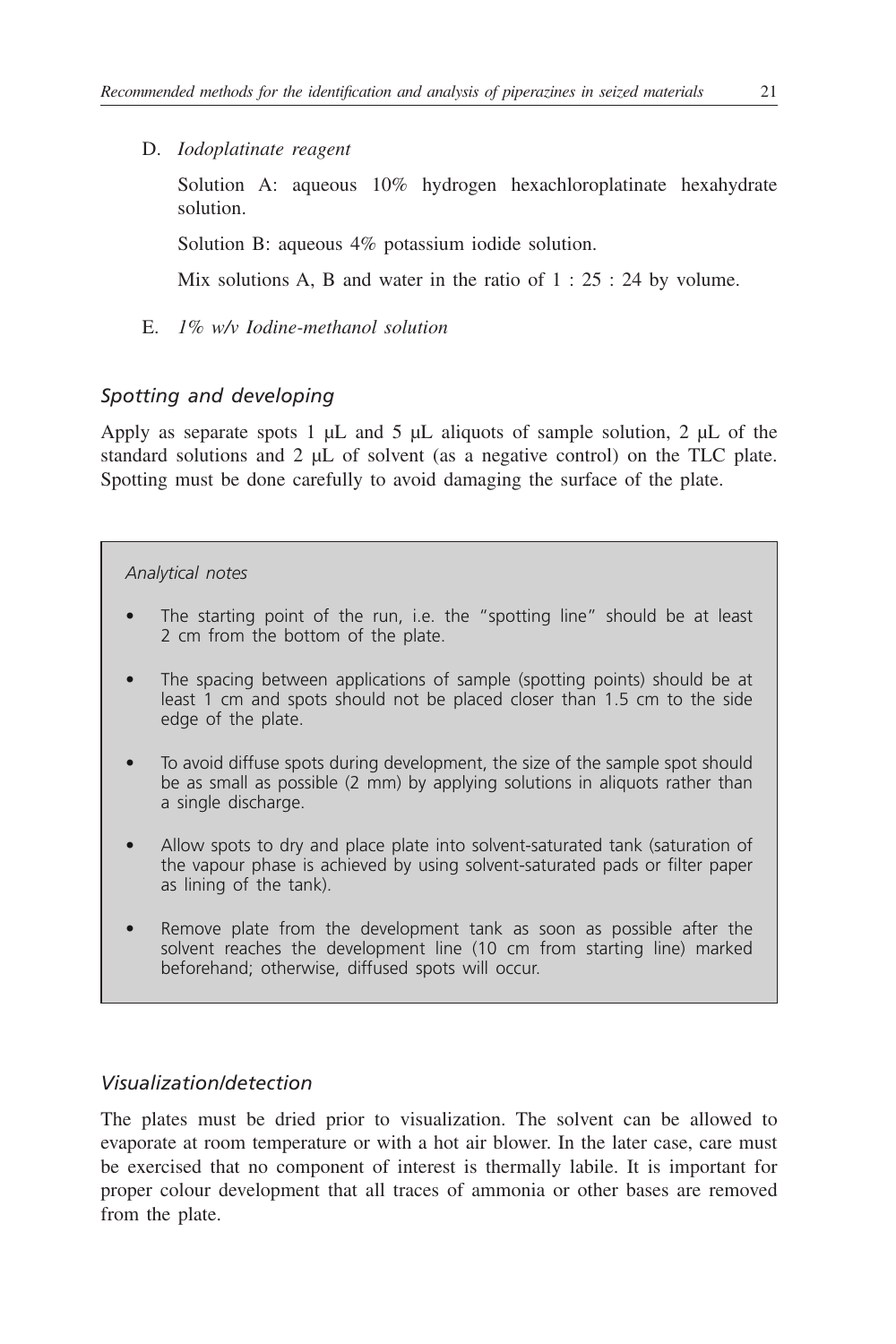#### *Interpretation*

After visualization, mark spots (e.g. by pencil) and calculate retardation factor  $(R<sub>f</sub>)$ values.

$$
R_f = \frac{Migration distance: from origin to centre of spot}{Development distance: from origin to solvent front}
$$

|                     | Developing System (R.) |      |      |      |      |
|---------------------|------------------------|------|------|------|------|
| Compound            | A                      | B    | C    | D    | E    |
| <b>BZP</b>          | 0.03                   | 0.15 | 0.13 | 0.25 | 0.66 |
| 2-TFMPP             | 0.11                   | 0.41 | 0.36 | 0.33 | 0.8  |
| <i>m</i> TFMPP      | 0.11                   | 0.37 | 0.36 | 0.38 | 0.78 |
| 4-TFMPP             | 0.11                   | 0.37 | 0.36 | 0.33 | 0.77 |
| 2-MeOPP             | 0.05                   | 0.26 | 0.18 | 0.28 | 0.74 |
| 4-MeOPP             | 0.05                   | 0.25 | 0.2  | 0.28 | 0.72 |
| mCPP/3-CPP          | 0.11                   | 0.38 | 0.37 | 0.32 | 0.77 |
| 4-CPP               | 0.07                   | 0.3  | 0.3  | 0.27 | 0.77 |
| 2-FPP               | 0.12                   | 0.4  | 0.36 | 0.28 | 0.74 |
| 4-FPP               | 0.07                   | 0.3  | 0.25 | 0.24 | 0.74 |
| Methamphetamine     | 0.09                   | 0.37 | 0.32 | 0.21 | 0.76 |
| Dimethylamphetamine | 0.25                   | 0.42 | 0.51 | 0.28 | 0.7  |
| <b>MDMA</b>         | 0.09                   | 0.36 | 0.32 | 0.21 | 0.74 |

#### **Table 7. Piperazine TLC Data [33]**

#### *Analytical notes*

- $R_f$  values are not always reproducible due to small changes in plate composition and activation in solvent systems, tank saturation or development distance. Therefore, the  $R_f$  values provided are indications of the chromatographic behaviour of the substances listed.
- It is essential that reference standards be run simultaneously on the same plate.
- For identification purposes, both the  $R_f$  value and the colour of the spots after spraying with the appropriate visualization reagents should always be considered.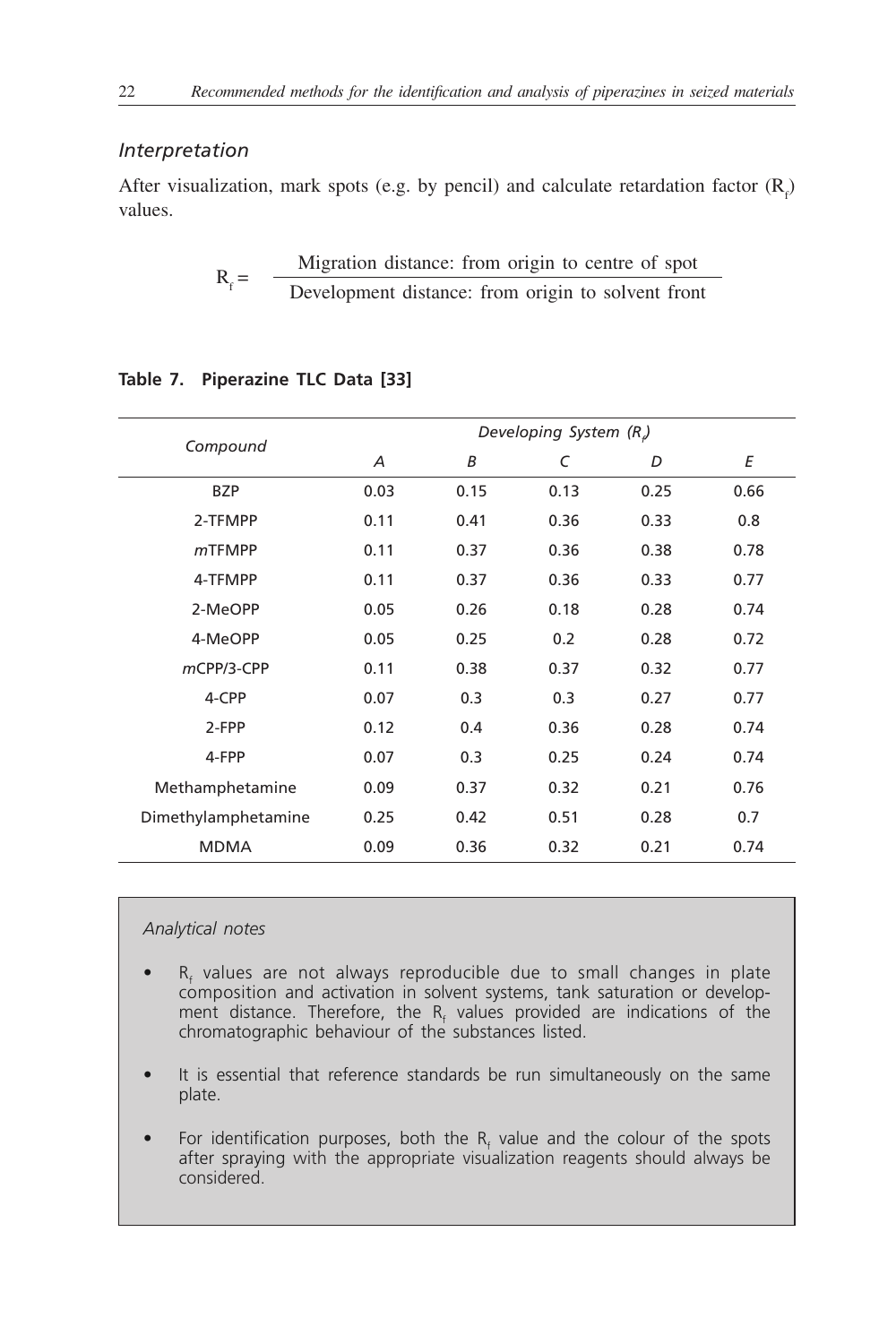# <span id="page-30-0"></span>**4.6 Gas chromatography (GC) with flame ionization detection (GC-FID)**

The GC instrument of choice for routine analytical work is the narrow bore capillary gas chromatograph, using columns with internal diameter between 0.2 and 0.32 mm.

### *4.6.1 Qualitative GC-FID method*

| GC oven conditions:   | Column temperature initially set at 100°C and held<br>isothermal for 1 min., the temperature was then<br>ramped to 280°C at 25°C/min and held isothermal<br>for $\overline{3}$ mins |
|-----------------------|-------------------------------------------------------------------------------------------------------------------------------------------------------------------------------------|
| Column:               | 5% phenyl / 95% methyl silicone column, 10 m<br>length, 0.32 mm ID, 0.52 µm film thickness                                                                                          |
| Injection parameters: | Mode: Split (50:1), 280°C, 1 µL injected                                                                                                                                            |
| Carrier gas:          | Hydrogen 1.8 ml/min                                                                                                                                                                 |
| Detector:             | FID, Detector temp: 280°C                                                                                                                                                           |

#### **Table 8. Relative retention times (RRT) for samples dissolved in methanol**

| Compound          | Relative retention time (RRT) |
|-------------------|-------------------------------|
| Dimethyl sulfone  | 0.277                         |
| Methamfetamine    | 0.615                         |
| Dimethylphthalate | 0.947                         |
| <b>BZP</b>        | 1.00 (4.212 min)              |
| <b>TFMPP</b>      | 1.039                         |
| <b>MDMA</b>       | 1.043                         |
| 2-MeOPP           | 1.155                         |
| 4-MeOPP           | 1.287                         |
| 3-MeOPP           | 1.303                         |
| Caffeine          | 1.362                         |

### *4.6.2 Quantitative GC method*

#### *Internal standard stock solution*

Prepare a solution containing 0.25 mg/ml dimethylphthalate in methanol.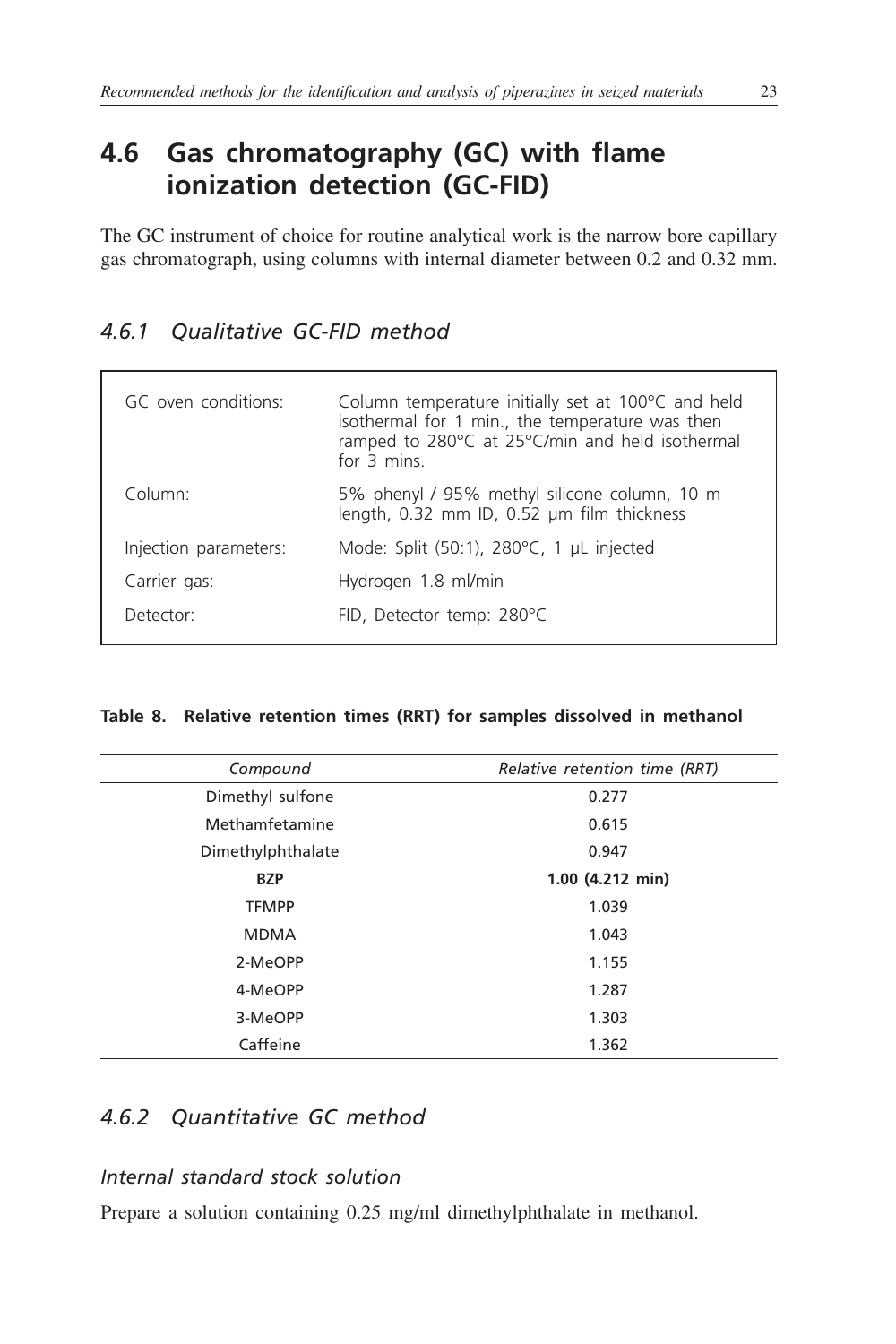#### *Standard solution preparation*

Prepare a solution by dissolving approximately 1.0 mg/ml of the piperazine to be analysed in the internal standard stock solution.

### *Sample preparation*

Accurately weigh an amount of the sample to be tested into a volumetric flask and fill to the mark with the internal standard stock solution. If necessary, dilute the sample so the final concentration is approximately that of the standard solution concentration.

| GC oven conditions:   | Column temperature initially set at 130°C and held<br>isothermal for 1 min, the temperature was then<br>increased to 200°C at 25°C/min and held isothermal<br>for 3 mins |  |  |
|-----------------------|--------------------------------------------------------------------------------------------------------------------------------------------------------------------------|--|--|
| Column:               | 10 m x 0.32 mm x 0.52 $\mu$ m film thickness                                                                                                                             |  |  |
| Phase:                | 5% phenyl/95% methyl silicone                                                                                                                                            |  |  |
| Carrier gas:          | Hydrogen at 1 ml/minute                                                                                                                                                  |  |  |
| Injection Parameters: | Split $(50:1)$ , 280 $\degree$ C, 1 µL injection                                                                                                                         |  |  |
| Detector:             | <b>FID</b>                                                                                                                                                               |  |  |

#### *Results*

Linear range: 0.050-1.206 mg/ml

Repeatability: RSD less than 0.5%

Correlation coefficient: 0.999

Accuracy: Error less than 5%

#### **Table 9. RRT for samples dissolved in internal standard stock solution**

| Compound        | Relative retention time (RRT) |
|-----------------|-------------------------------|
| Methamphetamine | 0.472                         |
| 2-MeOPP         | 1.279                         |
| <b>BZP</b>      | 1.00(2.23)                    |
| TFMPP           | 1.073                         |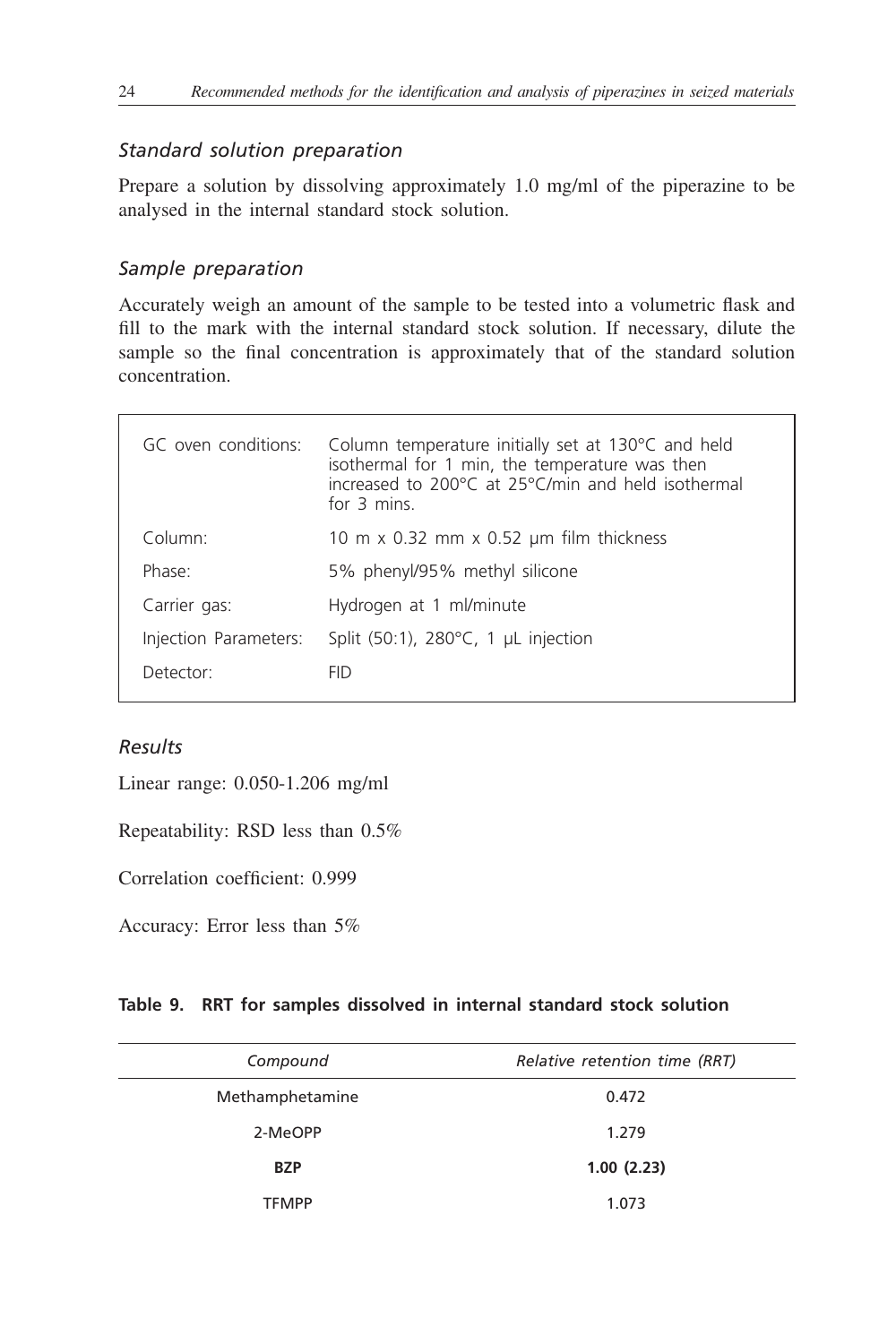<span id="page-32-0"></span>

| 3-MeOPP           | 1.506 |
|-------------------|-------|
| Dimethylphthalate | 0.917 |
| Caffeine          | 1.969 |
| 4-MeOPP           | 1.547 |

# **4.7 Gas chromatography-mass spectrometry (GC-MS)**

GC-MS is one of the most commonly used techniques for the identification of forensic drug samples. As a hyphenated technique, it unifies the separation power and sensitivity of a GC with the analyte specificity of a spectroscopic technique. It can provide highly specific spectral data on individual compounds in a complex mixture without prior isolation.

### *4.7.1 GC-MS method 1 [37]*

|  | GC oven conditions:   | Column temperature initially set at 100°C and held<br>isothermal for 5 mins., the temperature was then<br>ramped to 290°C at 10°C/min and held isothermal for<br>20 mins. |  |  |
|--|-----------------------|---------------------------------------------------------------------------------------------------------------------------------------------------------------------------|--|--|
|  | Column:               | 5% phenyl/95% methyl silicone column, 30 m length,<br>0.25 mm ID, 0.25 µm film thickness                                                                                  |  |  |
|  | Injection parameters: | Splitless, 1 µL injected                                                                                                                                                  |  |  |
|  |                       | Injector temp: 250°C                                                                                                                                                      |  |  |
|  | Carrier gas:          | Helium, 1.1 ml/min                                                                                                                                                        |  |  |
|  | Detector:             | lonization mode: El mode, 70 eV                                                                                                                                           |  |  |
|  |                       | Transfer line temp: 290°C                                                                                                                                                 |  |  |
|  |                       | lon source temperature: 200°C                                                                                                                                             |  |  |
|  | MS parameters         | Scan parameters: TIC                                                                                                                                                      |  |  |
|  |                       | Scan range: 30-350 amu                                                                                                                                                    |  |  |
|  |                       |                                                                                                                                                                           |  |  |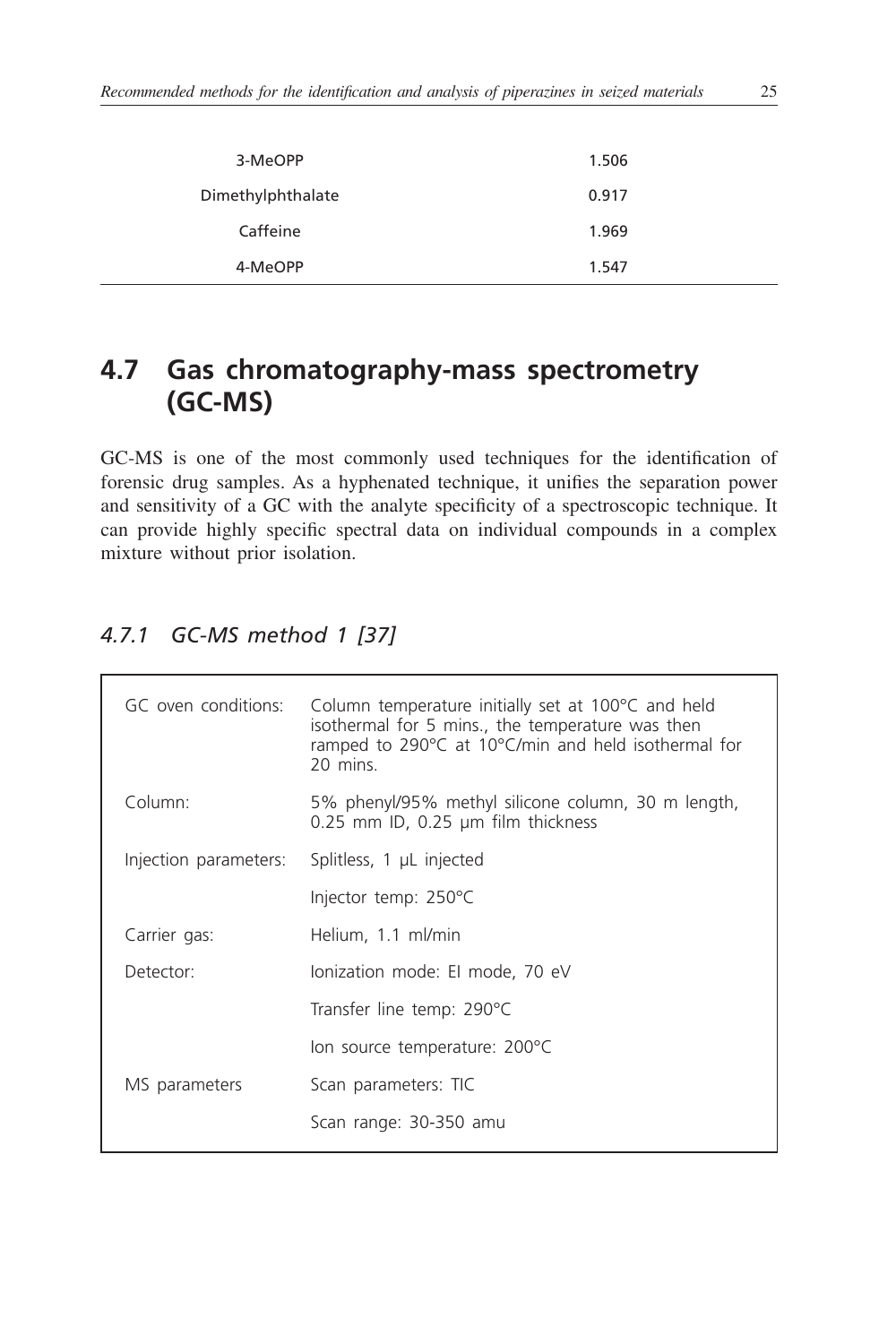| Compound           | $GC\ RT$ | $GC$ $RRT$ |
|--------------------|----------|------------|
| 4-FPP              | 13.37    | 0.97       |
| 2-MeOPP            | 14.85    | 1.08       |
| 1-Phenylpiperazine | 13.75    | 1.00       |
| 3-MeOPP            | 16.47    | 1.20       |
| 3-FPP              | 13.71    | 1.00       |
| 4-MeOPP            | 16.15    | 1.17       |
| 2-FPP              | 12.77    | 0.93       |
| 2-CPP              | 14.64    | 1.06       |
| 3-CPP/mCPP         | 15.99    | 1.16       |
| 4-CPP              | 16.04    | 1.17       |
| $2,3-XP$           | 15.26    | 1.11       |
| $3,4-XP$           | 16.25    | 1.18       |
| $m$ TFMPP          | 14.65    | 1.07       |
| $2,5-XP$           | 14.81    | 1.08       |
| $2,4-XP$           | 14.87    | 1.08       |
| 2-TFMPP            | 13.53    | 0.98       |
| 3-TMP              | 13.32    | 0.97       |
| <b>MBZP</b>        | 13.05    | 0.95       |
| <b>BZP</b>         | 13.10    | 0.95       |
| <b>MDBZP</b>       | 17.32    | 1.26       |
| 2-PEP              | 15.00    | 1.09       |

### **Table 10. GC RT and RRT for samples dissolved in methanol**

*Note:* Relative retention times were calculated from data in table 3 in reference 37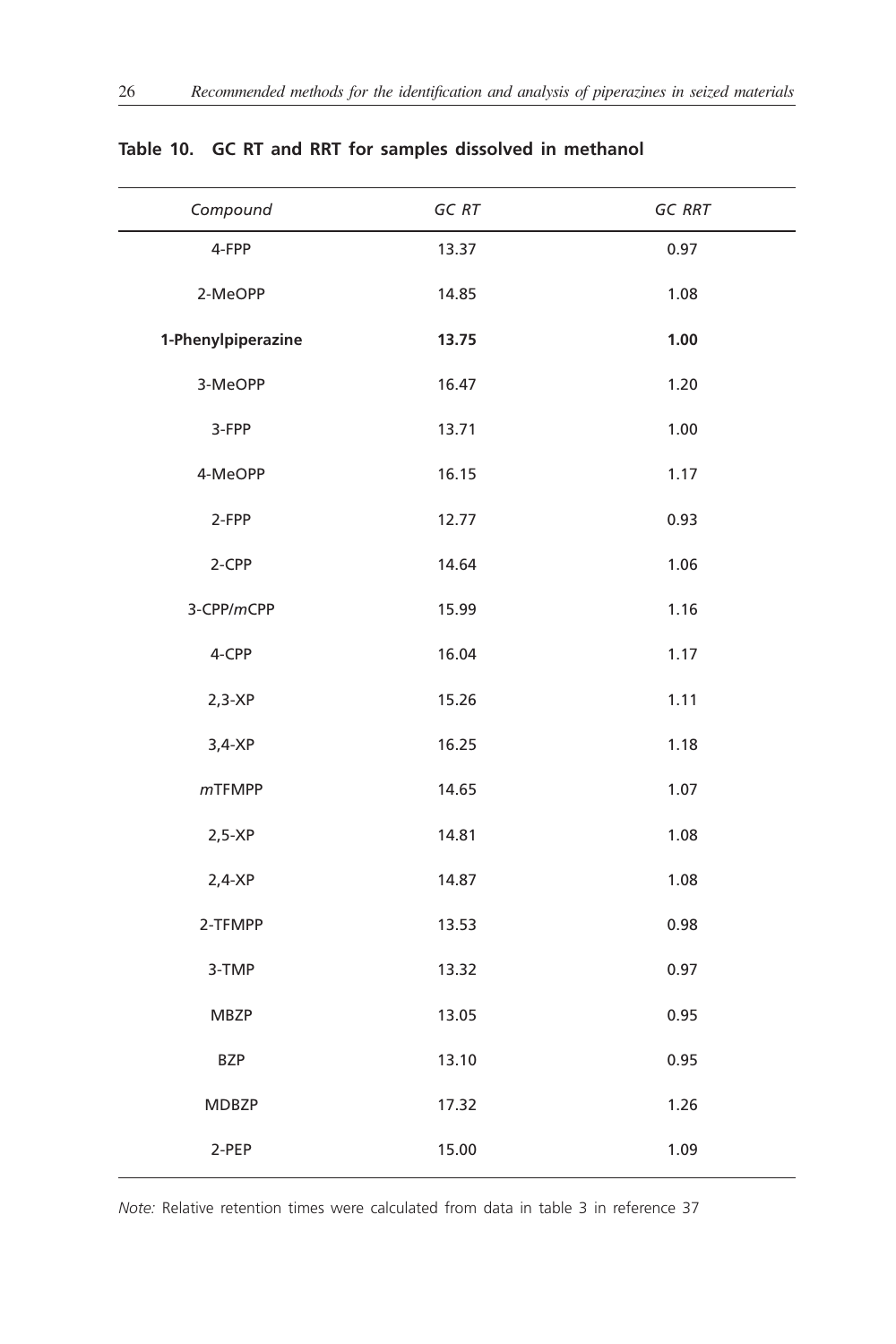## *4.7.2 GC-MS method 2 [38]*

| GC oven conditions:   | Column temperature initially set at 80°C and held<br>isothermal for 4 mins., the temperature was then<br>ramped to 280°C at 20°C/min, held isothermal for 8<br>mins. The temperature was then increased to 290°C at<br>20°C/min and held isothermal for 11.5 minutes |
|-----------------------|----------------------------------------------------------------------------------------------------------------------------------------------------------------------------------------------------------------------------------------------------------------------|
| Column:               | Shimadzu QP2010 GC/MS with a HP5MS column (30 m<br>x 0.25 mm, 0.50 µm)                                                                                                                                                                                               |
| Injection parameters: | Mode: Splitless, injection temperature (225 $\degree$ C) 1 µL<br>injected                                                                                                                                                                                            |
| Carrier gas:          | Helium, 1 ml/minute. Pressure (9.5 psi)                                                                                                                                                                                                                              |
| Detector:             | lonization mode: El mode, 70 eV                                                                                                                                                                                                                                      |
|                       | Transfer line temp: 300°C                                                                                                                                                                                                                                            |
|                       | lon source temperature: 230°C                                                                                                                                                                                                                                        |
| MS parameters:        | Solvent delay: 3 mins.                                                                                                                                                                                                                                               |
|                       | Scan parameters: TIC                                                                                                                                                                                                                                                 |
|                       | Scan range: 40-450 amu at 1 scan/sec                                                                                                                                                                                                                                 |
|                       |                                                                                                                                                                                                                                                                      |

### **Table 11. RT and RRT for samples dissolved in methanol**

| Compound      | RT (mins) | RRT (mins) |
|---------------|-----------|------------|
| Quinoline     | 9.049     | 0.82       |
| <b>BZP</b>    | 10.989    | 1.00       |
| 4-FPP         | 11.132    | 1.01       |
| <b>TFMPP</b>  | 11.185    | 1.02       |
| 3-MePP        | 11.800    | 1.07       |
| 4-MePP        | 11.800    | 1.07       |
| 2-CPP         | 11.867    | 1.08       |
| 2-MeOPP       | 11.861    | 1.08       |
| $m$ CPP       | 12.600    | 1.15       |
| 4-MeOPP       | 12.639    | 1.15       |
| 4-CPP         | 12.639    | 1.15       |
| Pyribenzamine | 13.941    | 1.27       |
| <b>DBZP</b>   | 14.919    | 1.36       |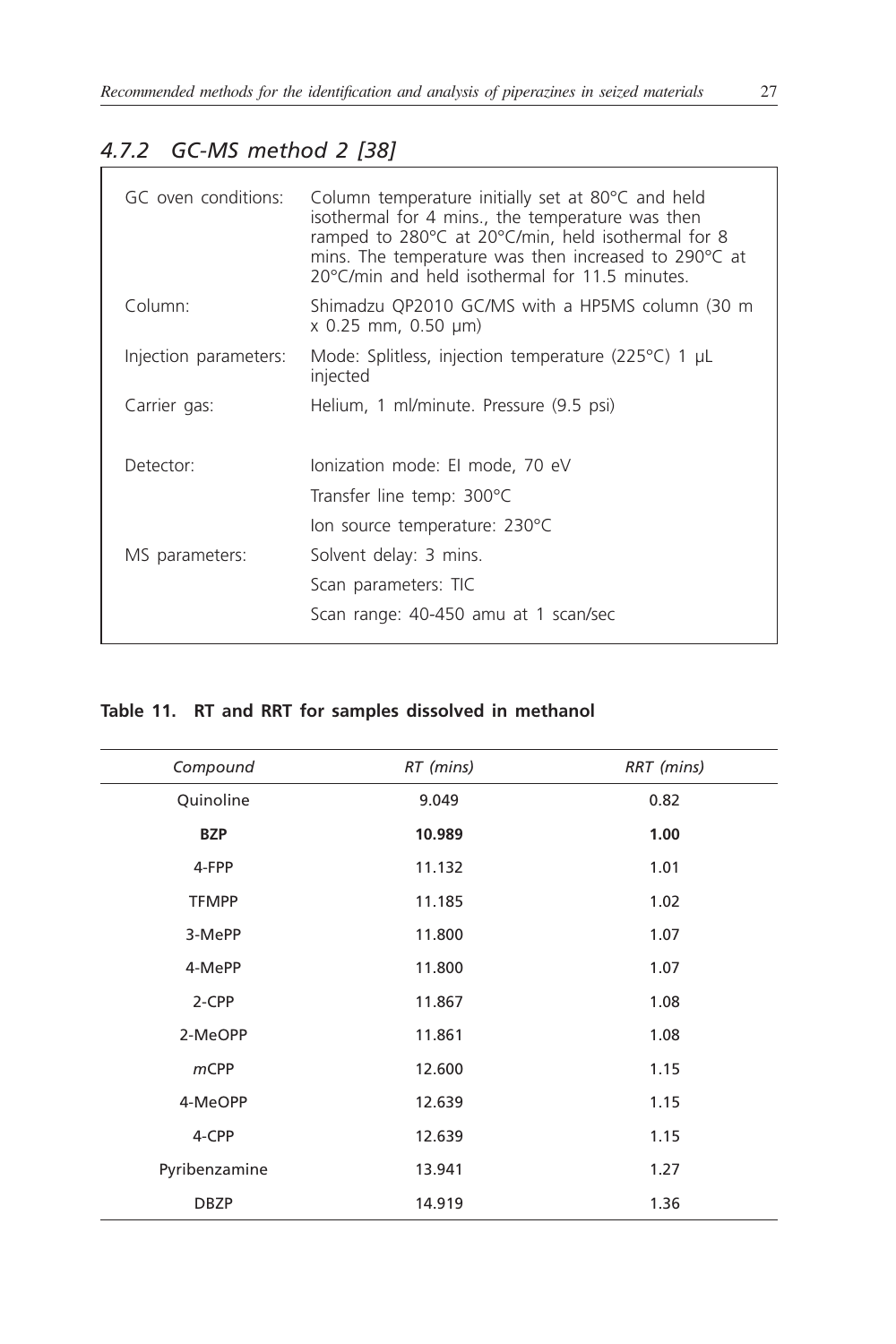## <span id="page-35-0"></span>*4.7.3 GC-MS method 3 [39, 40]*

*Sample preparation*: Samples dissolved in acetonitrile.

| GC oven conditions:                   | Column temperature initially set at 100°C and held<br>isothermal for 1 min., the temperature was then<br>ramped to 180°C at 12°C/min. and held isothermal for<br>2 mins. The temperature was then increased to 200 °C<br>at 10°C/min and held isothermal for 5 mins. |
|---------------------------------------|----------------------------------------------------------------------------------------------------------------------------------------------------------------------------------------------------------------------------------------------------------------------|
| Column:                               | Agilent 7890A GC/MS with a 100% trifluoropropyl<br>methyl polysiloxane (Rtx-200) capillary column (30 m x<br>$0.25$ mm, $0.50$ µm)                                                                                                                                   |
| Injection parameters:<br>Carrier gas: | Mode: Splitless, $250^{\circ}$ C, 1 µL injected<br>Helium, 0.7 ml/minute. Pressure (10 psi)                                                                                                                                                                          |
| Detector:                             | lonization mode: El mode, 70 eV                                                                                                                                                                                                                                      |
|                                       | Transfer line temp: 280°C                                                                                                                                                                                                                                            |
|                                       | lon source temp: 230°C                                                                                                                                                                                                                                               |
|                                       | Interface temp: 250°C                                                                                                                                                                                                                                                |

# **4.8 Gas chromatography-infrared detection (GC-IRD) [39, 40]**

Recent advances in Fourier transform infrared (FTIR) spectroscopy and capillary gas chromatography have made it possible to produce hyphenated GC-FTIR instruments. This technique uses the properties of capillary gas chromatography to vaporize and separate the individual components of a sample followed by the detection of vapour phase infra red spectra of each component.

*Sample preparation*: Samples dissolved in acetonitrile. *GC-IRD operating conditions*

| GC oven conditions:   | Column temperature initially set at 100°C and held<br>isothermal for 1 min, the temperature was then<br>ramped to 230°C at 20°C/min and held isothermal for<br>$15 \text{ mins}$ |
|-----------------------|----------------------------------------------------------------------------------------------------------------------------------------------------------------------------------|
| Column <sup>.</sup>   | Hewlett-Packard 5890 Series II GC with a 50%<br>phenyl-50% methyl polysiloxane (Rxi-50) capillary<br>column (30 m x 0.25 mm (i.d.), 0.5 µm                                       |
| Injection parameters: | Mode: Splitless, 1µL                                                                                                                                                             |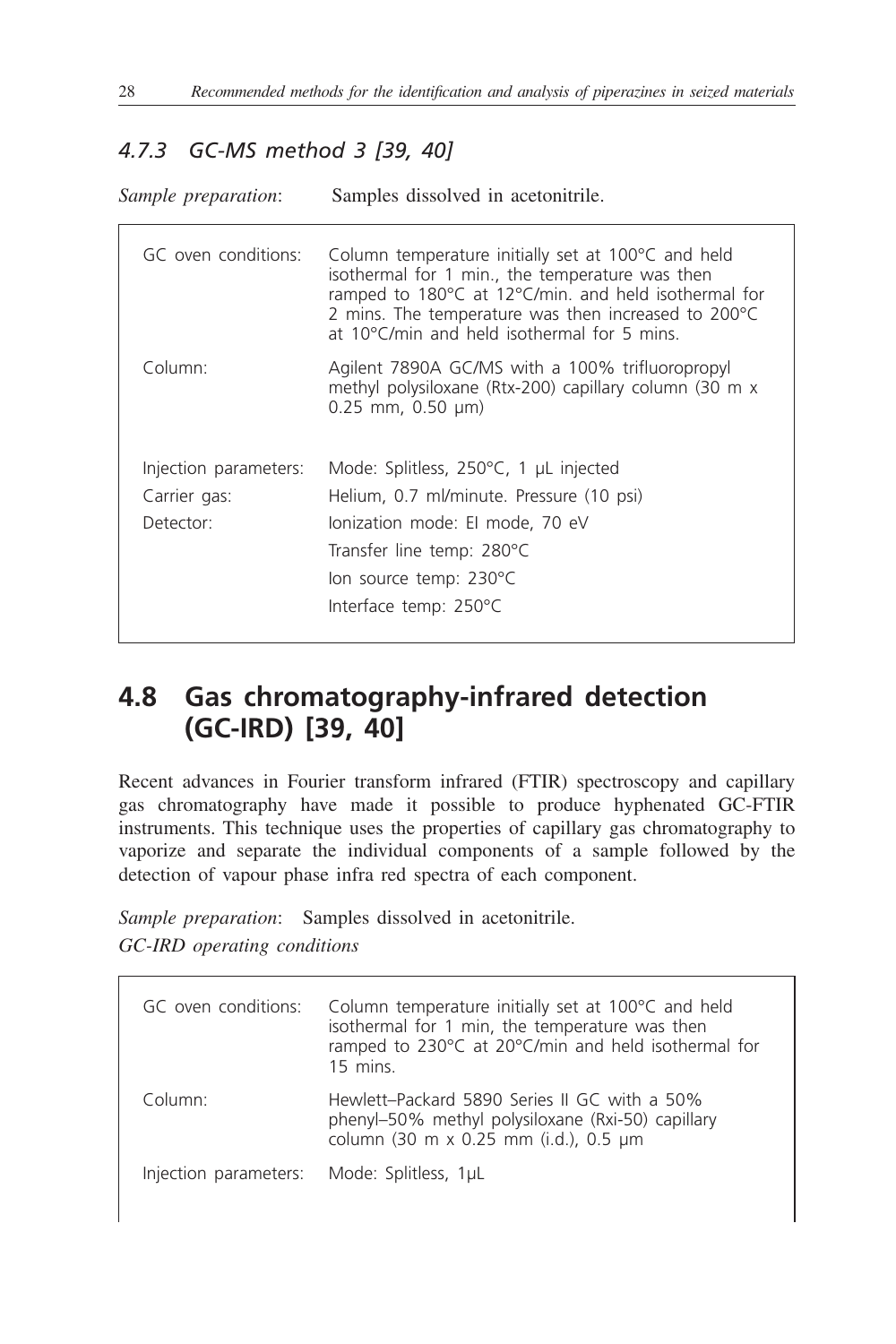<span id="page-36-0"></span>Carrier gas: Helium at 0.7 mL/min., pressure (10 psi ) IR Range 4000-650 cm-1 Resolution  $8 \text{ cm}^{-1}$ Detection: scan rate Scan rate: 1.5 scans/sec IRD flow cell: 280°C Transfer line temp: 280°C

# **4.9 High pressure liquid chromatography (HPLC)**

In addition to GC, HPLC is another major separation technique used in forensic drug analysis. Reverse phase chromatography is most commonly used for the analysis of drugs in seized materials and the most universal and versatile column is a bonded octadecyl silica column (C18). Column length, diameter, particle size, pore size and carbon load should be considered before final selection of the column. As there are a large variety of stationary and mobile phases available to the analyst, all methods must be properly validated and/or verified prior to routine use.

### *4.9.1 HPLC method 1 (qualitative) [37]*

#### *Sample preparation*

Dissolve approximately 10 mg of sample in 10 ml of 20 mM HCl:methanol, 1:1 solution. Dilute 1 ml of the solution with methanol to a total volume of 10 ml. Filter with a 0.45 um membrane filter.

| Column:           |                                 | 4.6 mm (ID) x 250 mm, 5 µm, C18 thermostated at 40 $^{\circ}$ C. |
|-------------------|---------------------------------|------------------------------------------------------------------|
| Mobile phase:     | (A) Acetonitrile                |                                                                  |
|                   |                                 | (B) 5mM Heptafluorobutyric acid                                  |
|                   | A gradient program was utilized |                                                                  |
|                   | 0 mins                          | 18:82, A:B                                                       |
|                   | 10 mins                         | 18:82, A:B                                                       |
|                   | 25 mins                         | 28:72, A:B                                                       |
|                   | 50 mins                         | 30:70, A:B                                                       |
| Flow rate:        | 1 ml/min                        |                                                                  |
| Injection volume: | 10 µL                           |                                                                  |
| Detection:        |                                 | Photo diode array (PDA) 199-360nm                                |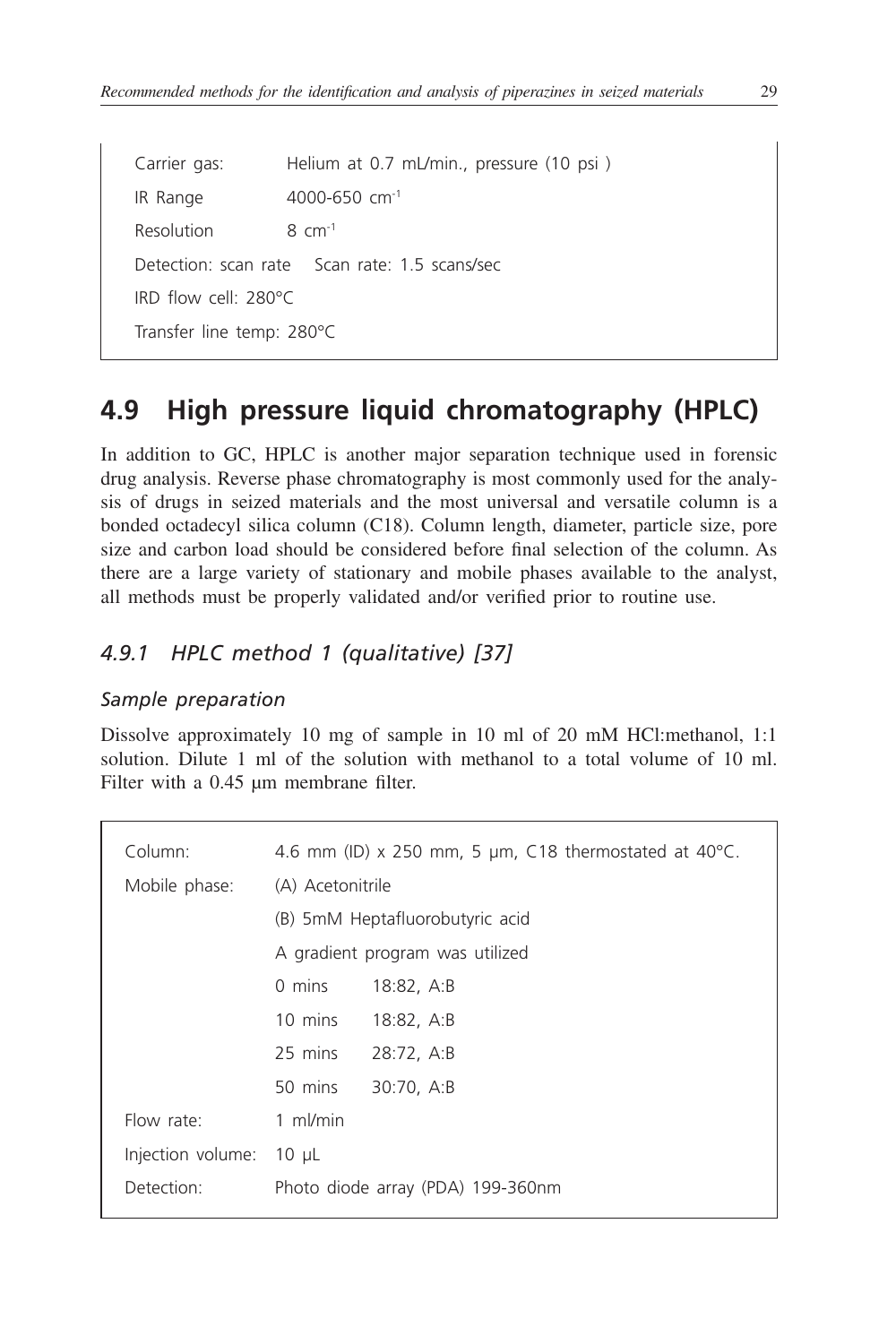| Compound           | Relative time (RT) | <b>RRT</b> |
|--------------------|--------------------|------------|
| 4-FPP              | 4.20               | 0.68       |
| 2-MeOPP            | 8.02               | 1.29       |
| 1-Phenylpiperazine | 6.21               | 1.00       |
| 3-MeOPP            | 9.50               | 1.53       |
| 3-FPP              | 10.82              | 1.74       |
| 4-MeOPP            | 8.02               | 1.29       |
| 2-FPP              | 9.42               | 1.52       |
| 2-CPP              | 16.15              | 2.60       |
| 3-CPP/mCPP         | 19.03              | 3.06       |
| 4-CPP              | 19.38              | 3.12       |
| $2,3-XP$           | 26.63              | 4.29       |
| $3,4-XP$           | 22.26              | 3.58       |
| 4-TFMPP            | 31.66              | 5.10       |
| $2,5-XP$           | 29.41              | 4.74       |
| $2,4-XP$           | 30.83              | 4.96       |
| <b>TFMPP</b>       | 30.06              | 4.84       |
| 3-TMP              | 5.73               | 0.92       |
| MBZP               | 6.80               | 1.09       |
| <b>BZP</b>         | 6.60               | 1.06       |
| MDBZP              | 7.05               | 1.14       |
| 2-PEP              | 8.12               | 1.31       |

### **Table 12. RT and RRT to 1-phenylpiperazine for selected piperazines**

*Note:* RT and RRT values calculated from data in Table 3 in reference 37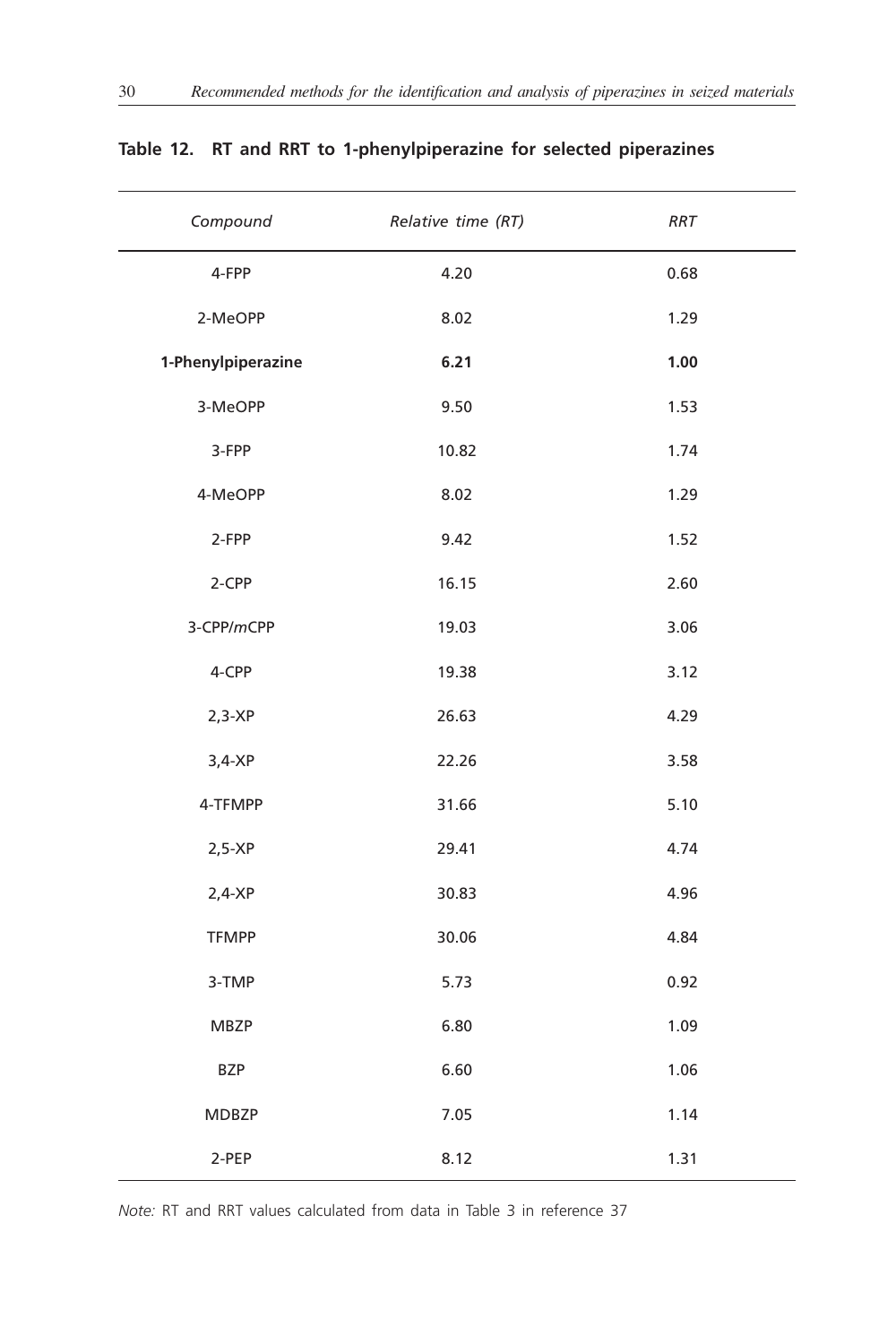## <span id="page-38-0"></span>*4.9.2 HPLC method 3 (qualitative and quantitative) [31]*

#### *Sample preparation*

Accurately weigh an amount of sample into a volumetric flask and dilute with 0.01M HCl. If necessary, dilute the sample so the final concentration approximates the standard concentration.

#### *HPLC operating conditions*

| Column:           | 4.6 mm x 250 mm, 10 µm, C18                                                                                       |
|-------------------|-------------------------------------------------------------------------------------------------------------------|
| Mobile phase:     | 86% Sodium hexylammonium phosphate (NaHAP) Buffer :<br>14 % acetonitrile                                          |
|                   | Buffer preparation (4000 ml distilled water, 10 g sodium<br>hydroxide, 30 ml phosphoric acid and 8 ml hexylamine) |
| Flow rate:        | 1 ml/min                                                                                                          |
| Injection volume: | $3 \mu L$                                                                                                         |
| Detection:        | UV. 210 nm                                                                                                        |
|                   |                                                                                                                   |

### *Results*

Linear range: 0.051-0.508 mg/ml

Repeatability: RSD less than 3%

Correlation coefficient: 0.9993

Accuracy: error less than 5%

#### **Table 13. Relative retention times of selected piperazines**

| Compound     | <b>RRT</b>      |
|--------------|-----------------|
| 2-MeOPP      | $1.0$ (5.13min) |
| <b>BZP</b>   | 0.45            |
| 3-MeOPP      | 1.10            |
| 4-MeOPP      | 0.87            |
| <b>TFMPP</b> | 5.11            |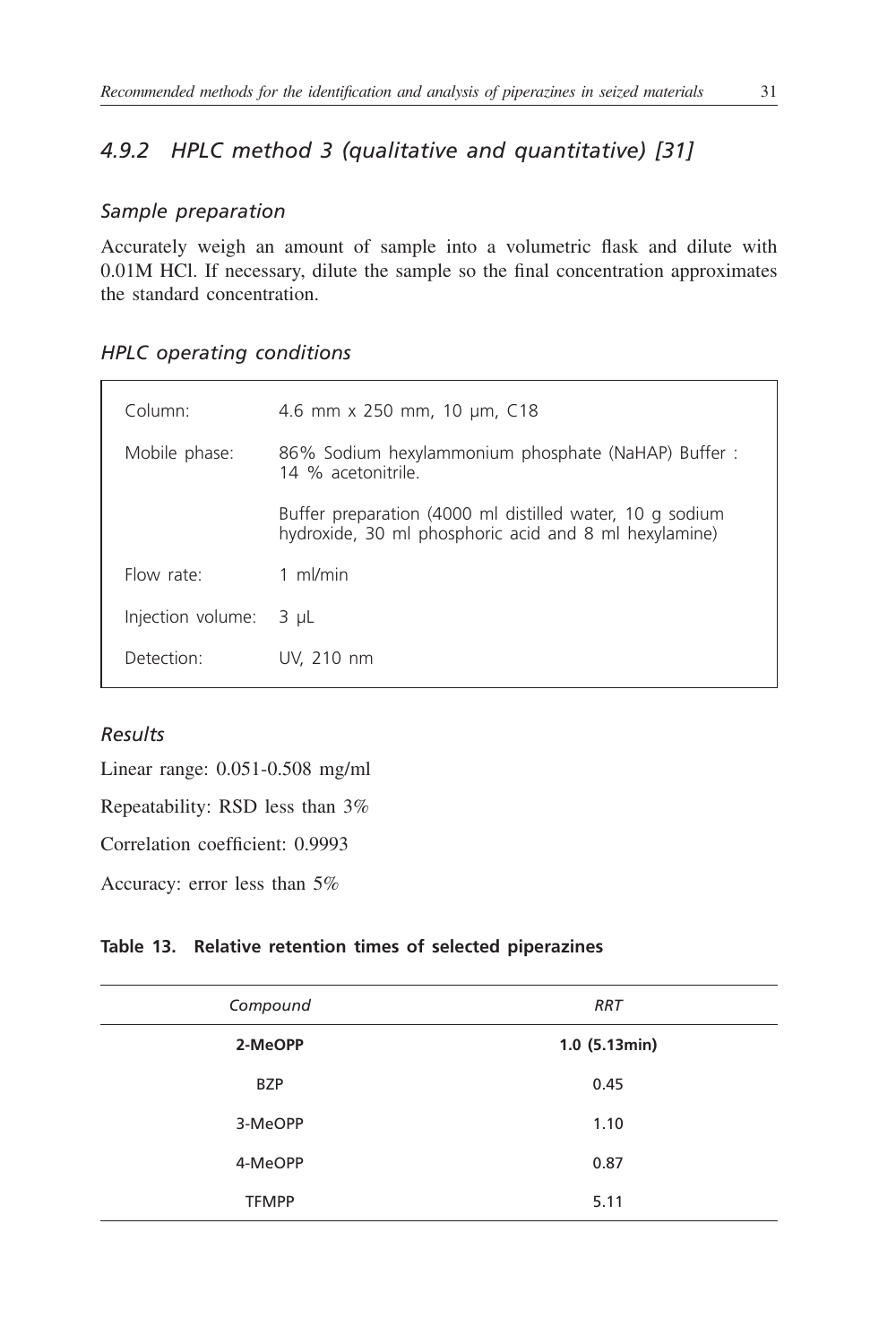# <span id="page-39-0"></span>**4.10 Capillary electrophoresis (CE)**

Capillary electrophoresis is an analytical technique involving the separation of charged species based on their migration under the influence of an applied electric field through a fused silica capillary. The following section presents a method for both the qualitative and quantitative analysis of selected piperazines using capillary electrophoresis (CE).

## *4.10.1 CE method (qualitative and quantitative) [31]*

### *Internal standard stock solution*

Prepare a solution of thiamine hydrochloride in water at a concentration of 0.2 mg/ ml.

### *Standard solution preparation*

Prepare a standard solution at approximately 0.4 mg/ml dissolving in the internal standard stock solution.

### *Sample preparation*

Accurately weigh an amount of sample and dissolve with internal standard stock solution. The sample should then be diluted with internal stock solution to a concentration approximately equal to that of the standard.

| Mode:        | Free zone                                 |
|--------------|-------------------------------------------|
| Capillary:   | 34 cm x 50 µm fused silica capillary      |
| Run buffer:  | 100 mM lithium phosphate buffer at pH 2.3 |
| Detector:    | UV, 210 nm                                |
| Voltage:     | 20 kV                                     |
| Temperature: | 20°C air cooled                           |
| Injection:   | Hydrodynamic, 50 mbar for 2.5 s           |
| Run time:    | 6 mins.                                   |
| Rinse time:  | 1 min                                     |
|              |                                           |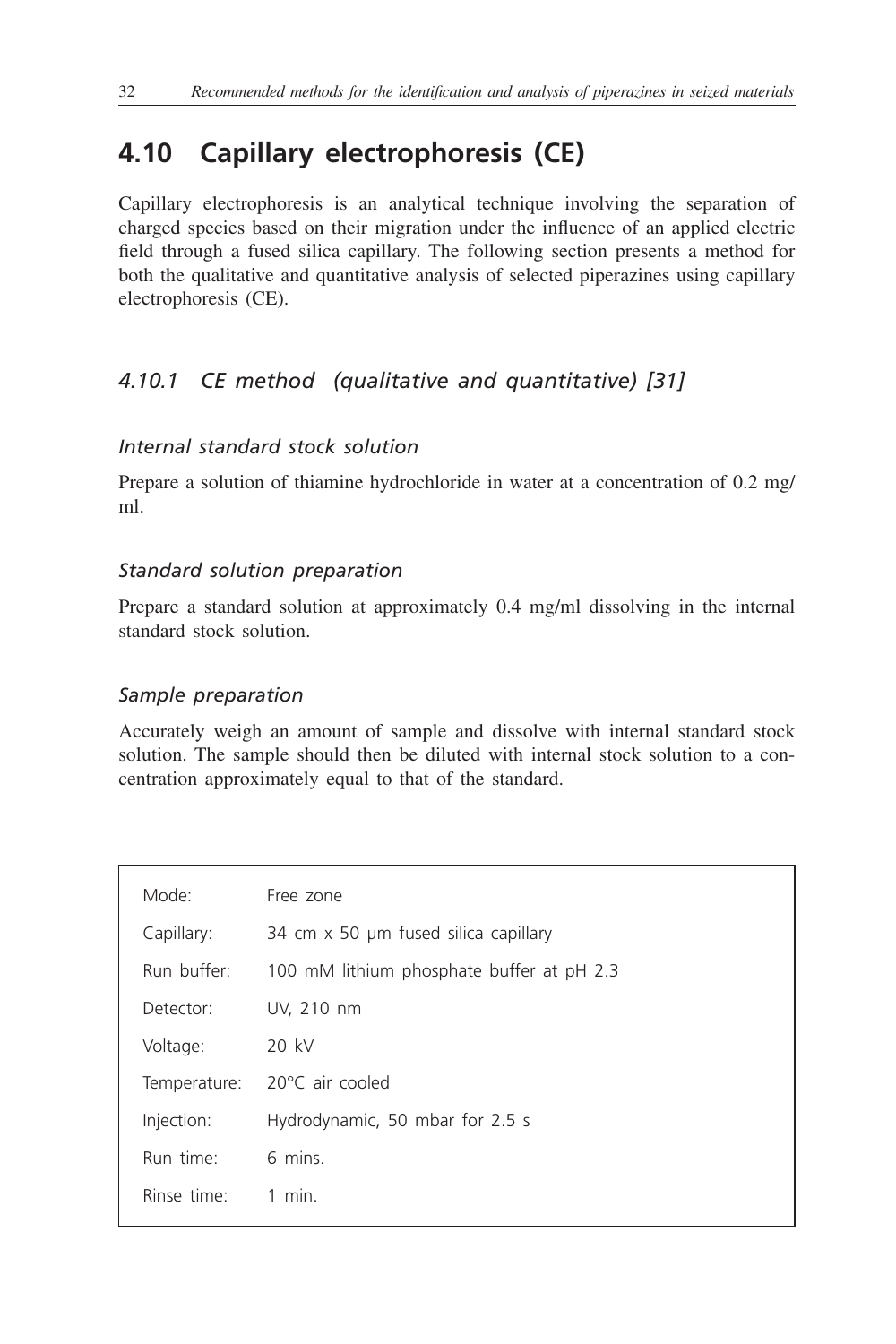#### *Results*

Linear range: 0.05-1.2 mg/ml

Repeatability: RSD less than 3%

Correlation coefficient: 0.999

Accuracy: error less than 5%

#### **Table 14. Relative migration times (RMT)**

| Compound     | <b>RMT</b>         |
|--------------|--------------------|
| Thiamine     | 0.892              |
| <b>BZP</b>   | $1.0$ (3.525 mins) |
| <b>TFMPP</b> | 1.417              |
| 2-MeOPP      | 1.337              |
| 3-MeOPP      | 1.349              |
| 4-MeOPP      | 1.296              |

# **4.11 Fourier transform infrared (FTIR) spectroscopy**

The confirmation of the identity of a substance can be achieved by FTIR. Unequivocal identification of a particular piperazine is thus possible from each unique spectrum. For powders, considered from prior chromatographic analysis to be reasonably pure, the infrared spectrum of the powder may be run directly in a KBr disc for comparison with those of the free base or HCl salt of a particular piperazine. For tablets, capsules and mixtures of powders, an extraction procedure would be required to liberate the free base in pure form.

#### *Analytical notes*

- The KBr disc method consists of grinding a dry sample to a very fine powder, then mixing about 2 mg of homogenized sample powder with 200 mg of carefully dried and ground KBr. After grinding, the mixture is pressed into a thin transparent disk.
- KBr should be "IR Grade" and dried at 105°C for a minimum of one hour. It can be stored in a desiccator containing a strong desiccant (silica gel) or left in the oven and removed when required.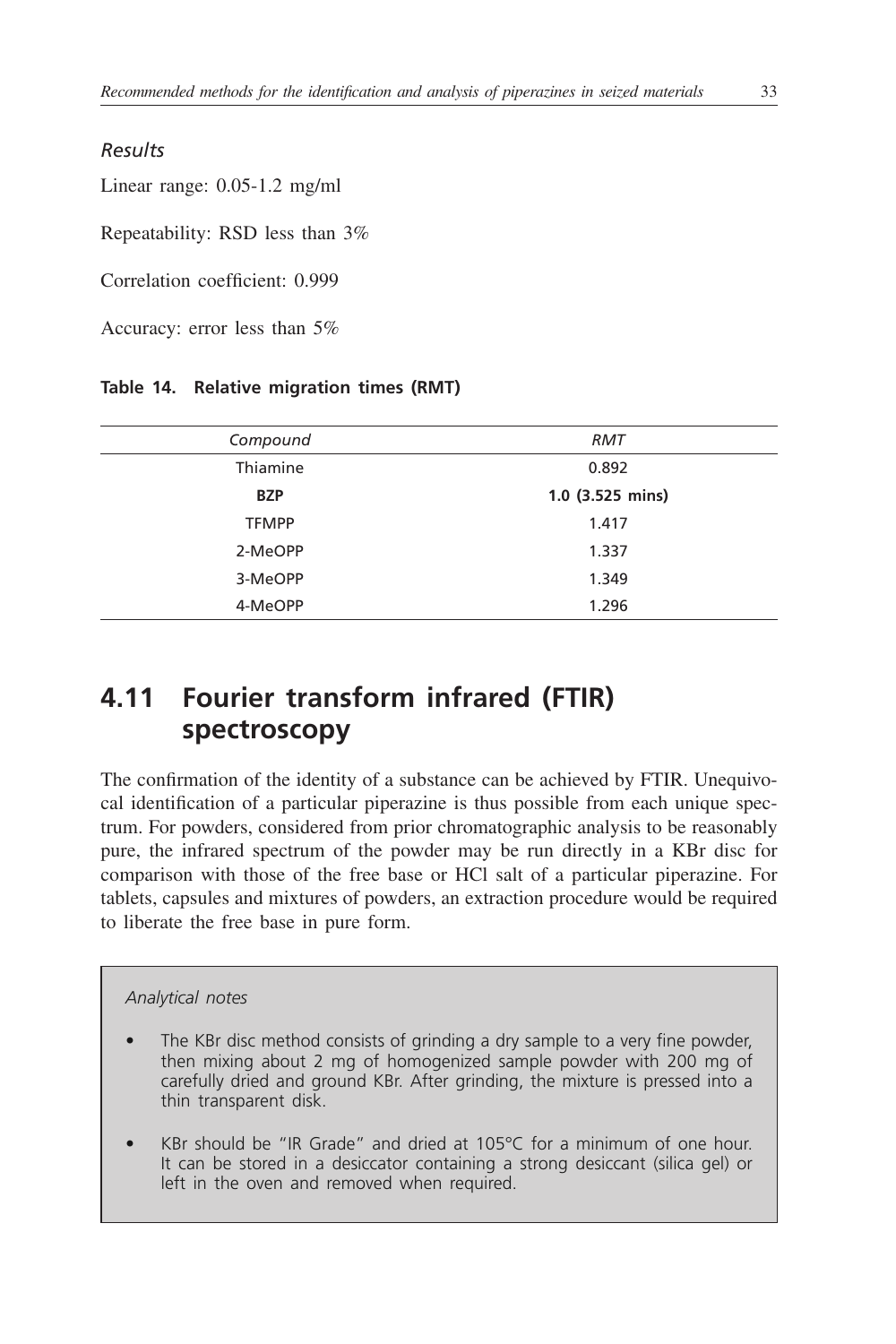#### <span id="page-41-0"></span>**Table 15. Characteristic IR spectral bands for selected piperazines (liquid samples were analysed as thin films between NaCl plates and solids were analysed as KBr discs, scan range 600 cm-1-4000 cm-1) [33].**

| Substance        | Characteristic IR bands (wavenumber, cm <sup>-1</sup> ) |
|------------------|---------------------------------------------------------|
| <b>BZP</b>       | 698, 739, 1142, 1319, 1454                              |
| <b>TFMPP</b>     | 1120, 1163, 1319, 1354, 1450                            |
| 2-TFMPP          | 1036, 1109, 1136, 1315, 1454                            |
| 4-TFMPP          | 1068, 1109, 1244, 1325, 1614                            |
| 2-MeOPP          | 748, 1028, 1240, 1450, 1500                             |
| BZP.2HCL         | 702, 748, 957, 1074, 1431                               |
| <b>TFMPP.HCI</b> | 1120, 1165, 1321, 1352, 1589                            |
| 4-MeOPP.2HCl     | 835, 1018, 1255, 1444, 1518                             |
| 4-CPP.HCL        | 818, 1147, 1253, 1454, 1497                             |
| 4-FPP.2HCl       | 845, 1165, 1228, 1423, 1512                             |
| 2-FPP.HCl        | 764, 1149, 1209, 1252, 1500                             |
| 3-CPP/mCPP.HCl   | 750, 945, 1253, 1489, 1595                              |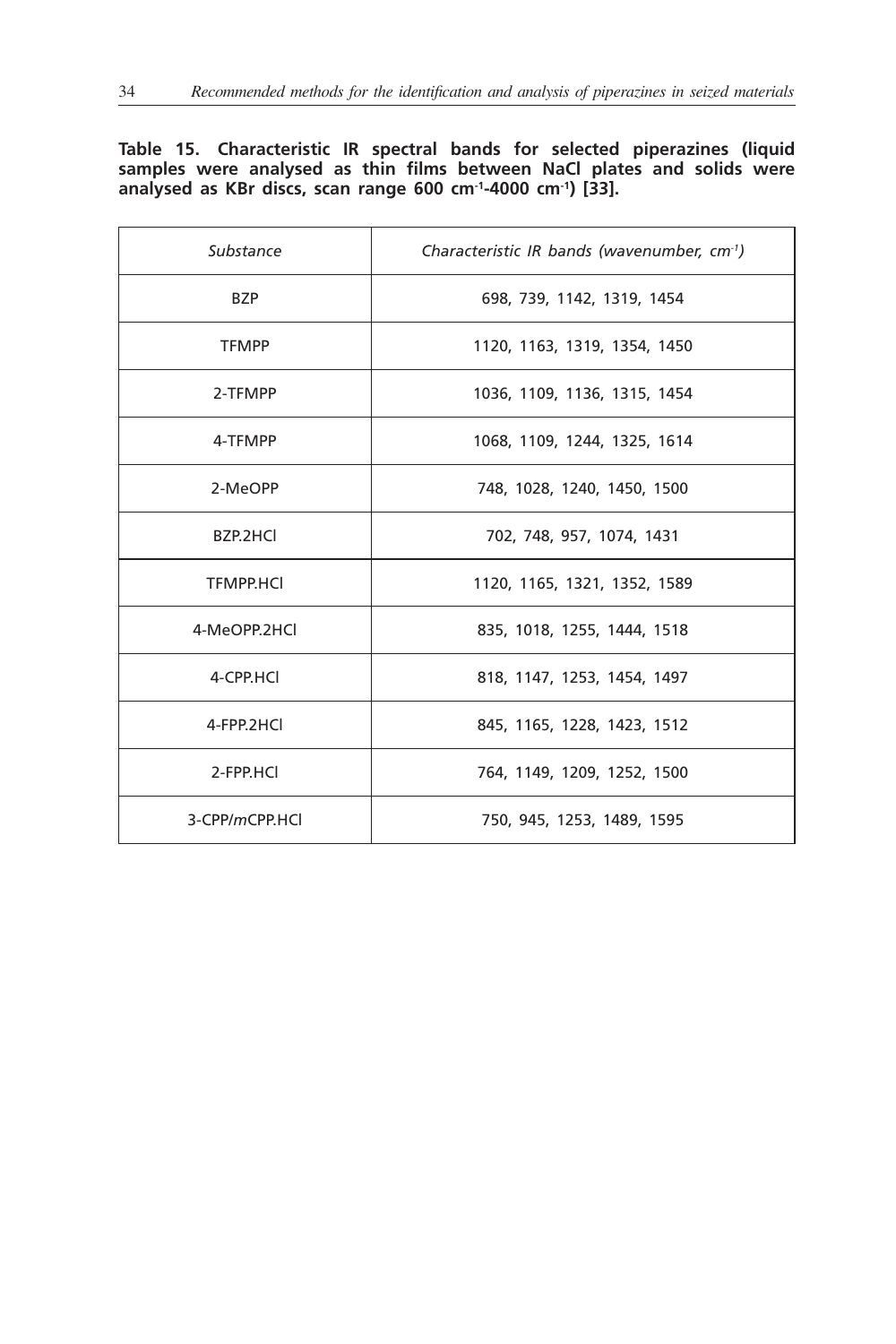# **5. Library information**

There are few libraries available for the identification of the piperazine compounds and if available are costly. Takahashi *et al*. outlines a method for the creation of such a library [37].

## **5.1 Ultraviolet (UV) spectrophotometry**

Selected piperazines in aqueous acid have absorbance maxima at the following wavelengths.

| Compound     | Maximum Absorbance (nm) |  |  |  |  |
|--------------|-------------------------|--|--|--|--|
| <b>BZP</b>   | 193                     |  |  |  |  |
| 2-MeOPP      | 206                     |  |  |  |  |
| 3-MeOPP      | 210                     |  |  |  |  |
| 4-MeOPP      | 196                     |  |  |  |  |
| <b>TFMPP</b> | 202                     |  |  |  |  |

**Table 16. UV Spectroscopy data for selected piperazines [31]**

# **5.2 GC-MS data for selected piperazines**

The fragmentation patterns of selected piperazines were obtained using electron ionization (EI) at an energy of 70 eV. The ions are listed in decreasing order of peak intensity under the experimental conditions used.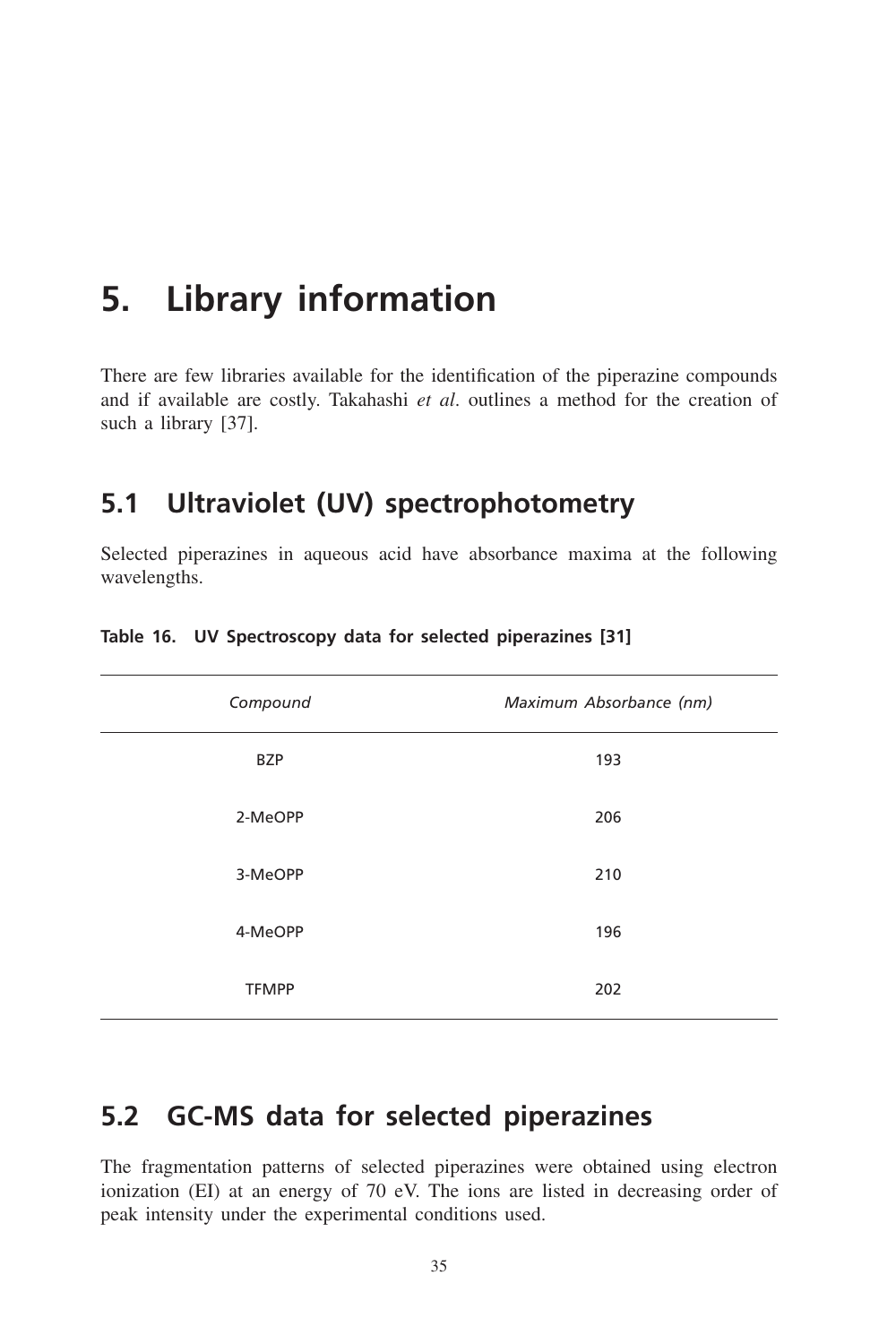| Substance     | Characteristic ions (m/z)                |  |  |  |  |
|---------------|------------------------------------------|--|--|--|--|
| <b>BZP</b>    | 91, 134, 56, 120, 176 (M <sup>+</sup> )  |  |  |  |  |
| $m$ TFMPP     | 188, 145, 172, 56, 230 (M <sup>+</sup> ) |  |  |  |  |
| <b>OTFMPP</b> | 188, 145, 172, 56, 230 (M <sup>+</sup> ) |  |  |  |  |
| pTFMPP        | 188, 145, 172, 56, 230 (M <sup>+</sup> ) |  |  |  |  |
| oMeOPP        | 150, 135, 120, 192 (M <sup>+</sup> )     |  |  |  |  |
| pMeOPP        | 150, 135, 120, 192 (M <sup>+</sup> )     |  |  |  |  |
| $m$ CPP       | 154, 56, 196 (M <sup>+</sup> )           |  |  |  |  |
| pCPP          | 154, 56, 196 (M <sup>+</sup> )           |  |  |  |  |
| oFPP          | 138, 122, 56, 180 (M <sup>+</sup> )      |  |  |  |  |
| pFPP          | 138, 122, 56, 180 (M <sup>+</sup> )      |  |  |  |  |

|                  | Table 17. Characteristic ions of the El mass spectra for selected |  |  |  |  |
|------------------|-------------------------------------------------------------------|--|--|--|--|
| piperazines [33] |                                                                   |  |  |  |  |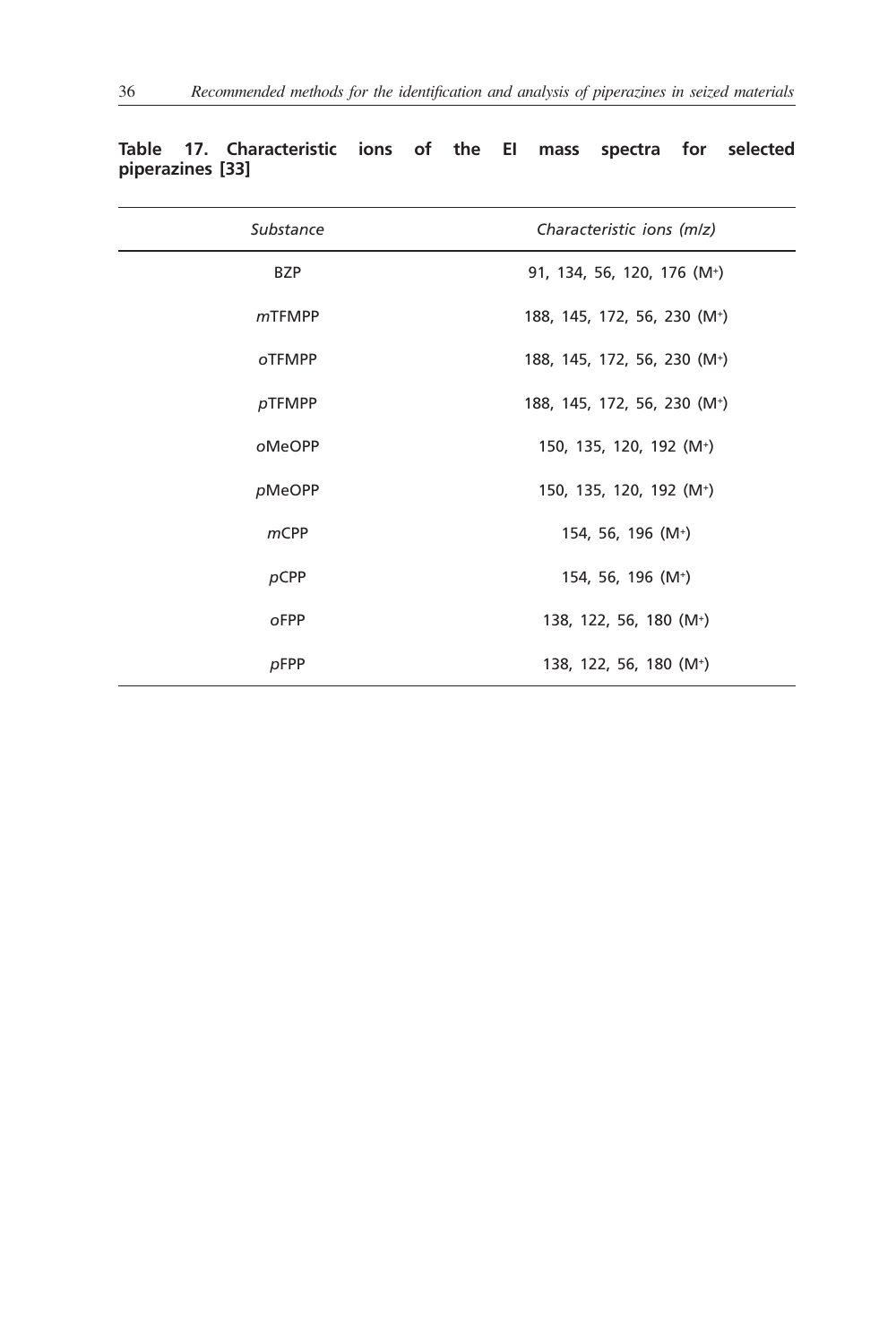# **Additional reading**

Legal ecstasy (MDMA) *Forensic Drug Abuse Advisor*, 13(8) (2001) 60.

Patent EPO 048 044A1, "Phenyl piperazine derivatives having anti-aggressive activity".

Analysis of the Recreational Drug N-Benzylpiperazine in Serum: St George's University of London, UK, Guy's and St Thomas' Poisons Unit, London, UK. www.forensic-toxicology.sgul.ac.uk.

Alansari M. and Hamilton D., Nephrotoxicity of BZP-based Herbal Party Pills: a New Zealand Case Report, *The New Zealand Medical Journal*, 119 (1233) (2009) 1-3.

Aitchison L., *Exposure to Benzylpiperazine (BZP) in Adolescent Rats: Adulthood in Anxiety-like Behaviour.* Masters. University of Canterbury, 2006.

Antia U., Lee H.S., Kydd R.R., Tingle M.D. and Russell B.R., Pharmacokinetics of 'Party Pill' Drug N-Benzylpiperazine (BZP) in Healthy Human Participants, *Forensic Science International,* 186 (1-3) (2009) 63–67.

Baltzly R., Buck J.S., Lorz E. and Schon W., The Preparation of N-Mono-Substituted and Unsymmetrically Disubstituted Piperazines, *Journal of the American Chemical Society,* 66 (2) (1944) 263–266.

Bishop S. C., *Advanced Capillary Electrophoretic Techniques for the Detection of Date-Rape and Club Drugs for a Forensic Setting*, Ph.D. Ohio University, 2004.

Bossong M. G., Brunt T. M., Van Dijk J. P., Righter S.M., Hoek J., Goldschmidt H.M.J. and Niesink R.J.M., mCPP: an undesired addition to the ecstasy market, *Journal of Psychopharmacol*ogy, 24 (9) (2009) 1395-1401.

Bossong M.G., Van Dijk J. P and Niesink R.J.M., Methylone and mCPP, Two New Drugs of Abuse? *Addiction Biology*, 10 (2005) 321-323.

Boissier J.R., Ratouis R. and Dumont C., Synthesis and Pharmacological Study of New Piperazine Derivatives. I. Benzylpiperazines, *Journal of Medicinal Chemistry,*  6 (5) (1963) 541–544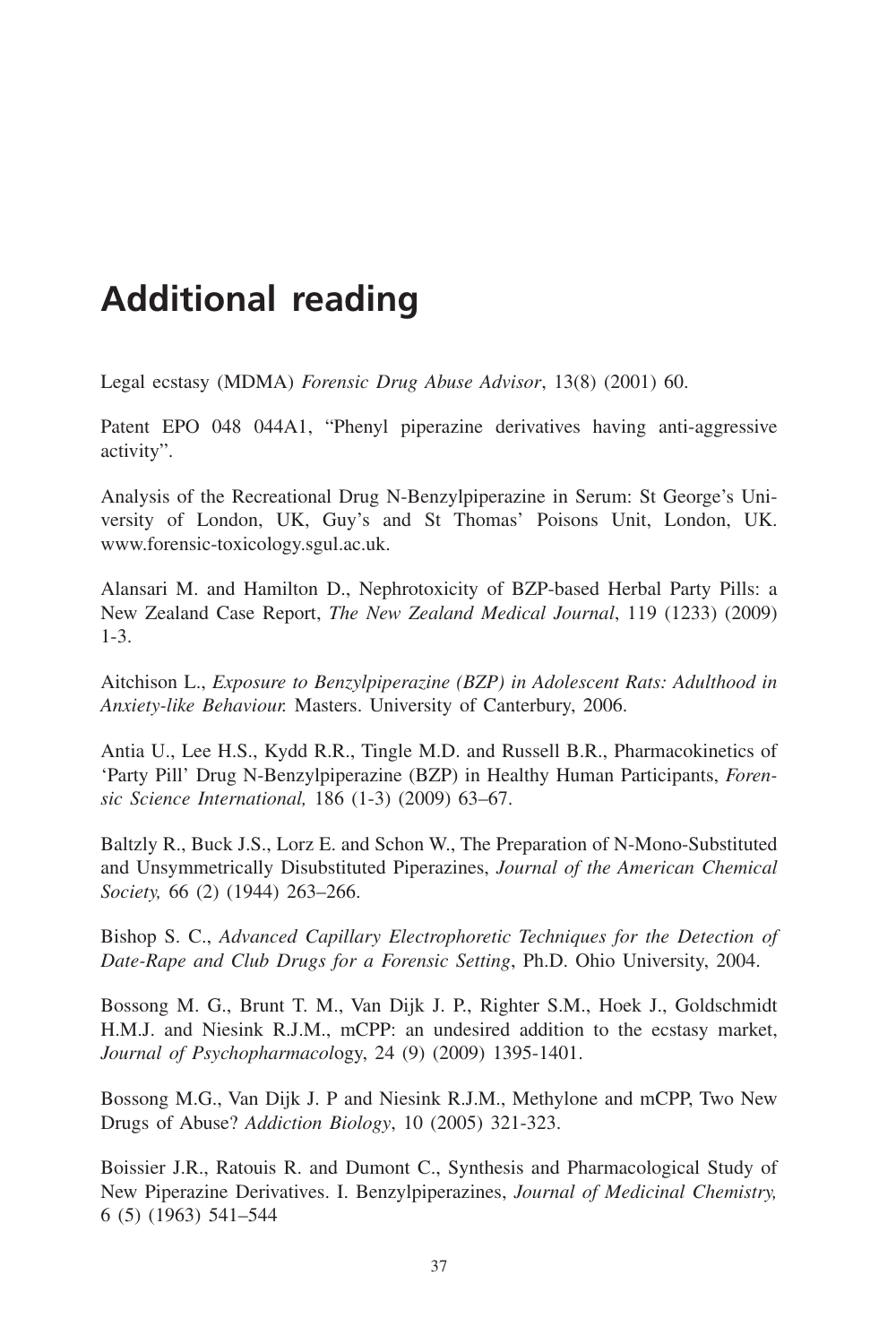Bryson-Hammond K.A., *Recreational Drug Using Behaviour and Legal Benzylpiperazine* Party Pills. Ph.D. Victoria University of Wellington, (2008).

Butler R. A. and Sheridan J.L., Highs and Lows: Patterns of Use, Positive and Negative Effects of Benzylpiperazine-Containing Party Pills (BZP-Party Pills) Amongst Young People in New Zealand, *Harm Reduction Journal*, 4 (2007) 18.

Bye C., Munro-Faure A.D., Peck A.W. and Young P.A., Comparison of the Effects of 1-Benzylpiperazine and Dexamfetamine on Human Performance Tests. *European journal of Clinical Pharmacology,* 6 (1973) 163-169.

Campbell H., Cline W., Evans M., Lloyd J. and Peck A.W., Comparison of the Effects of Dexamfetamine and l·Benzylpiperazine in Former Addicts, *European journal of Clinical Pharmacology*, 6 (1973) 170-176.

Cao J., Kulkarni S., Husbands S.M., Bowen W.D., Williams W., Kopajtic T., Katz J.L., George C. and Newman A.H., Dual Probes for the Dopamine Transporter and δ1 Receptors: Novel Piperazinyl Alkyl-bis (4'-fluorophenyl)amine Analogues as Potential Cocaine-Abuse Therapeutic Agents, *Journal of Medicinal Chemistry*, 46 (2003) 2589-2598.

Chaudhary P., Nimesh S., Yadav V., Verma A.Kr. and Kumar R., Synthesis, Characterization and In Vitro Biological Studies of Novel Cyano Derivatives of N-Alkyl and N-Aryl Piperazine. *European Journal of Medicinal Chemistry*, 42 (4) (2007) 471-476.

Clark R.B. and Elbaum D., Orthogonal Protection Strategy for The Synthesis of 2-Substituted Piperazines. *Tetrahedron*, 63 (2007) 3057–3065.

Cohen B.M.and Butler R., BZP-Party Pills: A Review of Research on Benzylpiperazine as a Recreational Drug, *International Journal of Drug Policy*, 22 (2) (2011) 95–101.

De Boer D., Bosman I.J. Hidvegi E., Manzoni C., Benko A.A., Dos Reys L. and Maes R.A.A., Piperazine-like Compounds: a New Group of Designer Drugs of Abuse on the European Market, *Forensic Science International*, 121 (1-2) (2001) 47-56.

Denis C.M. and Baryla N.E., Determination of Piperazine in Pharmaceutical Drug Substances Using Capillary Electrophoresis with Indirect UV Detection*. Journal of Chromatography A*, 1110 (1-2) (2006) 268-271.

Gadzala-Kopciuch, R., Accurate HPLC Determination of Piperazine Residues in the Presence of Other Secondary and Primary Amines, *Journal of Liquid Chromatography and Related Technologies*, 28 (2005) 2211-2223.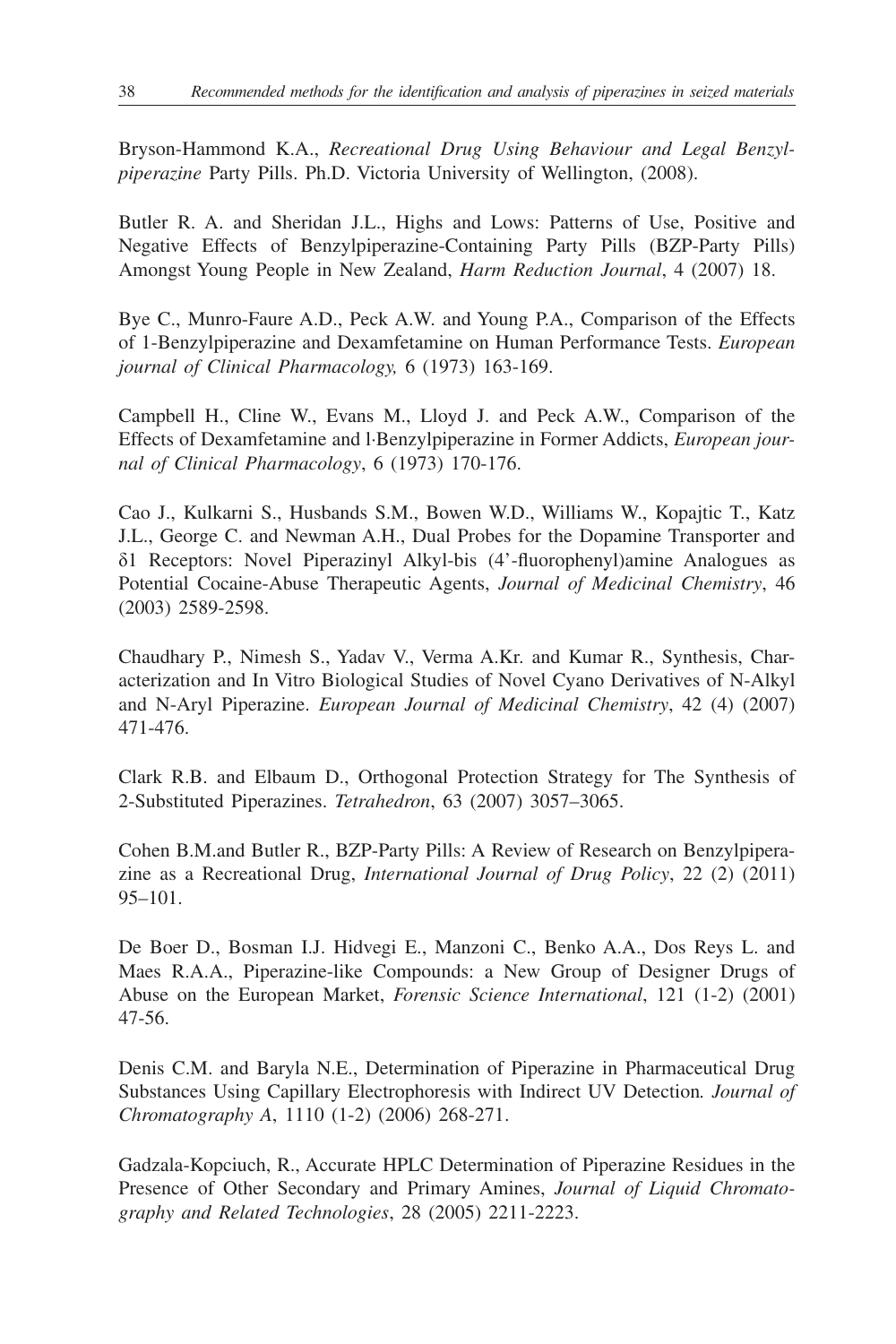Hashimoto K., Maeda H. and Goromaru T., Effects of Benzylpiperazine Derivatives on the Neurotoxicityof 3,4-Methylenedioxymethamfetamine in Rat Brain, *Brain Research*, 590 (1-2) (1992) 341-344.

Herndon J.L., Pierson M.E. and Glennon R.A., Mechanistic Investigation of the Stimulus Properties of 1-(3-Trifluoromethylphenyl)Piperazine, *Pharmacology Biochemistry and Behaviour*, 43 (1992) 739-748.

Johanson C.E., Kilbey M. Gatchalian K. and Tancer M., Discriminative Stimulus Effects of 3,4-methylenedioxymethamfetamine (MDMA) in Humans Trained to Discriminate Among d-Amfetamine, *meta*-chlorophenylpiperazine and Placebo, *Drug and Alcohol Dependence*, 81 (2006) 27–36.

Machado A., Tejera E. and Rebelo I., Influence of Arylpiperazines Aromatic Structure Over Differential Affinity for 5-Ht1a and 5-Ht2a Receptor*s, Journal of Biomedicine,* 2 (2009) 9-19.

Maurer H.H.F., Select Benzyl- and Phenyl- Piperazine Designer Drugs, *Microgram Journal*, 2 (1-4) (2004) 22-26.

Moloney G.P., Garavelas A., Martin G.R., Maxwell M. and Glen R.C., Synthesis and Serotonergic Activity of Variously Substitute (3-Amido)Phenylpiperazine Derivatives and Benzothiophene-4-Piperazine Derivatives: Novel Antagonists for the Vascular 5-HT1B Receptor, *European Journal of Medicinal Chemistry*, 39 (2004) 305–321.

Nikolova I. and Danchev N., Piperazine Based Substances of Abuse: A New Party Pills on Bulgarian Drug Market, *Biotechnology & Biotechnological Equipment,* 22 (2) (2008) 652-655.

Patent # WO 2008/043839, Aryl Piperazine Derivatives Useful for the Treatment of Neuropsychiatry Disorders.

Peters F.T., Schaefer S., Staack R.F., Kraemer T. and Maurer H.M., Screening for and Validated Quantification of Amfetamines and of Amfetamine and Piperazine-Derived Designer Drugs in Human Blood Plasma by Gas Chromatography/Mass Spectrometry, *Journal of Mass Spectrometry,* 38 (2003) 659–676.

Rajkumar R., Pandey K.P., Mahesh R. and Radha R., 1-3-(Chlorophenyl)piperazine Induces Depressogenic-Like Behaviour in Rodents by Stimulating the Neuronal 5-HT2A Receptors: Proposal of a Modified Rodent Antidepressant Assay, *European Journal of Pharmacology,* 608 (2009) 32–41.

Kikura-Hanajiri R., Uchiyama N. and Goda Y., Survey of Current Trends in the Abuse of Psychotropic Substances and Plants in Japan. *Legal Medicine*, 13 (2011) 109–115.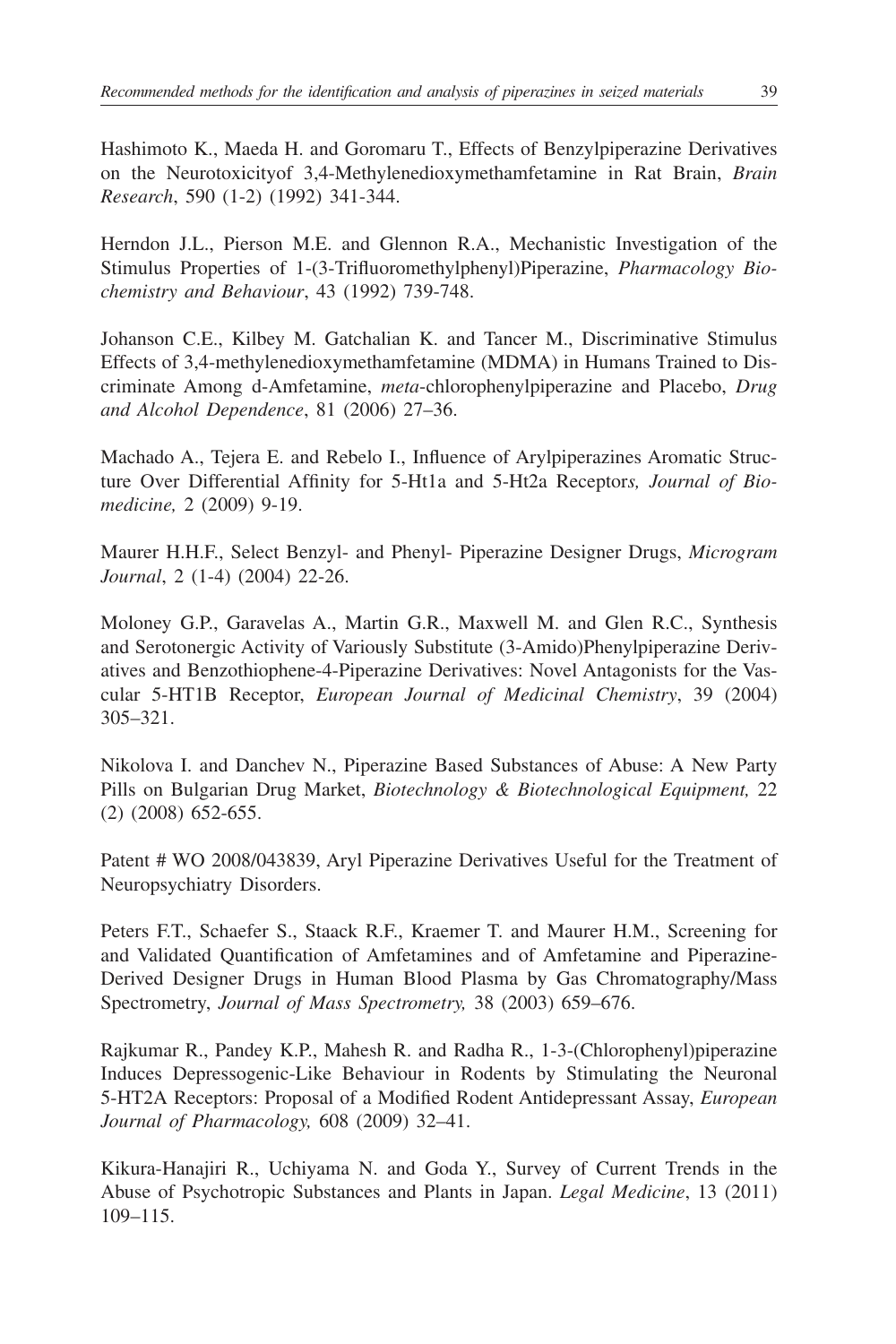Russell M.J. and Bogun B., New ''Party Pill'' Components in New Zealand: The synthesis and Analysis of Some β-Ketone Analogues of 3,4-Methylenedioxymethamfetamine (MDMA) including βk-DMBDB (β-Ketone-N,N-Dimethyl-1-(1,3- Benzodioxol-5-yl)-2-Butanamine) *Forensic Science International*, 210 (2011) 174–181.

Sheridan J. and Butler R. "They're Legal So They're Safe, Right?" What Did the Legal Status of BZP-Party Pills Mean to Young People in New Zealand, *International Journal of Drug Policy,* 21 (2010) 77–81.

Song K., Lee S., Chun H.J., Kim J.Y., Jung M.E., Ahn K., Kim, S., Kim, J. and Lee J., Design, Synthesis and Biological Evaluation of Piperazine Analogues as CB1 Cannabinoid Receptor Ligands.,

*Bioorganic & Medicinal Chemistry,* 16 (7) (2008) 4035-4051. Staack R., Piperazine Designer Drugs of Abuse, *The Lancet*, 369 (9571) (2007) 1411–1413.

Staack R. F., Theobald D. S., Paul L.D., Springer D., kraemer T. and Maurer H.H., In vivo metabolism of the new designer drug 1-(4-methoxyphenyl)piperazine (MeOPP) in rat and identification of the human cytochrome P450 enzymes responsible for the major metabolic step, *Xenobiotica*, 34 (2) (2004) 179–192.

Staack R. F., Fritschib G. and Maurer H.H., Studies on the Metabolism and Toxicological Detection of the New Designer Drug N-Benzylpiperazine in Urine Using Gas Chromatography–Mass Spectrometry. *Journal of Chromatography B*, 773 (2002) 35–46.

Tancer M.E. and Johanson C.E., The Subjective Effects of MDMA and mCPP in Moderate MDMA Users. *Drug and Alcohol Dependence*, 65 (2001) 97–101.

Tancer M.E. and Johanson C.E., Reinforcing, Subjective, and Physiological Effects of MDMA inHumans: a Comparison with d-Amfetamine and mCPP, *Drug and Alcohol Dependence*, 72 (2003) 33-44.

Tanemura K., Suzuki T., Nishida Y., Satsumabayashi k. and Horaguchi T., Halogenation of Aromatic Compounds by N-chloro-, N-bromo-, and N-iodosuccinimide, *Chemistry Letters*, 32 (10) (2003) 932-933.

US Patent 2008/0119484 A1 May 22, 2008 "Novel Use Of 1-[4-(5-Cyanoindol-3-Yl) Butyl]-4-(2-Carbamoyl-Benzofuran-5-Yl) Piperazine and its Physiologically Acceptable Salts" Gerd Bartoszyk; Arlington, VA (United States).

US Patent 2008/0119485, Novel Benzofurans and Indols.

US 6,573,264 Jun 2, 2003 "Heteroaryl Alkyl Piperazine Derivatives" Zablocki J., Mountain View, CA (United States).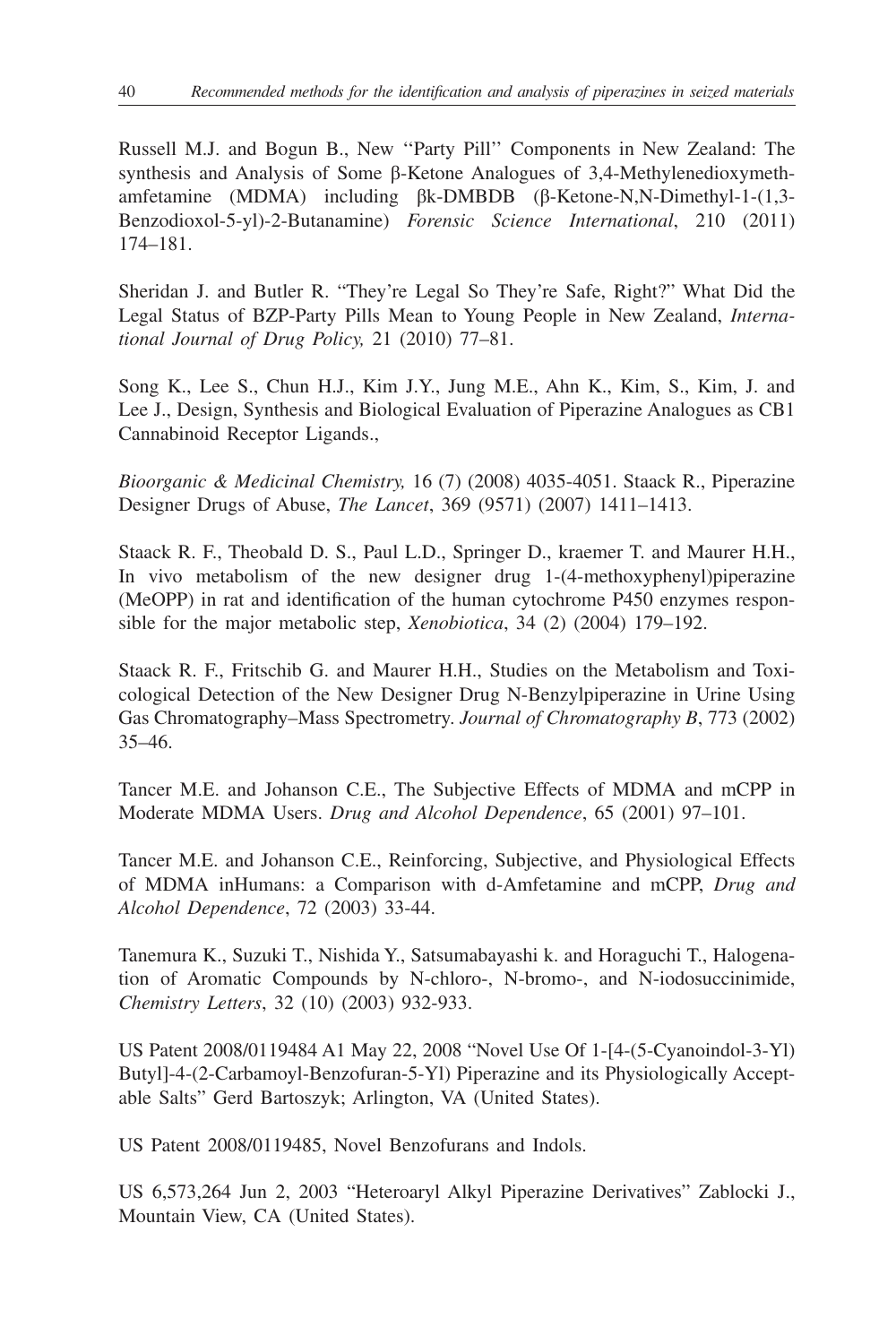US 7,067,513 Jun 27, 2000 "Phenylpiperazines" Van Hes; Weesp R. (NL).

US 2003/0216409 A1 Nov 20, 2003 "Heteroaryl Alkyl Piperazine Derivatives" Zablocki J., Mountain View, CA (United States).

US 2006/0293313 A1 Dec 28, 2006 "New Phenylpiperazines" Van Hes; Weesp R (NL).

Wenzel T.J. and Chisholm C.D., Using NMR Spectroscopic Methods to Determine Enantiomeric Purity and Assign Absolute Stereochemistry, *Progress in Nuclear Magnetic Resonance Spectroscopy*, 59 (2011) 1–63.

Westphal F., Junge T., Girreser U., Stobbe S. and Brunet Perez S., Structure elucidation of a new designer benzylpiperazine: 4-Bromo-2,5-dimethoxybenzylpiperazine, *Forensic Science International*, 187 (2009) 87–96.

Wikstrom M., Holmgren P. and Ahlner J., (N-Benzylpiperazine) a New Drug of Abuse in Sweden. *Journal of Analytical Toxicology*, 28 (2004) 67-70.

Wood D.M., Dargan P.I., Button J., Holt D.W., Ovaska H., Ramsey J. and Ljones A., Collapse, Reported Seizure—and an Unexpected Pill, *The Lancet*, 369:1490 (2007).

Wu N., Yehl P.M., Gauthier D. and Dovletoglou A., Retention and Thermodynamic Studies of Piperazine Diastereomers in Reversed-Phase Liquid Chromatography, *Chromatographia*, (2004), 59: 189-95.

Yarosh A., Katz E.B., coop A. and Fantegrossi W.E., MDMA-like behavioral effects of N-substituted piperazines in the mouse, *Pharmacology, Biochemistry and Behavior*, 88 (2007) 18–27.

Zhang Y., Rothman R., Dersch C.M., De Costa B.R., Jacobson, A.E. and Rice K.C., Synthesis and Transporter Binding Properties of Bridged Piperazine Analogues of 1-2-[Bis(4-fluorophenyl)methoxy]ethyl]-4-(3-phenylpropyl)piperazine (GBR 12909), *Journal of Medicinal Chemistry,* 43 (2000) 4840-4849.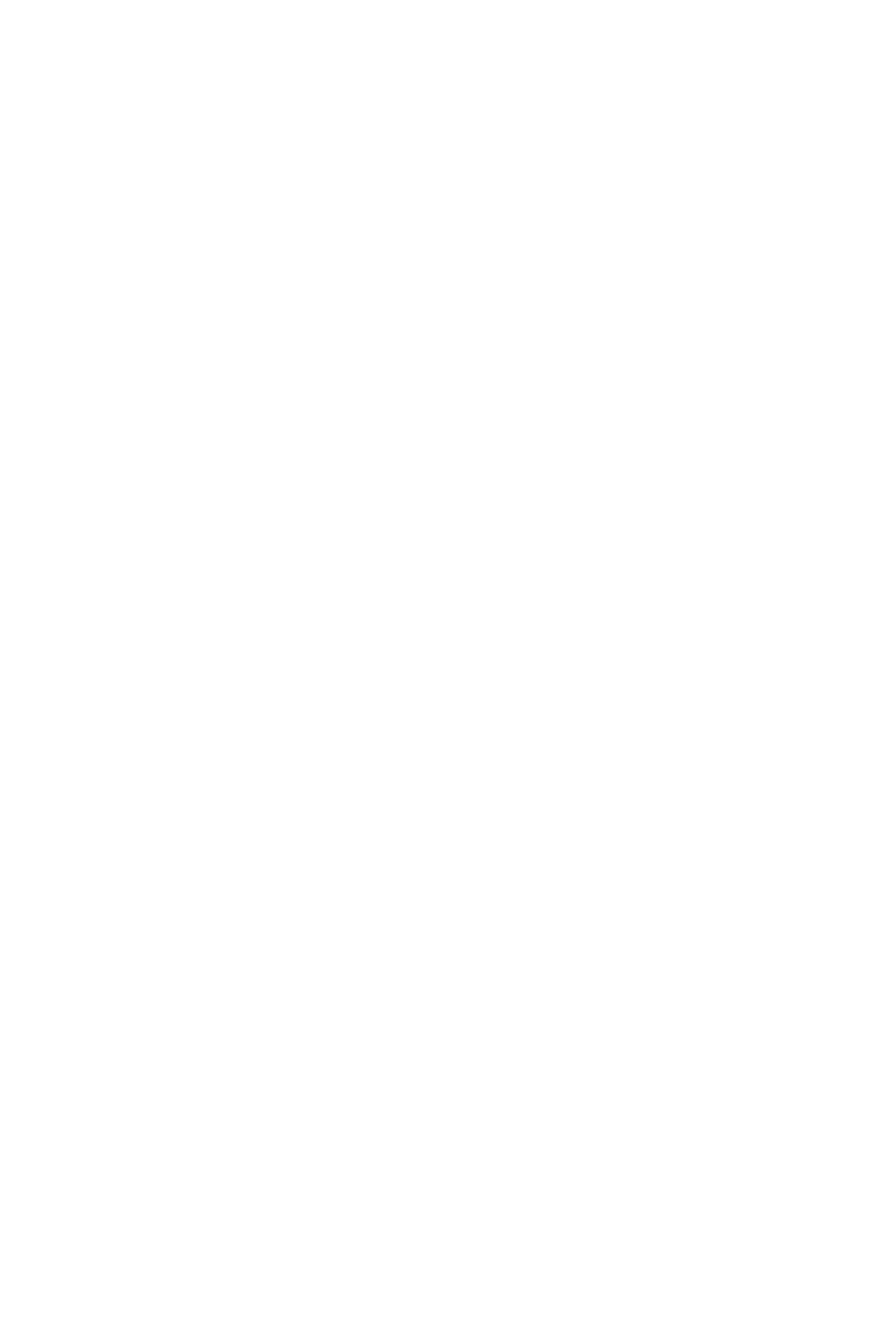# **References**

- 1. Doemling A., (2005) Ethylenediamines Dow Chemical Publication.
- 2. Doemling A., Convergent and Fast Route to Piperazines via IMCR, *Organic Chemistry Highlights* (2005), available at: http://www.organic-chemistry.org/ Highlights/2005/05July.shtm.
- 3. International Narcotics Control Board (INCB), Report of the International Narcotics Control Board for 2007, Vienna, Austria (2008).
- 4. European Momitoring Centre for Drugs and Drug Addiction (EMCDDA), BZP and other piperazines (2011), available at http://www.emcdda.europa.eu/publications/drug-profiles/bzp.
- 5. European Monitoring Centre for Drugs and Drug Addiction (EMCDDA), Report on the risk assessment of BZP in the framework of the Council decision on new psychoactive substances, Lisbon, Portugal (2009).
- 6. Piperazine, available at http://chemindustry.ru/Piperazine.php.
- 7. Piperazine Chips, available at http://www.basf.com/group/corporate/en/brand/ PIPERAZINE\_CHIPS
- 8. United Nations Office on Drugs and Crime (UNODC), *World Drug Report 2011*, Vienna (2011)
- 9. Piperazine, available at http://www.drugbank.ca/drugs/DB00592
- 10. European Police Office (Europol) and European Monitoring Centre for Drugs and Drug Addiction (EMCDDA), Europol-EMCDDA Active Monitoring Report on a new psychoactive substance: 1-(3-chlorophenyl)piperazine (mCPP), Lisbon, Portugal (2006).
- 11. World Health Organization, Expert Committee on Drug Dependence, 2012
- 12. European Police Office (Europol) and European Monitoring Centre for Drugs and Drug Addiction (EMCDDA), Europol–EMCDDA Joint report on a new psychoactive substance: 1-(3-chlorophenyl) piperazine (mCPP), Lisbon, 2005.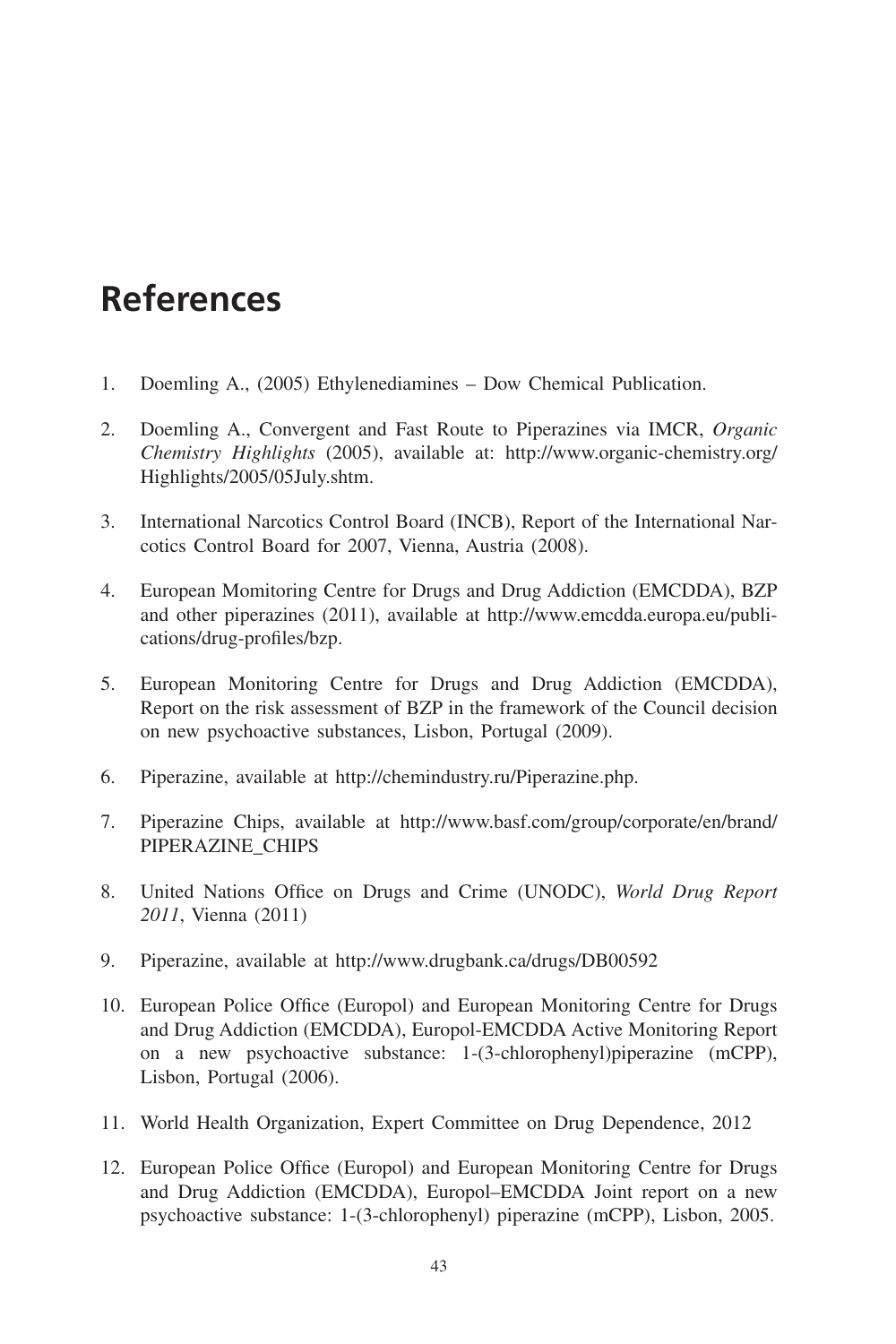- 13. Deprez N., Roelands M., Analyses of illegal drugs in Belgium, 2008, *Scientific Institute of Public Health",* Brussels, Belgium (2008).
- 14. King L.A. and Kicman A.T., A brief history of 'new psychoactive substances', *Drug Testing and Analysis,* 3 (2011) 401–403.
- 15. Sheridan J. and Butler R., "They're legal so they're safe, right?" What did the legal status of BZP-party pills mean to young people in New Zealand? *International Journal of Drug Policy,* 21 (1) (2010) 77-81.
- 16. Basendale, T., Benzylpiperazine: the New Zealand legal Perspective. *Drug Testing and Analysis*, 3 (2011) 428-429.
- 17. Cohen, B.C. and Butler, R., BZP-party pills: A review of research on benzylpiperazine as a recreational drug *International Journal of Drug Policy*, 22 (2011) 105-111.
- 18. Arbo M.D., Bastos M.L. and Carmo H.F., Piperazine compounds as drugs of abuse. *Drug and Alcohol Dependence*, 122 (3) (2011) 174-185.
- 19. Nikolova I. and Danchev N., Piperazine Based Substances of Abuse: A New Party Pills on Bulgarian Drug Market. *Biotechnology & Biotechnological Equipment,* 22 (2) (2008) 652-655
- 20. Baumann M.H., Clark R.D., Budzynski A.G., Partilla J.S., Blough B.E. and Rothman R.B., N-Substituted Piperazines Abused by Humans Mimic the Molecular Mechanism of 3,4-Methylenedioxymethamphetamine (MDMA, or "Ecstasy"), *Neuropsychopharmacology*, 30 (2005) 550–560.
- 21. Elliott S., Current Awareness of Piperazines: Pharmacology and Toxicology. *Drug Testing and Analysis*, 3 (2011) 430–438.
- 22. Baumann M.H., Clark R.D., Budzynski A.G., Partilla J.S., Blough B.E. and Rothman R.B., Effects of "Legal X" Piperazine Analogs on Dopamine and Serotonin Release in Rat Brain, *Annals New York Academy of Sciences,* 1025 (2004) 189-97.
- 23. Thompson I., Williams G., Aldington S., Williams M., Caldwell B., Dickson S., Lucas N., MacDowall J., Weatherall M., Frew A., Robinson G. and Beasley R., Report for the Ministry of Health, November 24, 2006, The Benzylpiperazine (BZP)/Trifluoromethylphenylpiperazine (TFMPP) and Alcohol Safety Study.
- 24. Schep L.J., Slaughter R.J., Vale J.A., Beasley M.G. and Gee P., The clinical toxicology of the designer ''party pills'' benzylpiperazine and trifluoromethylphenylpiperazine, *Clinical Toxicology*. 49 (2011) 131-141.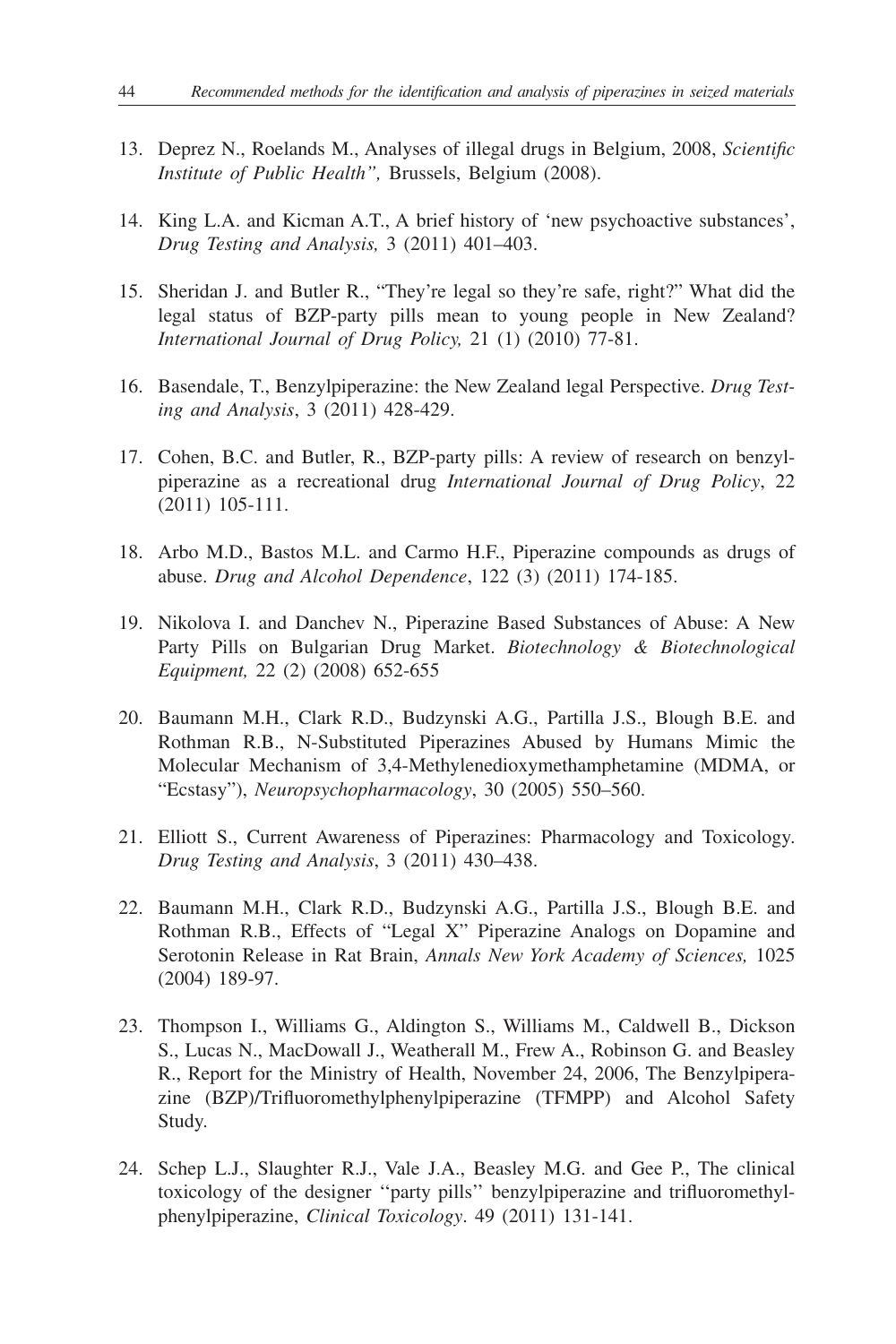- 25. Wilkins C., Girling M., Sweetsur P., Huckle T., Huakau J., Legal party pill use in New Zealand: Prevalence of use, availability, health harms and "gateway effects" of benzylpiperazine (BZP) and trifluorophenylmethylpiperazine (TFMPP*)*, *Centre for Social and Health Outcomes Research and Evaluation (SHORE)*, Auckland, New Zealand (2006).
- 26. Craig J.C. and Young R.J., 1-Benzylpiperazine. *Organic Syntheses*, Coll. 5(88) (1973).
- 27. Pai N.R., Dubhashi D.S., Vishwasrao S. and Pusalkar D., An Efficient Synthesis of Neuroleptic Drugs Under Microwave Irradiation, *Journal of Chemical and Pharmaceutical Research,* 2(5) (2010) 506-517.
- 28. Díaz-Ortiz Á., De la Hoz A., Alcázar J., Carrillo J.R., Herrero M.A., Muñoz J.M., Prieto P. and De Cózar A., Reproducibility and Scalability of Microwave-Assisted Reactions, *Microwave Heating, Pub In-Tech*, chapter 7:137-162.
- 29. McKibben T., Investigation of Brytanl—Illicit Manufacturing of BZP and Cocaine Analogues. Presented at the 18th Annual CLIC Technical Training Seminar, San Antonio, Texas, September 3, 2008.
- 30. Lednicer D. and Mitscher L.A., *The Organic Chemistry of Drug Synthesis,* John Wiley & Sons, Inc., Vol.2: 278-308.
- 31. DEA qualitative and quantitative methodology.
- 32. Moffat A. C., Clarke's Analysis of Drugs and Poisons*, Pharmaceuticals, Body Fluids and Postmortem Material*, Pharmaceutical Press, London, United Kingdom (2004).
- 33. Inoue H., Iwata Y.T., Kanamori T., Miyaguchi H., Tsujikawa K., Kuwayama K., Tsutsumi H., Katagi M., Tsuchihashi H. and Kishi T., Analysis of benzyl piperazine-like compounds. *Japanese Journal of Science and Technology for Identification*, 9 (2) (2010)165-84.
- 34. Aunan J. and Ely R., The Forensic Examination of Benzylpiperazine and Phenylpiperazine Homologs, *Presented at 9th Annual Clandestine Laboratory Investigating Chemists Association (CLIC), Technical Training Seminar,*  Toronto, Ontario, Canada (1999).
- 35. Elie L., Baron M., Croxton R. and Elie M., Microcrystalline Identification of Selected Designer Drugs. *Forensic Science International,* 214 (1-3) (2012) 182-188.
- 36. Image received and used with kind permission of Dr. Mark Baron, School of Life Sciences, University of Lincoln, UK.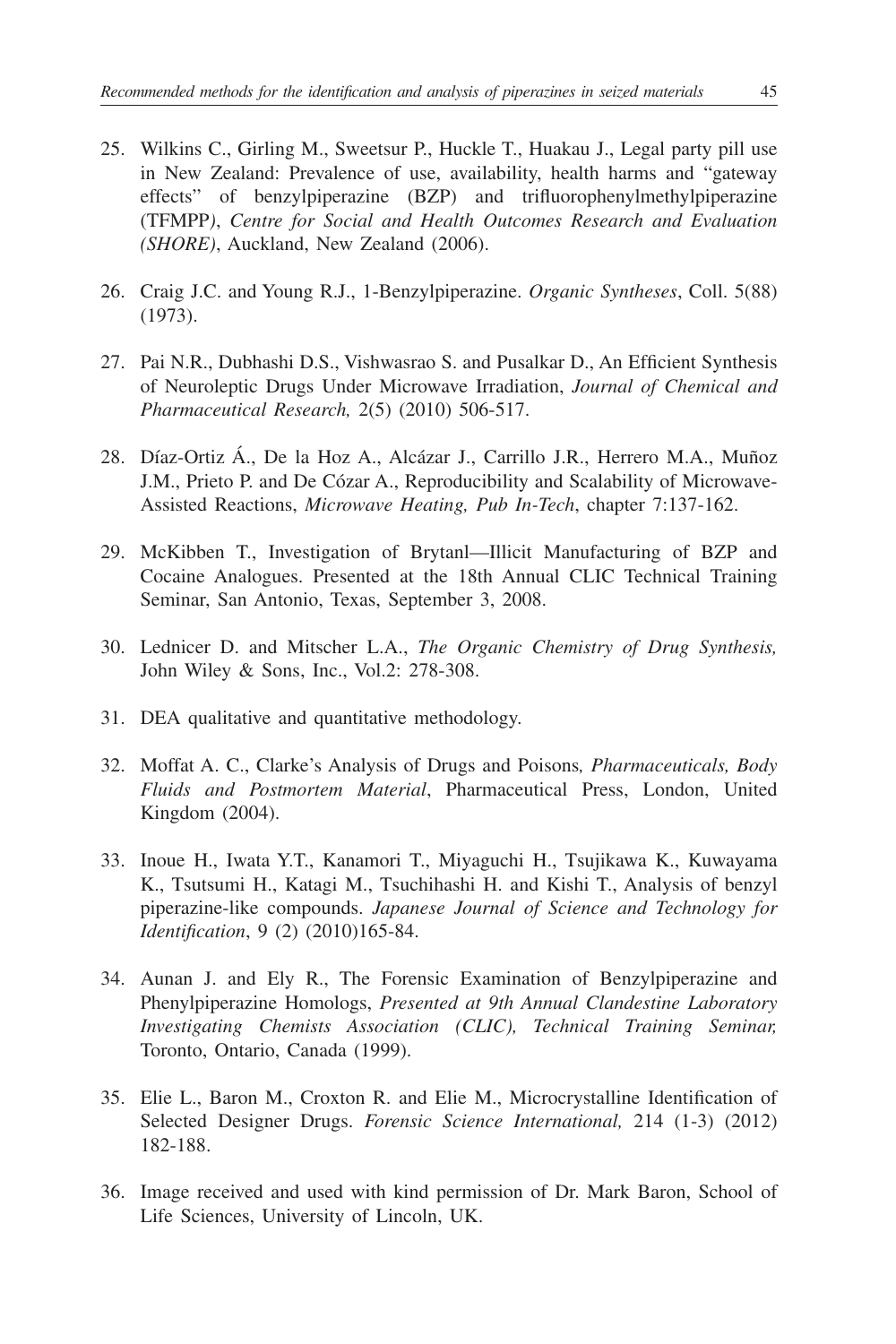- 37. Takahasi M., Nagashima M., Suzuki J., Seto T., Yasuda I. and Yoshida T., Creation and application of application of psychoactive designer drugs data library using liquid chromatography with photodiode array spectrophotometry detector and gas chromatography-mass spectrometry, *Talanta*, 77 (2009) 1245-1272
- 38. London Toxicology Group Piperazine Monographs
- 39. Abdel-Hay K.M., Awad T., DeRuiter J. and Clark C.R., Differentiation of methylenedioxybenzylpiperazines (MDBPs) and methoxymethylbenzylpiperazines (MMBPs) By GC-IRD and GC–MS, *Forensic Science International* 210 (2011) 122–128.
- 40. Abdel-Hay K.M., Awad T., DeRuiter J. and Clark C.R, Differentiation of methylenedioxybenzylpiperazines (MDBP) by GC–IRD and GC–MS. *Forensic Science International*, 195 (2010) 78–85.